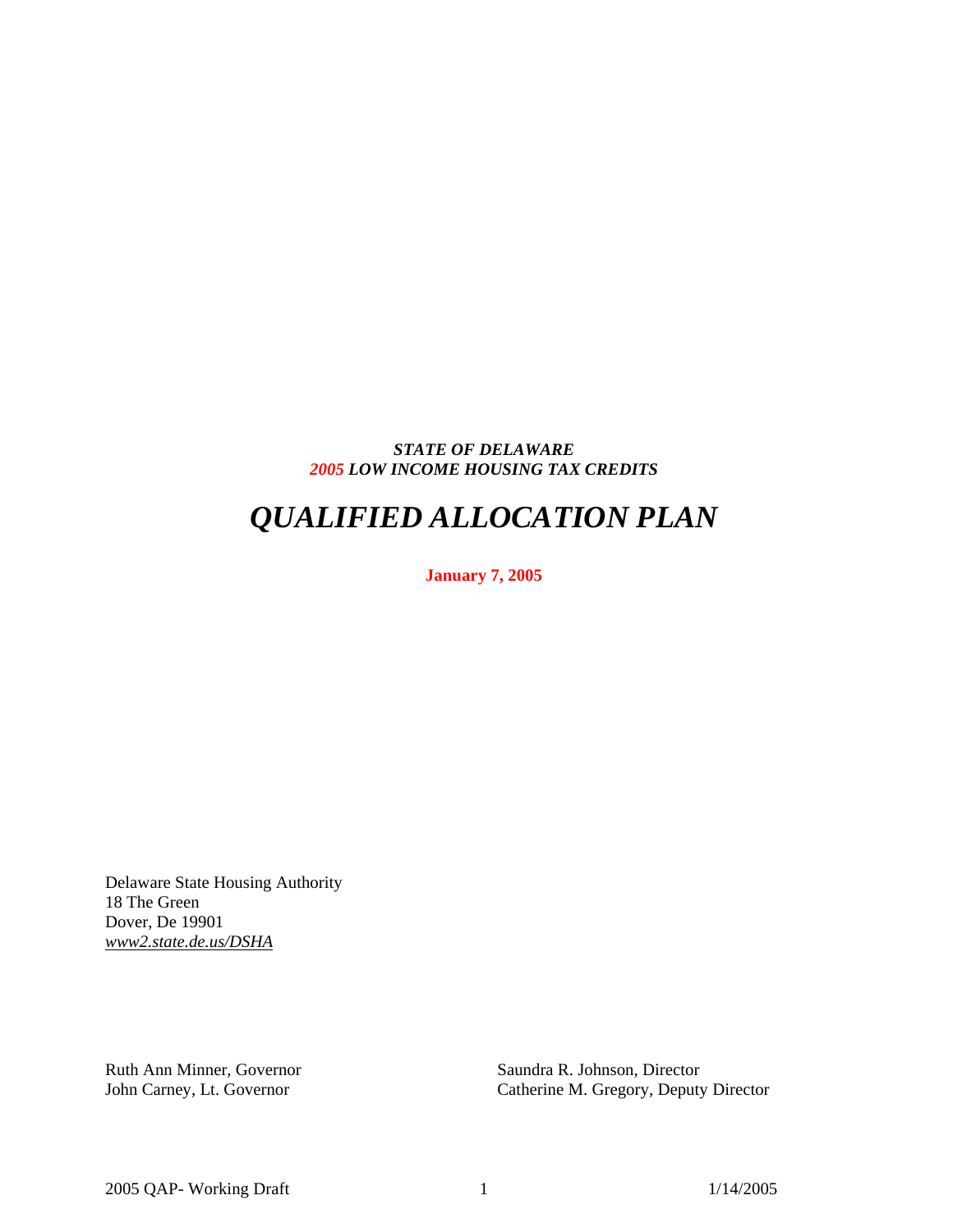# **CONTENTS**

| <b>INTRODUCTION</b>                                                                                                                                                                                                                                                                                                                                      | Page No.<br>4 |  |  |  |  |  |
|----------------------------------------------------------------------------------------------------------------------------------------------------------------------------------------------------------------------------------------------------------------------------------------------------------------------------------------------------------|---------------|--|--|--|--|--|
| DESCRIPTION OF HOUSING NEEDS AND PRIORITIES                                                                                                                                                                                                                                                                                                              |               |  |  |  |  |  |
| TAX CREDIT RESERVATIONS AND POOLS<br>Geographic Reservations<br>Non-Profit Pool<br>New Castle County Pool<br>Kent & Sussex County Pool<br><b>Rural Development Set-Aside</b><br>Preservation Expiration Pool                                                                                                                                             | 16            |  |  |  |  |  |
| <b>DEFINITIONS</b>                                                                                                                                                                                                                                                                                                                                       | 19            |  |  |  |  |  |
| THRESHOLD REQUIREMENTS                                                                                                                                                                                                                                                                                                                                   | 26            |  |  |  |  |  |
| IRS THRESHOLD REQUIREMENTS<br>Minimum Set-Aside<br><b>Rent Restrictions</b><br><b>Occupancy Assumptions</b><br><b>Square Footage</b><br>Building and/or Housing Codes                                                                                                                                                                                    | 26            |  |  |  |  |  |
| DSHA THRESHOLD REQUIREMENTS<br>Livable Delaware<br>Fair Housing and Civil Rights<br>Minimum Family Size Requirements<br>Minimum Square Footage Requirements<br>Market Study<br>Local and Community Notice<br>Development Team<br><b>Site Control</b><br>Local Zoning/Planning Approvals<br><b>Financial Feasibility</b><br>Displacement<br>IRS Form 8821 | 27            |  |  |  |  |  |
| <b>RANKINGS AND POINTS</b>                                                                                                                                                                                                                                                                                                                               | 32            |  |  |  |  |  |
| <b>TIEBREAKERS</b>                                                                                                                                                                                                                                                                                                                                       | 43            |  |  |  |  |  |
| <b>APPLICATION PROCESS</b><br>Freedom of Information Act                                                                                                                                                                                                                                                                                                 | 44<br>45      |  |  |  |  |  |
| <b>REVIEW and SELECTION PROCESS</b>                                                                                                                                                                                                                                                                                                                      | 46            |  |  |  |  |  |
| <b>FORWARD RESERVATIONS</b>                                                                                                                                                                                                                                                                                                                              | 48            |  |  |  |  |  |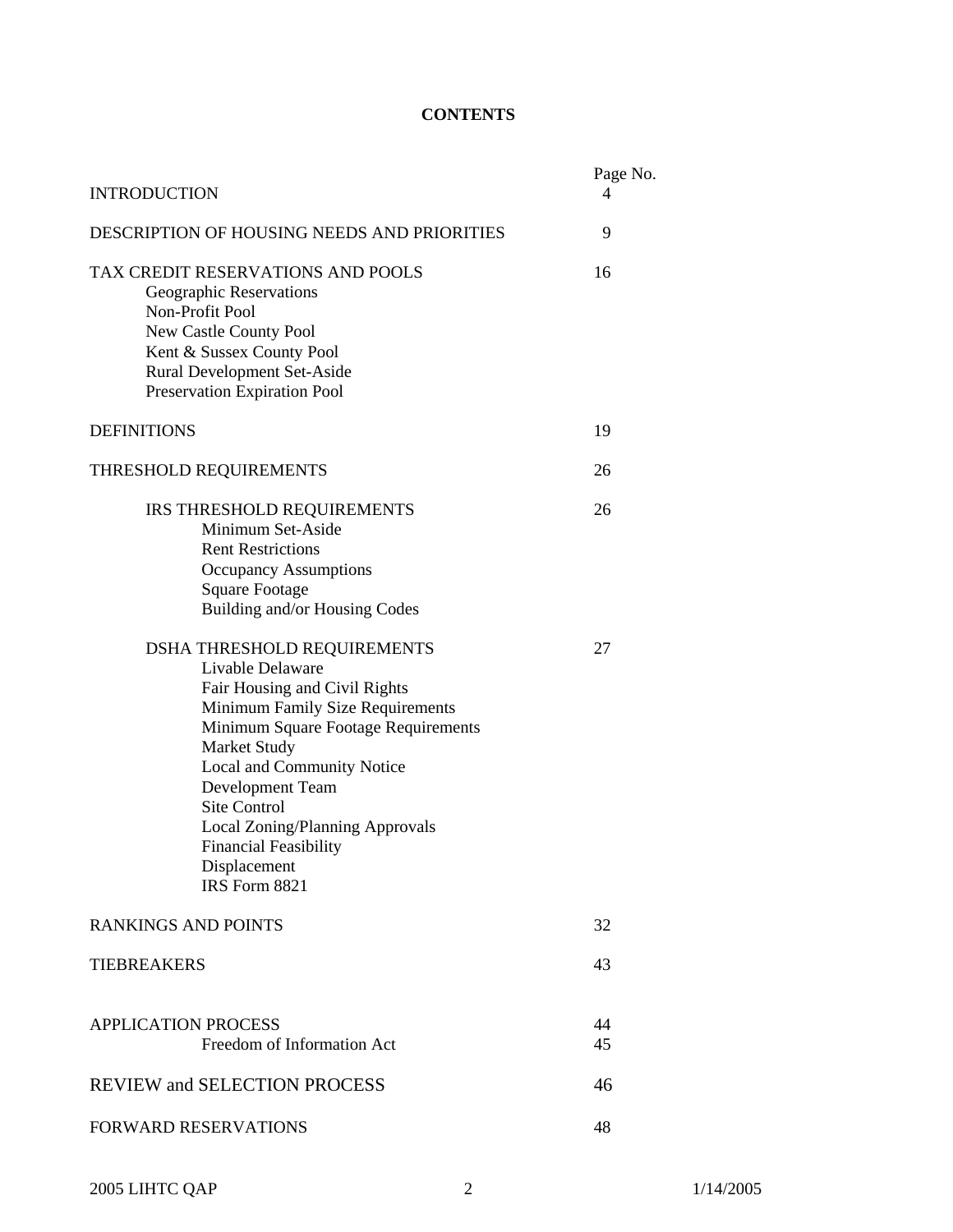| <b>PLACED-IN-SERVICE</b>               | 49  |
|----------------------------------------|-----|
| COMPLIANCE MONITORING                  | 52  |
| PROGRAM APPROVAL                       | 59  |
| DSHA POLICY ON CIVIL RIGHTS COMPLIANCE | 60  |
| <b>VOLUME CAP CREDITS</b>              | 61  |
| FEES AND PROCESSING                    | 62. |

Appendix:

## QUALIFIED ALLOCATION PLAN ATTACHMENTS

- 1. **DSHA** Underwriting Criteria
- 2. Difficult Development Areas
- 3. Qualified Census Tracts
- 4. Eligible Basis Limits
- 5. Livable Delaware Maps and Strategy Areas
- 6. Application Checklist
- 7. Market Study Requirements Checklist
- 8. Contacts for Civic Associations
- 9. Sample Notice (Community Notification **Form**)
- 10. Minimum Construction/Rehabilitation Standards
- **11. Community Revitalization Certification Form**
- **12. DSHA Relocation Policy**

## LIHTC APPLICATION

Part I B Tax Credit Allocation Part II B Application on Development Description Part III B Qualifications of Applicant Income Limits and Rents Management Agent Qualifications Affirmative Fair Housing Marketing Plan Real Estate Owned/Developed Schedule Developer's Previous Performance Form within Delaware Developer's Previous Performance Form outside Delaware IRS Form 8821 Blank Points Worksheet Application Package Supplement B Housing Development Fund **State of Delaware – Realty Transfer Tax**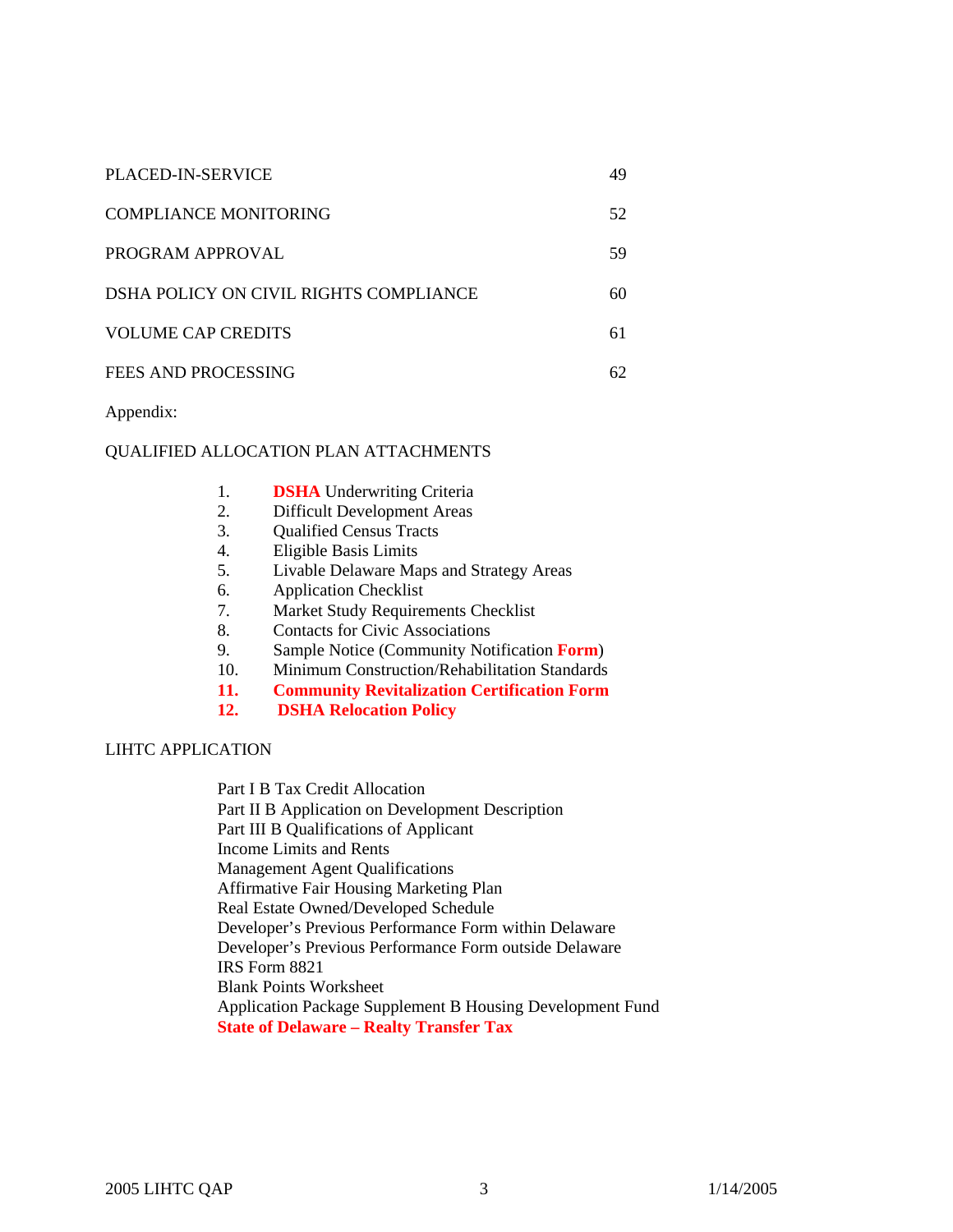# *LOW INCOME HOUSING TAX CREDIT PROGRAM QUALIFIED ALLOCATION PLAN*

## **Introduction**

The Federal Low Income Housing Tax Credit program was established by Section 252 of the Tax Reform Act of 1986 and was codified as Section 42 of the Internal Revenue Code of 1986 as amended (IRC). The Revenue Reconciliation Act of 1989 amended IRC Section 42 by adding Section 42(m) that requires allocating agencies to allocate low-income housing tax credits pursuant to a Qualified Allocation Plan (QAP). The Delaware State Housing Authority (DSHA) is the allocating agency for the State of Delaware. The following Qualified Allocation Plan represents the standards and procedures used by DSHA to perform its allocation and monitoring responsibilities.

## Section 42(m) of the IRC states:

For purposes of this paragraph, the term "Qualified Allocation Plan" means any plan:

- i) Which sets forth selection criteria to be used to determine housing priorities of the housing credit agency that is appropriate to local conditions,
- ii) Which also gives preference in allocating housing credit dollar amounts among selected projects to:
	- a) Projects serving the lowest income tenants
	- b) Projects obligated to serve qualified tenants for the longest periods, and
	- c) Projects, which are, located in qualified census tracts…and the development of which contributes to a concerted community revitalization plan.

iii) Which provides a procedure that the Agency (or an agent or other private contractor of such agency) will follow in monitoring for non-compliance with the provisions of this section and in notifying the Internal Revenue Service of noncompliance with the provisions of this section which such agency becomes aware of and in monitoring for noncompliance with habitability standards through regular site visits.

Certain Selection Criteria must be used: The selection criteria set forth in a qualified allocation plan must include:

- i. Project location
- ii. Housing needs characteristics
- iii. Project characteristics, including whether the project includes the use of existing housing as part of a community revitalization plan
- iv. Sponsor characteristics
- v. Tenant populations with special needs housing

## 2005 LIHTC QAP 4 1/14/2005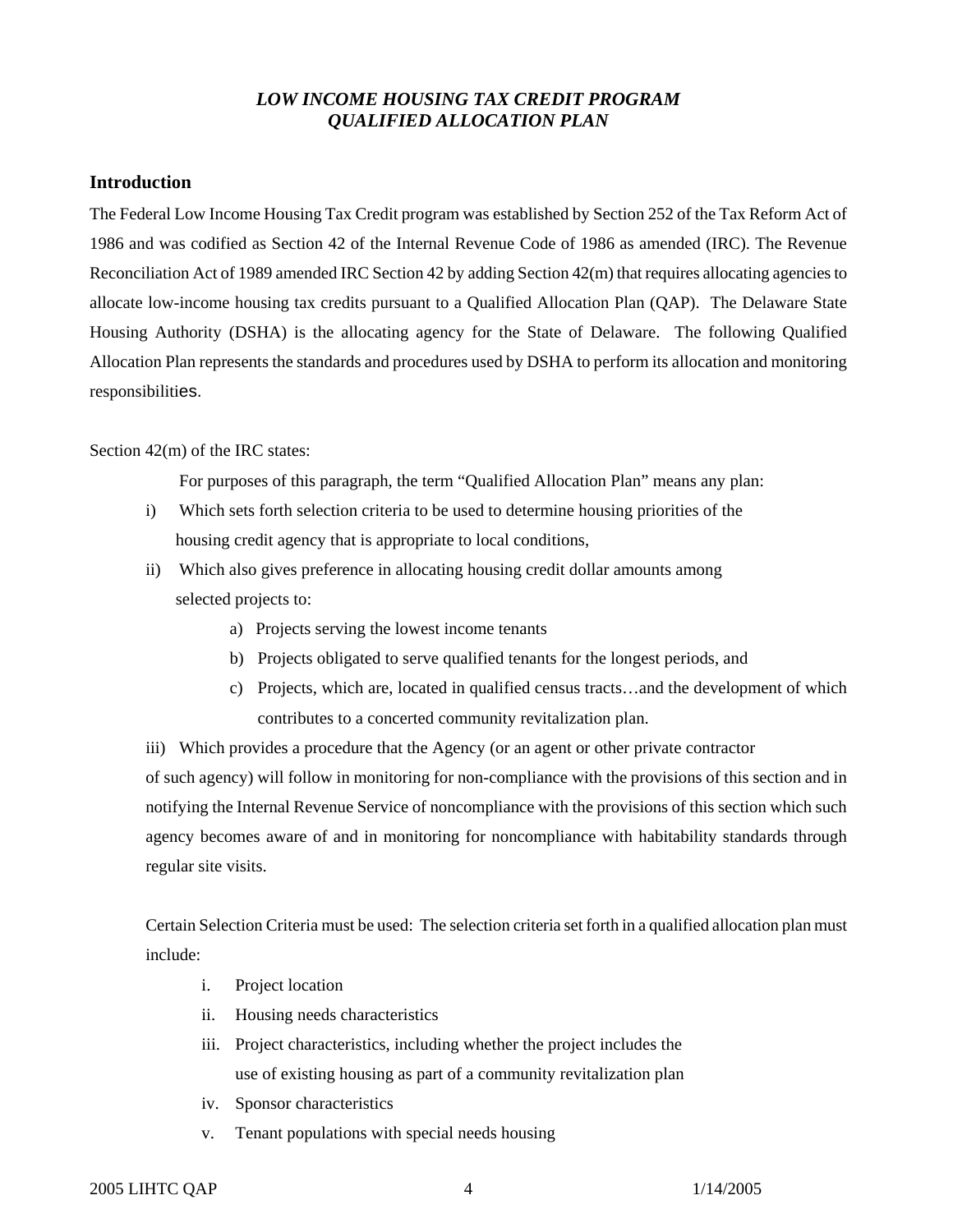- vi. Public housing waiting lists
- vii. Tenant populations of individuals with children
- viii. Projects intended for eventual tenant ownership

The Low Income Housing Tax Credit (LIHTC) may be claimed annually for ten (10) years by owners of, or investors in, qualified low-income rental housing. The maximum amount of annual Credit is based on the cost of development, the number of qualified low-income units, the Credit percentage rate, and the amount needed to make the development viable. The annual Credit amount is determined at the time of final allocation and remains constant for the entire ten-year period. Cost of development is defined generally as the depreciable basis of the property. This includes "soft" costs such as engineering studies, architectural specifications, fees connected with construction financing, relocation expenses, construction period interest, performance bonds and general contractor fees as determined by the cost certification and certified by applicant's certified public accountant in accordance with Section 42. Land is not a depreciable item under Section 42 and therefore the cost of land acquisition or imputed value of the land is excluded from the cost of development. Other non-depreciable items include escrows, reserves, marketing expenses, and permanent loan fees.

Eligible developments include new construction, substantial rehabilitation and acquisition if substantial rehabilitation is being done. Maximum credit percentages for qualifying costs in an eligible development are calculated monthly based on the applicable rate issued by the Treasury Department. The intent of the federal government is that the present value of the Credit shall be 70% of qualified new construction and substantial rehabilitation costs that are not federally subsidized, while the present value of the Credit for Acquisition costs or costs that are financed from federal funds at a below market interest rate shall be 30%.

DSHA will underwrite and allocate credits based on the applicable rate issued by the Treasury Department one (1) month prior to application submission and will utilize an equity factor dictated by market conditions. The equity factor will be listed in the application.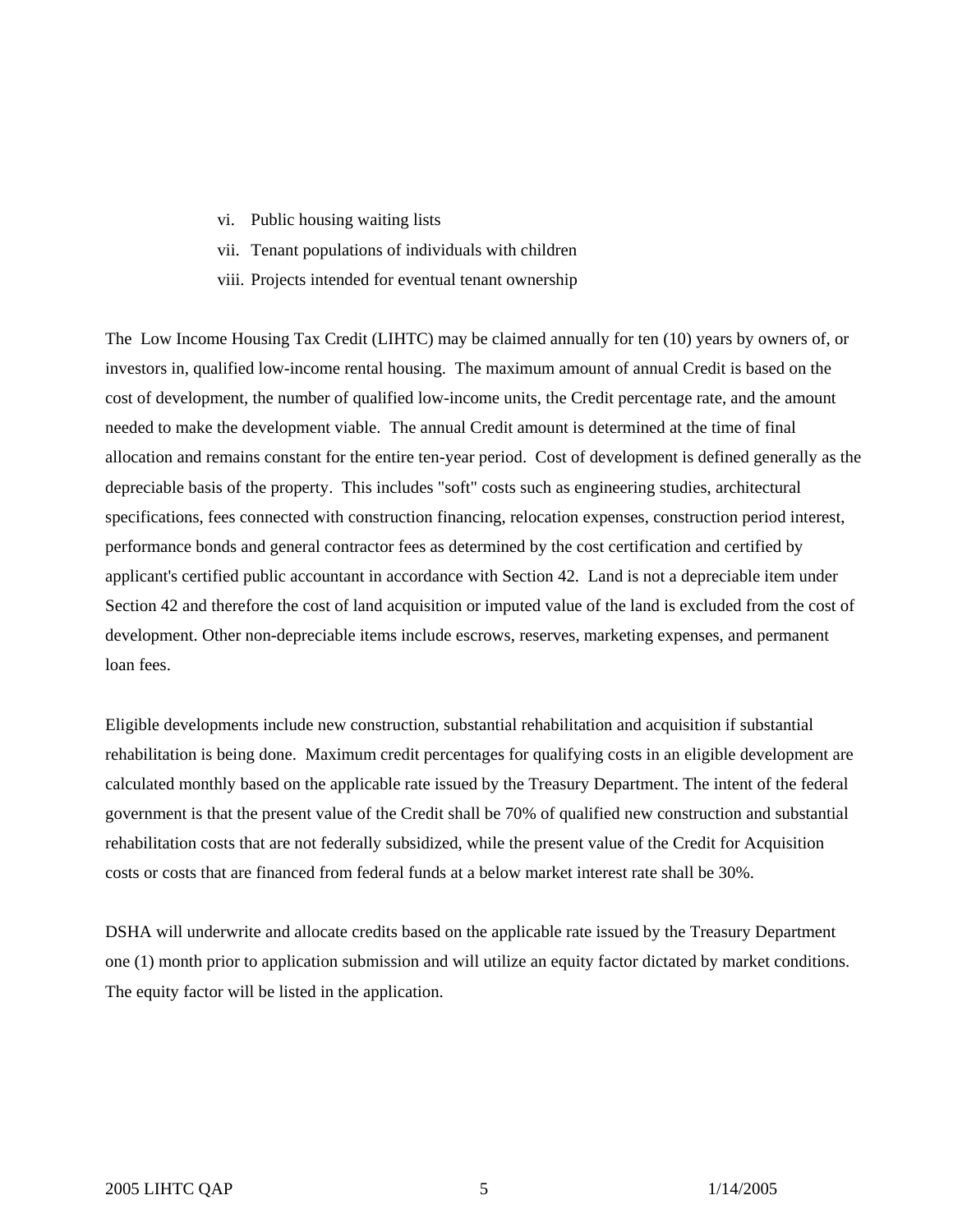The following summarizes eligible development categories and indicates maximum annual credit percentage rates:

#### Maximum Annual Credit

Percentage Rate

70% present value

New construction or substantial rehabilitation of existing housing-Credit is based on qualified development costs excluding land, acquisition costs and other non-depreciable costs as defined under Section 42 of the IRC. Qualified expenditures for substantial rehabilitation must be the greater of \$3,000 of qualified basis per lowincome unit or 10% of unadjusted basis. DSHA has further defined substantial rehabilitation in the definition section of the QAP, and DSHA reserves the right to further adjust the minimum substantial rehabilitation requirement.

New construction or substantial rehabilitation of existing housing receiving a federal subsidy - A federal subsidy includes a tax-exempt obligation or loan funded in whole or part with federal funds where the interest rate on the loan is less than prevailing Treasury interest rates. Example: RHS Section 515 developments or Rental Rehabilitation developments. For purposes of the Credit program, a Community Development Block Grant (CDBG) loan is not considered to be a federal subsidy and is eligible for the 70% present value Credit percentage rate. Also, developments receiving a loan under the HOME program are eligible for the 70% present value Credit as long as at least 40% of the units in each building serve families at or below 50% of median gross income.

Pursuant to IRC Section  $42(d)(5)(c)$ , in the case of any building located in a qualified census tract or difficult development area, the eligible basis of such building shall be 130% of such basis. Buildings receiving assistance under the HOME Investment Partnership Act are not eligible for such 130% basis if HOME Program funds are loaned in whole or in part if an interest rate payable on such loan is less than the Applicable Federal Rate (AFR) in effect as of the date on which the loan was made.

## 30% present value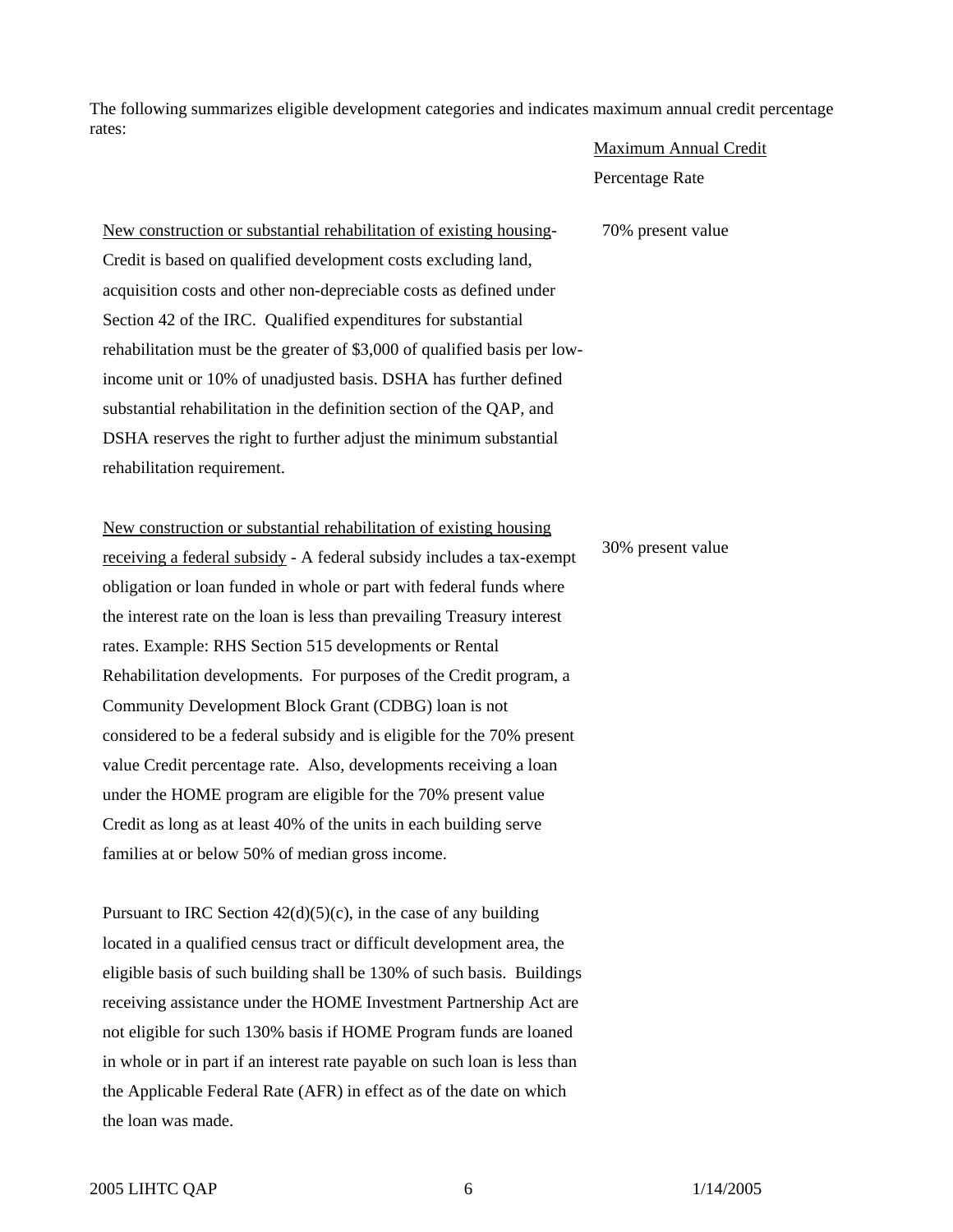Acquisition cost of existing housing - Basis of Credit is on the cost of acquisition minus land value. The 30% present value Credit for acquisition of an existing building can only be claimed if at least minimum required substantial rehabilitation (greater of \$3,000 per low-income unit or 10% of unadjusted basis) is being done at the same time. DSHA has further defined substantial rehabilitation in the definition section of this QAP, and DSHA reserves the right to further adjust the minimum substantial rehabilitation requirement. Developments are eligible for 30% present value Credit only if the date of acquisition is 10 years or more after the later of the date the building was last placed in service or the date of the most recent nonqualified substantial improvements were made (may be waived for troubled federally-assisted developments). 30% present value

An owner or investor may begin to claim the Credit in either the year the development is placed in service or the following year. A building is considered to be Placed In Service (PIS) when the first unit in the building is ready for occupancy. The Credit is a dollar for dollar tax reduction of an individual investor/owner's active income, up to the \$25,000 maximum deduction of real estate activity losses. Credits can be used without limit to reduce taxes on passive income from rental property, which includes cash flow income and capital gains on a sale. Corporate investors, except for Sub-Chapter S corporations and those that provide personal services, are not subject to the passive loss limitations or the limits on utilization of the Credit.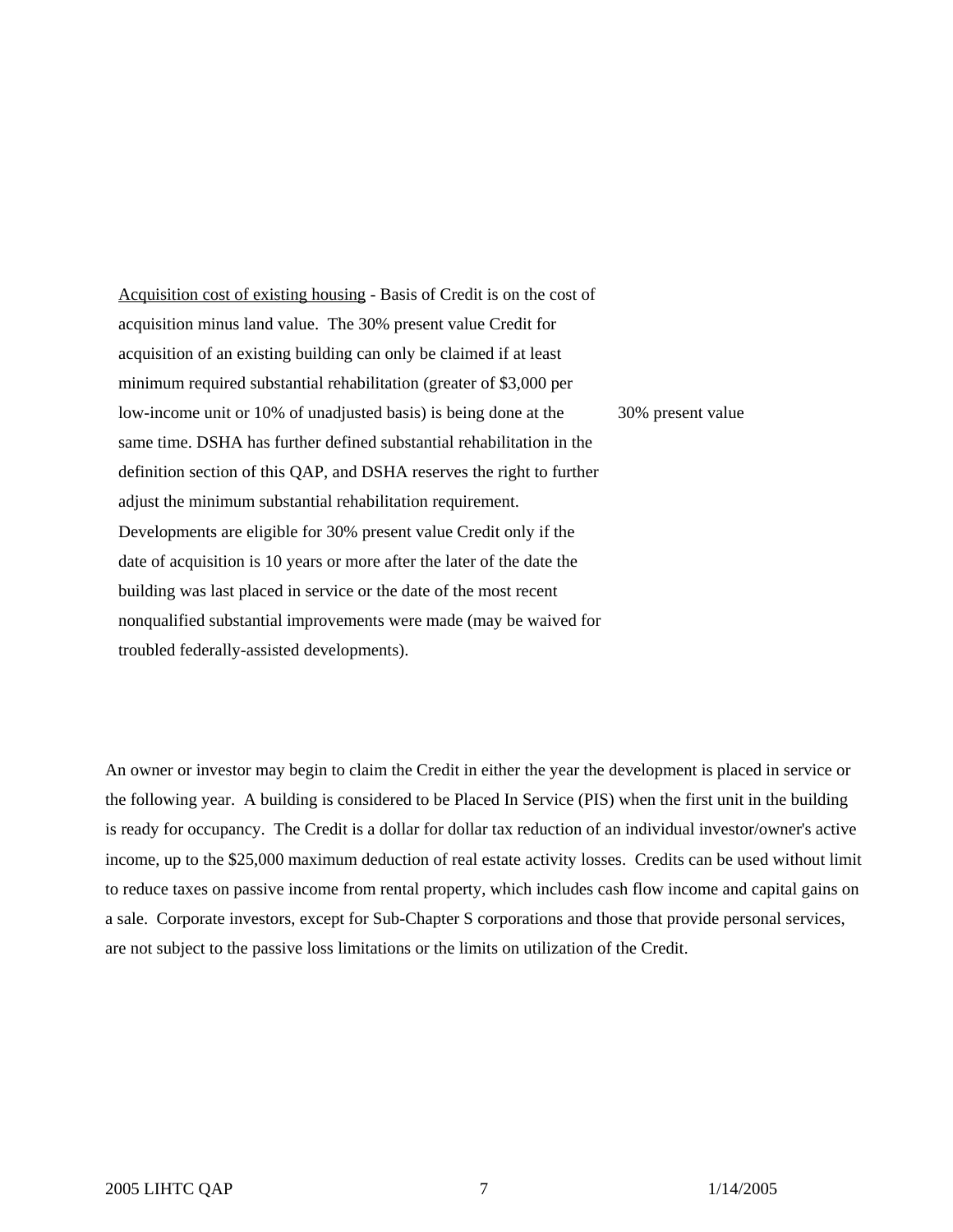Taxpayers must report annually to the Treasury Department the date the building was placed in service, the qualified basis (eligible costs of development multiplied by percentage of the development that has qualified low-income units), the Credit percentage permitted to be taken into account by DSHA, and other related information required by the Treasury Department. The taxpayer must certify that the development has complied with the minimum eligibility requirements for low-income units for the entire year. This reporting information is due to the Treasury Department on the same day as the federal tax returns are due; beginning with the end of the first tax year the Credit was claimed.

If a development fails to meet the minimum eligibility requirements at any time during the compliance period, the "accelerated" Credit amount, plus interest, may be subject to recapture by the IRS. The federal government considers the Credit a 15-year benefit accelerated to ten (10) years. Therefore, the accelerated Credit amount is the difference between the aggregate amount of Credit claimed and the aggregate amount of Credit that would have been available if the Credit was spread over the entire 15-year period.

Early disposition of a building is a recapture event unless the owner posts a satisfactory bond with the IRS and it is reasonably expected that the building will continue to be operated as a qualified low-income building for the remainder of the compliance period.

The Low Income Housing Tax Credit Program is complex and evolving. For example, changes in the program adopted by Congress in 1989, 1990, 1993 and 2000 require careful review by persons who have extensive experience and expertise with this program and it requirements. The explanation contained in this QAP is qualified in its entirety, as it is only a summary of the LIHTC program and should not in any way be relied upon as legal advice. To that end, it is strongly recommended that project sponsors interested in applying for a Tax Credit allocation contact their tax accountant and attorney to review this program, the Internal

Revenue Code (IRC) and IRS Regulations, IRS rulings, IRS guidance and any other pertinent information before pursuing the program.

As rules and regulations continue to be issued by the U.S. Department of Treasury for all facets of the Low Income Housing Tax Credit Program, Tax Credit reservations and allocations will be made by DSHA based on existing regulations. Any changes of rules and requirements, must be met by the owner/investor(s) in order for them to continue receiving the Tax Credit. Regulations, rulings, Revenue Procedures and Technical Advice Memoranda (TAMs) are regularly issued by the IRS. It is the sponsor's obligation to understand and comply with the rules.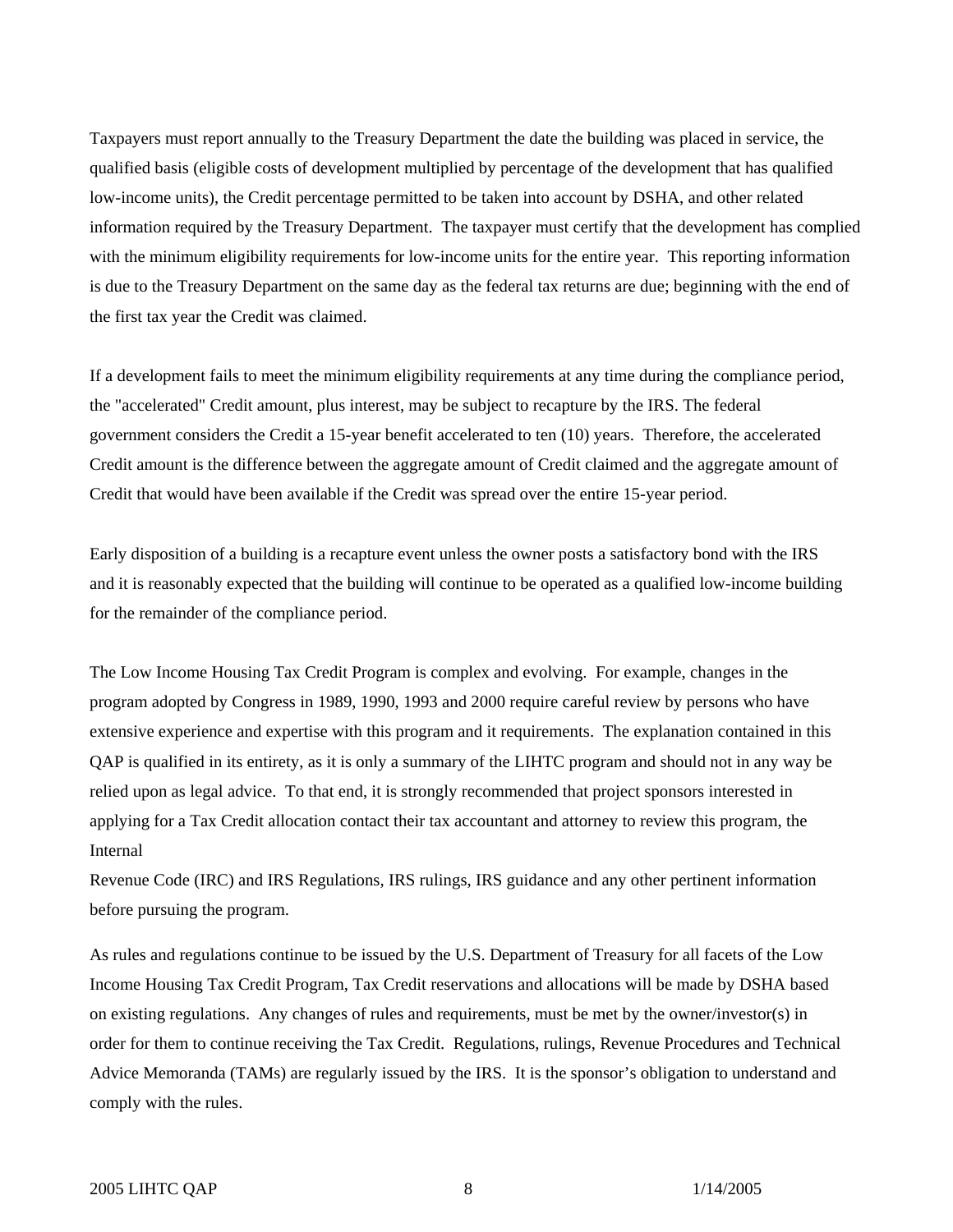## **DESCRIPTION OF HOUSING NEEDS AND PRIORITIES - 2003**

In February 2003, Mullin & Lonergan Associates, Inc. out of Pittsburgh, Pennsylvania completed a five-year statewide housing needs assessment for DSHA. As a result, DSHA will be able to better direct its resources towards meeting those identified needs. The following is an overview of the needs as they relate to renter households.

## *Existing Households*

In summary, the greatest need for affordable housing still remains in the existing housing stock. The need exists in three areas: substandard housing; "At-Risk" households living in precarious circumstances; and, potential affordable housing units lost to conversion.

- 1. At least 13,183 units, or 3.8 percent of the State's total housing inventory, are in need of substantial rehabilitation. Of this number, 5,693 are rental units or 6.8 percent of the State's total rental inventory. 2,564 of these units are assisted units located in rental communities, and the remaining 3,129 are market/non-subsidized units located in rental communities, single-family units or manufactured homes.
- 2. 18,150 renter households earn less than \$20,000 annual income and pay more than 30 percent of their income toward housing expenses. These precarious socioeconomic conditions place households "At-Risk" one paycheck away from homelessness. These households need either one-time rental assistance or assistance through a rent subsidy to make that existing unit more affordable. A small percentage of the "At-Risk" population can be assisted through new construction – which will be explained in more detail in the next section.
- 3. There are 1,963 assisted rental units that could be lost due to conversion to market rate housing by 2007 as a result of expiration of affordability restrictions, non-renewal of a Section 8 subsidy, or an owner's election to prepay a mortgage. Of the potential 1,963 units, 419 units are family units developed with Federal low income housing tax credits, 1,237 units are family Section 8 project-based, and 307 units are elderly Section 8 project-based. It is estimated, however, that of the total 1,963 units eligible to convert, slightly less than ten percent, or 187 units, eligible to convert actually will convert.

The following table presents the needs of existing households for the next five years by geographic area.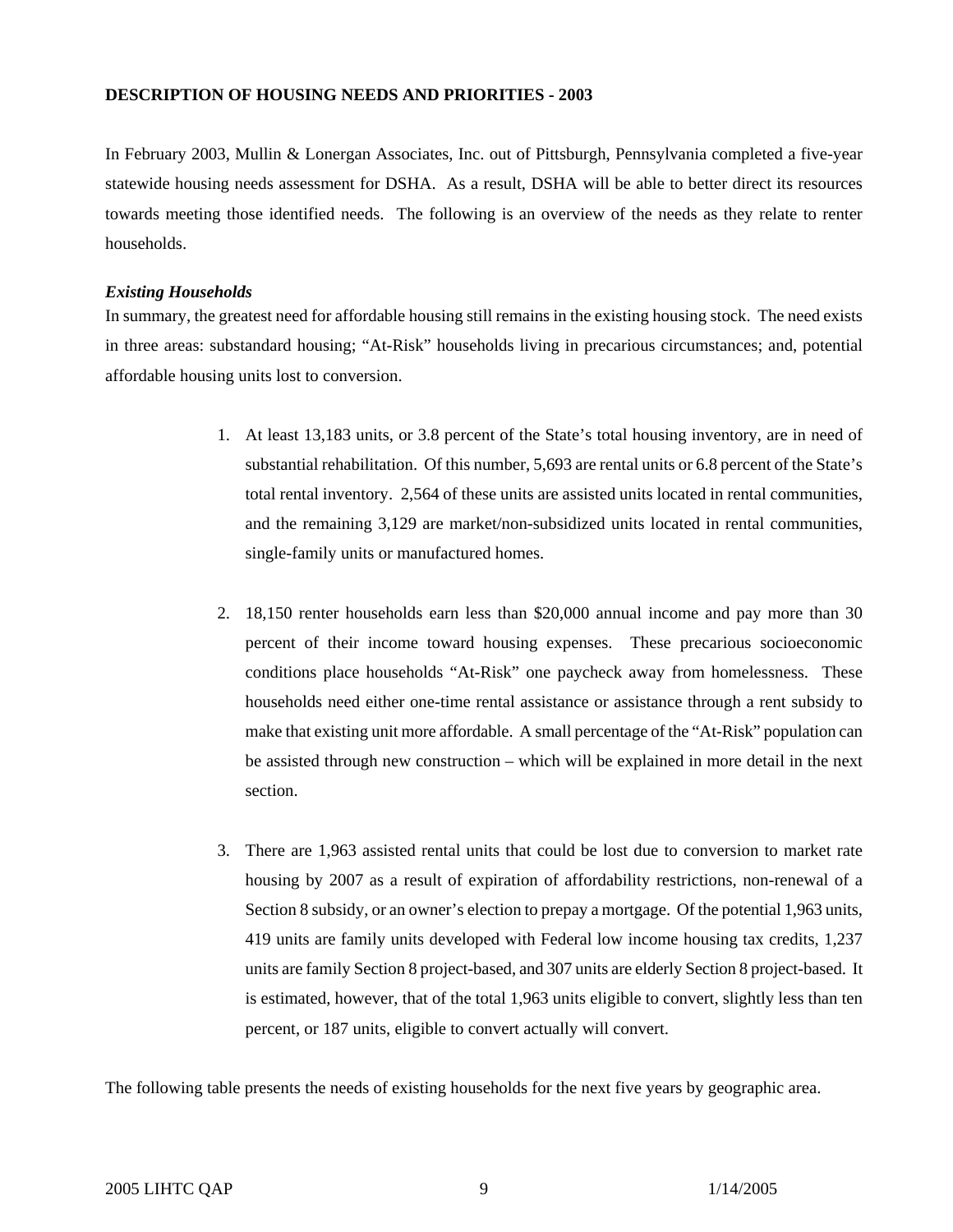|                      | <b>Potential Units</b><br>Lost to<br><b>Conversion</b> | Market/Non-<br>subsidized Units<br>In Need of<br><b>Rehabilitation</b> | <b>Assisted Units in</b><br>Need of<br><b>Rehabilitation</b> | <b>Total</b> |
|----------------------|--------------------------------------------------------|------------------------------------------------------------------------|--------------------------------------------------------------|--------------|
| New Castle County    | 100                                                    | 1,812                                                                  | 190                                                          | 2,102        |
| City of Wilmington   | 87                                                     | 916                                                                    | 470                                                          | 1,473        |
| City of Newark       | $\theta$                                               | 86                                                                     | 120                                                          | 206          |
| <b>Kent County</b>   | $\theta$                                               | 579                                                                    | 88                                                           | 667          |
| City of Dover        | $\theta$                                               | 46                                                                     | $\theta$                                                     | 46           |
| <b>Sussex County</b> | $\theta$                                               | 1,019                                                                  | 294                                                          | 1,313        |
| Town of Georgetown   | $\theta$                                               | 58                                                                     | 15                                                           | 73           |
| Total                | 187                                                    | 3,129                                                                  | 2,564                                                        | 5,880        |

# **Preservation/Rehabilitation Demand 2003-2007**

Source: Mullin & Lonergan Associates, Inc. (M&L)

Note: The number of market/non-subsidized is impacted by the number of assisted units in need of rehab. The assisted total was derived by multiplying assisted units > 20 years old by 50 percent. The market total was derived by deducting the assisted number from the M&L total rental estimated substandard housing units.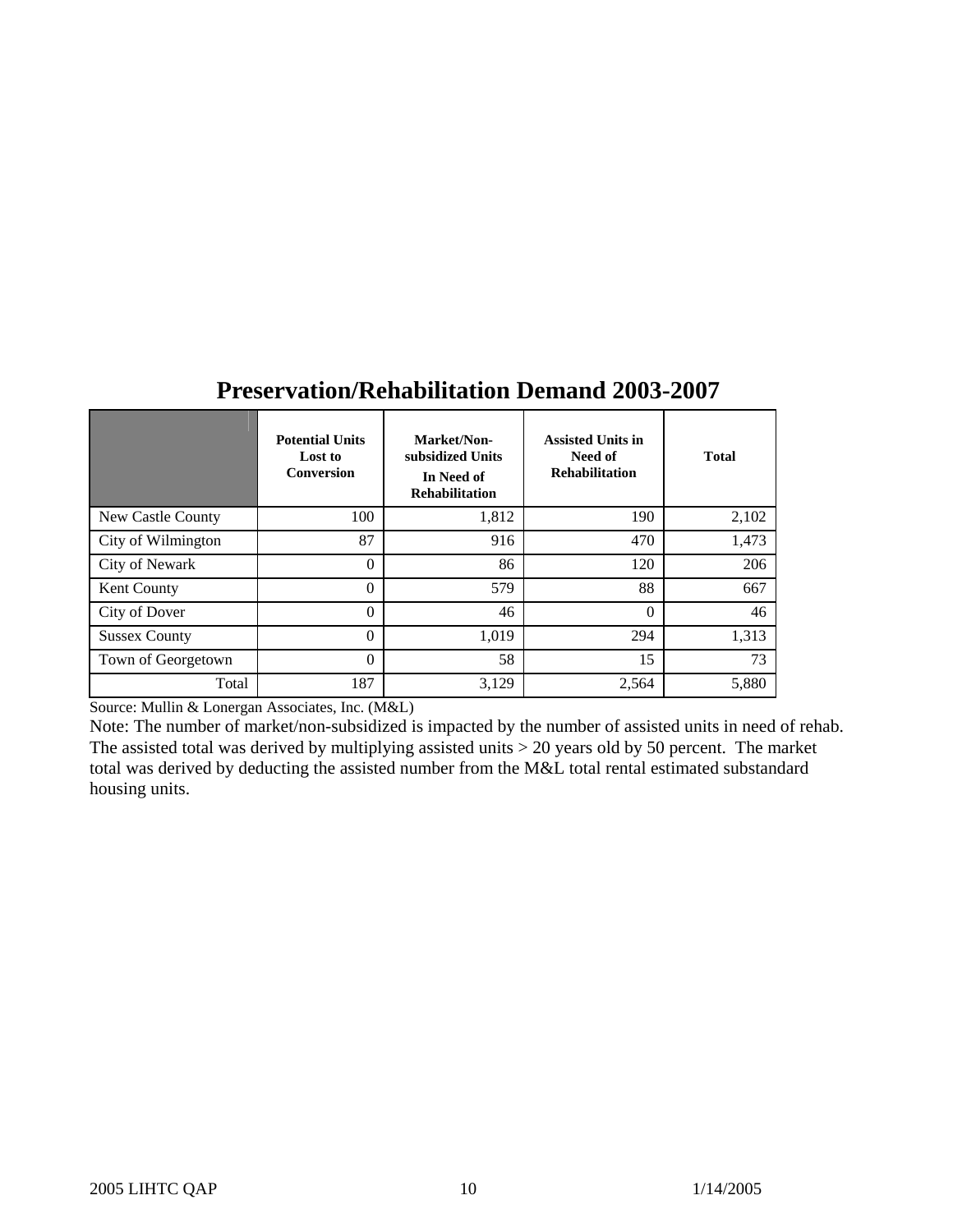# *New Construction*

The other rental housing need is for additional rental units either to accommodate new household growth or to relieve the conditions of "At-Risk" renter households who are cost-burdened and residing in overcrowded and/or substandard units. Over the next five years, 2,985 units are needed either through new construction or the substantial rehabilitation of vacant dilapidated buildings: an average of approximately 600 units a year. Some important findings regarding the need for new rental units, and the table presenting the needs in detail, are as follows:

- a. Most of this need, 1,835 units, is for extremely low-income households, for whom it is impossible to assist without a subsidy.
- b. Approximately 450 units are for the elderly age 55 and over, of which 205 are for the extremely low-income households.
- c. 1,290 units are projected based upon existing households considered to be "At-Risk" and currently residing in an overcrowded or substandard unit.
- d. When looking at all income ranges for new demand, the greatest need is in New Castle County with 1,392 units, followed by Sussex County at 892 units, and Kent County with 721.
- e. When looking at the income ranges that are most likely to be served with the LIHTC program, 31-50 percent and 51-60 percent of area median income, the demand is much lower with only 885 units of rental housing needed. From this perspective, the need is greatest in Kent County and Sussex County with 360 and 325 units, respectively.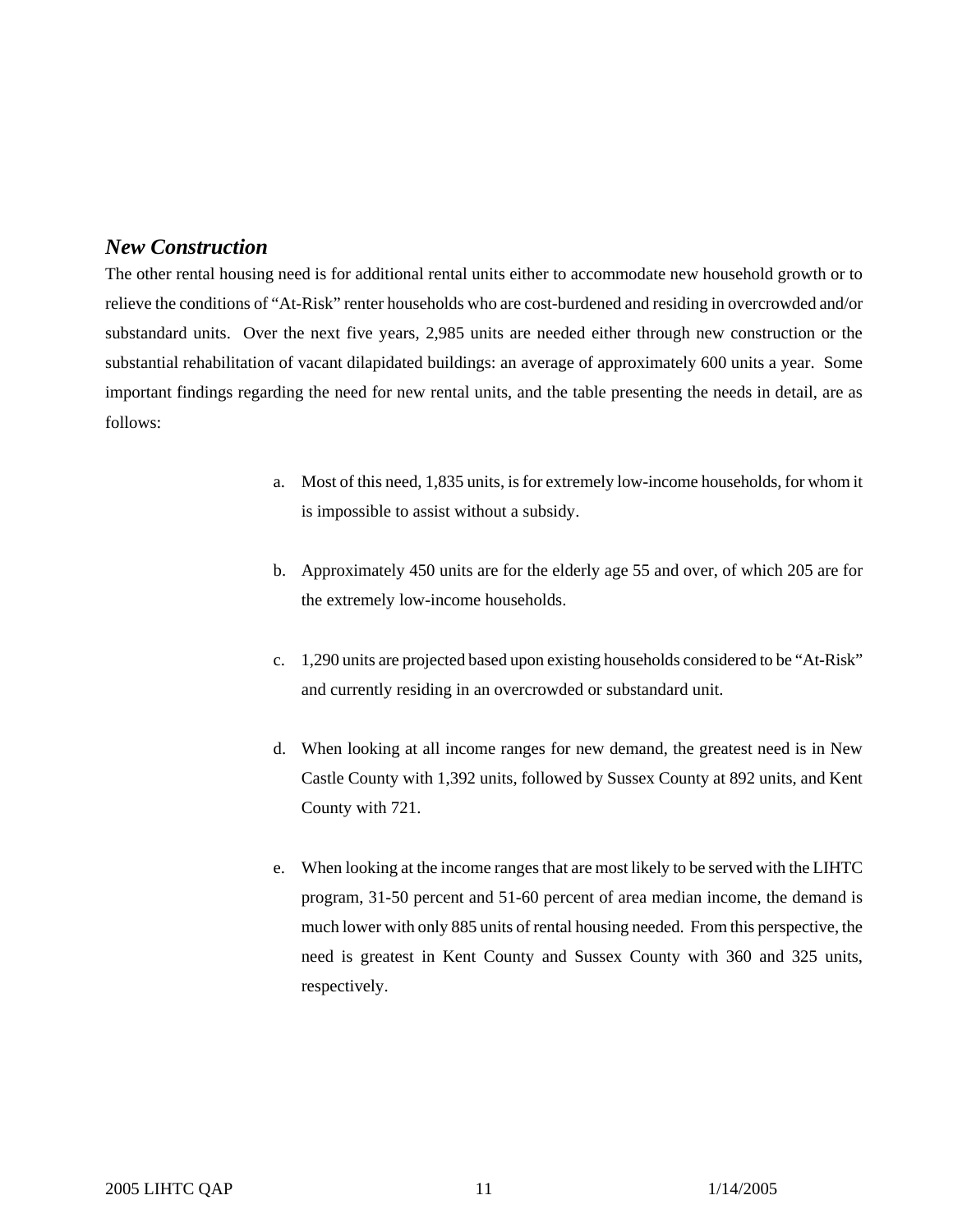|                       | <b>Extremely Low</b><br>$(0-30\%)$ | <b>Very Low</b><br>$(31-50\%)$                 |                                |                         | <b>LIHTC</b><br>$(51-60\%)$             |                                    |                             |                                         |                                   |                         |                                         |                                     |              |
|-----------------------|------------------------------------|------------------------------------------------|--------------------------------|-------------------------|-----------------------------------------|------------------------------------|-----------------------------|-----------------------------------------|-----------------------------------|-------------------------|-----------------------------------------|-------------------------------------|--------------|
|                       | <b>General</b><br>Age<br>15-54     | <b>Elderly</b><br><b>Age 55</b><br>and<br>over | <b>Existing</b><br>44<br>Risk" | General<br>Age<br>15-54 | <b>Elderly</b><br>Age 55<br>and<br>over | <b>Existing</b><br>$"At-$<br>Risk" | General<br>Age<br>$15 - 54$ | <b>Elderly</b><br>Age 55<br>and<br>over | <b>Existing</b><br>$A_t$<br>Risk" | General<br>Age<br>15-54 | <b>Elderly</b><br>Age 55<br>and<br>over | <b>Existing</b><br>$44t -$<br>Risk" | <b>Total</b> |
| New Castle<br>County  | $\overline{0}$                     | $\Omega$                                       | 441                            | 135                     | $\overline{0}$                          | $\rm N/A$                          | $\mathbf{0}$                | $\overline{0}$                          | $\rm N/A$                         | $\Omega$                | $\overline{0}$                          | $\rm N/A$                           | 576          |
| City of<br>Wilmington | $\boldsymbol{0}$                   | $\Omega$                                       | 335                            | $\theta$                | $\overline{0}$                          | $\rm N/A$                          | $\mathbf{0}$                | $\Omega$                                | N/A                               | $\Omega$                | 10                                      | N/A                                 | 345          |
| City of Newark        | 60                                 | $\overline{70}$                                | 86                             | $\Omega$                | 30                                      | $\rm N/A$                          | 75                          | 20                                      | $\rm N/A$                         | 130                     | $\Omega$                                | $\rm N/A$                           | 471          |
| Kent County           | 200                                | 50                                             | 93                             | 95                      | $\overline{0}$                          | $\rm N/A$                          | 100                         | 10                                      | $\rm N/A$                         | $\Omega$                | $\Omega$                                | $\rm N/A$                           | 548          |
| City of Dover         | 25                                 | $\Omega$                                       | 53                             | 85                      | $\Omega$                                | $\rm N/A$                          | $\overline{0}$              | 10                                      | $\rm N/A$                         | $\Omega$                | $\Omega$                                | N/A                                 | 173          |
| Sussex<br>County      | 45                                 | 70                                             | 233                            | 70                      | 110                                     | $\rm N/A$                          | 55                          | 20                                      | $\rm N/A$                         | 100                     | $\overline{0}$                          | $\rm N/A$                           | 703          |
| Town of<br>Georgetown | 10                                 | 15                                             | 49                             | 20                      | 30                                      | N/A                                | 15                          | 5 <sup>5</sup>                          | N/A                               | 25                      | $\Omega$                                | N/A                                 | 169          |
| Subtotal              | 340                                | 205                                            | 1,290                          | 405                     | 170                                     | $\rm N/A$                          | 245                         | 65                                      | $\rm N/A$                         | 255                     | 10                                      | $\rm N/A$                           |              |
| Total                 |                                    | 1,835                                          |                                |                         | 575                                     |                                    |                             | 310                                     |                                   |                         | 265                                     |                                     | 2,985        |

## **Rental Housing Demand Based on New Growth (2003 to 2007) and Existing "At Risk" Households**

Source: Mullin & Lonergan Associates, Inc.

Note: Existing "At-Risk" takes the average percentage of overcrowded and substandard renter housing units multiplied by the number of "At-Risk" households to arrive at "At-Risk" demand.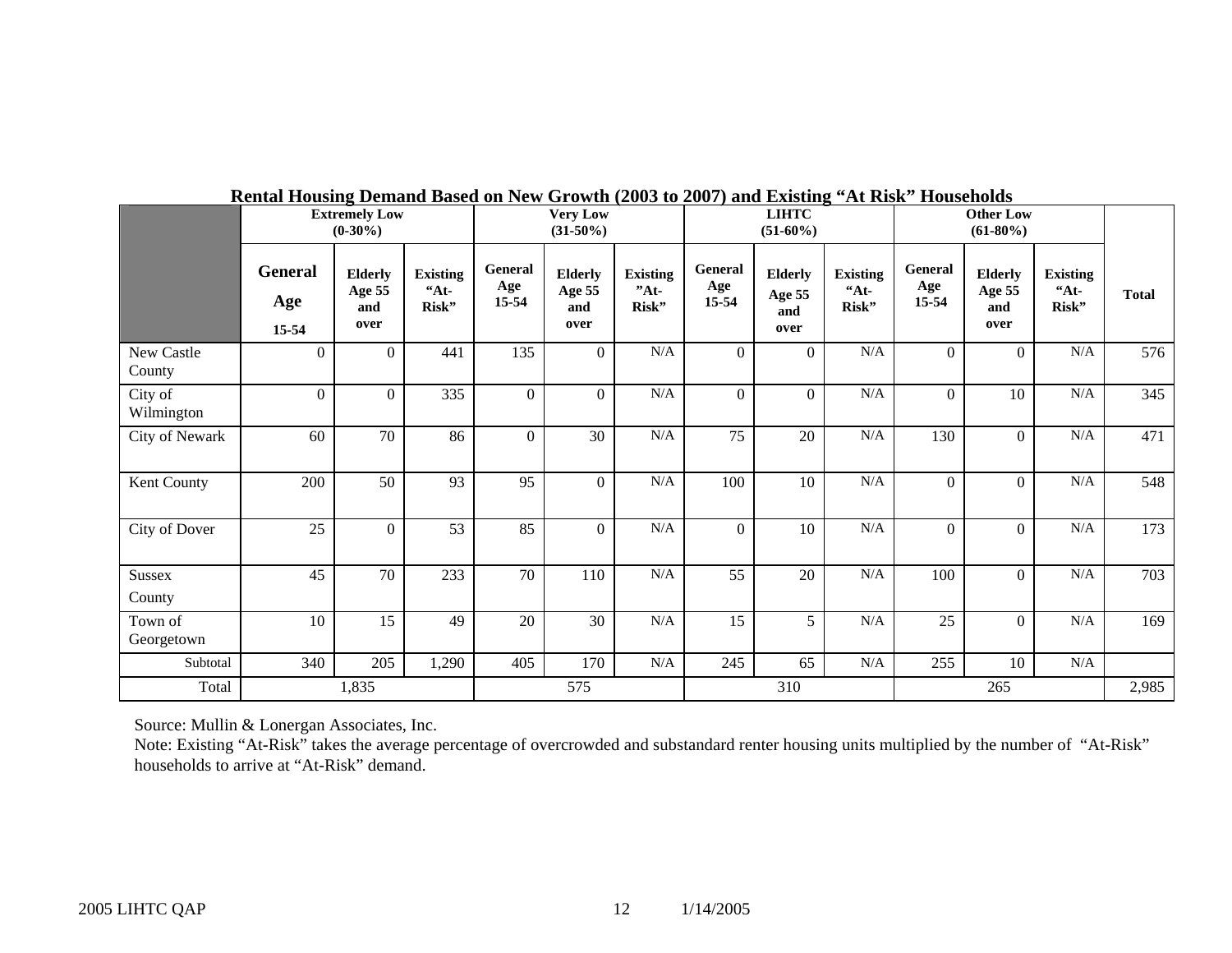## Special Populations

Housing for special populations was another need identified in this study. This includes emergency housing, supportive housing, group homes, and other housing opportunities for special need populations. The findings are as follows:

- 1. **Veterans** There is an estimated need for housing for 127 emergency beds, transitional housing beds, and supportive housing units.
- 2. **Persons with HIV/AIDS**  There is an estimated need for 200 housing units.
- 3. **Persons with Mental Illness and Developmental Disabilities**  The unmet housing need is approximately 288 individuals and 45 persons in families.
- 4. **Persons with Drug and Alcohol Addictions**  There is an estimated need for 186 beds for chronic substance abusers and a need for 46 beds for chronic substance abuser in families.
- 5. **Youth**  55 youth in foster care turn 18 each year, of which DCYF provides independent living arrangements for 18 youth.
- 6. **Prisoners**  The Re-entry Program Grant is targeting extended serves for up to 300 offenders in Delaware between 18 and 35 years old, per year to prepare for return to society and provide services after release from prison.
- 7. **Victims of Domestic Violence**  While indications are that there is a need for housing assistance, this need has not been quantified.
- 8. **Migrant and Seasonal Farm Workers** While indications are that there is a need for housing assistance, this need has not been quantified.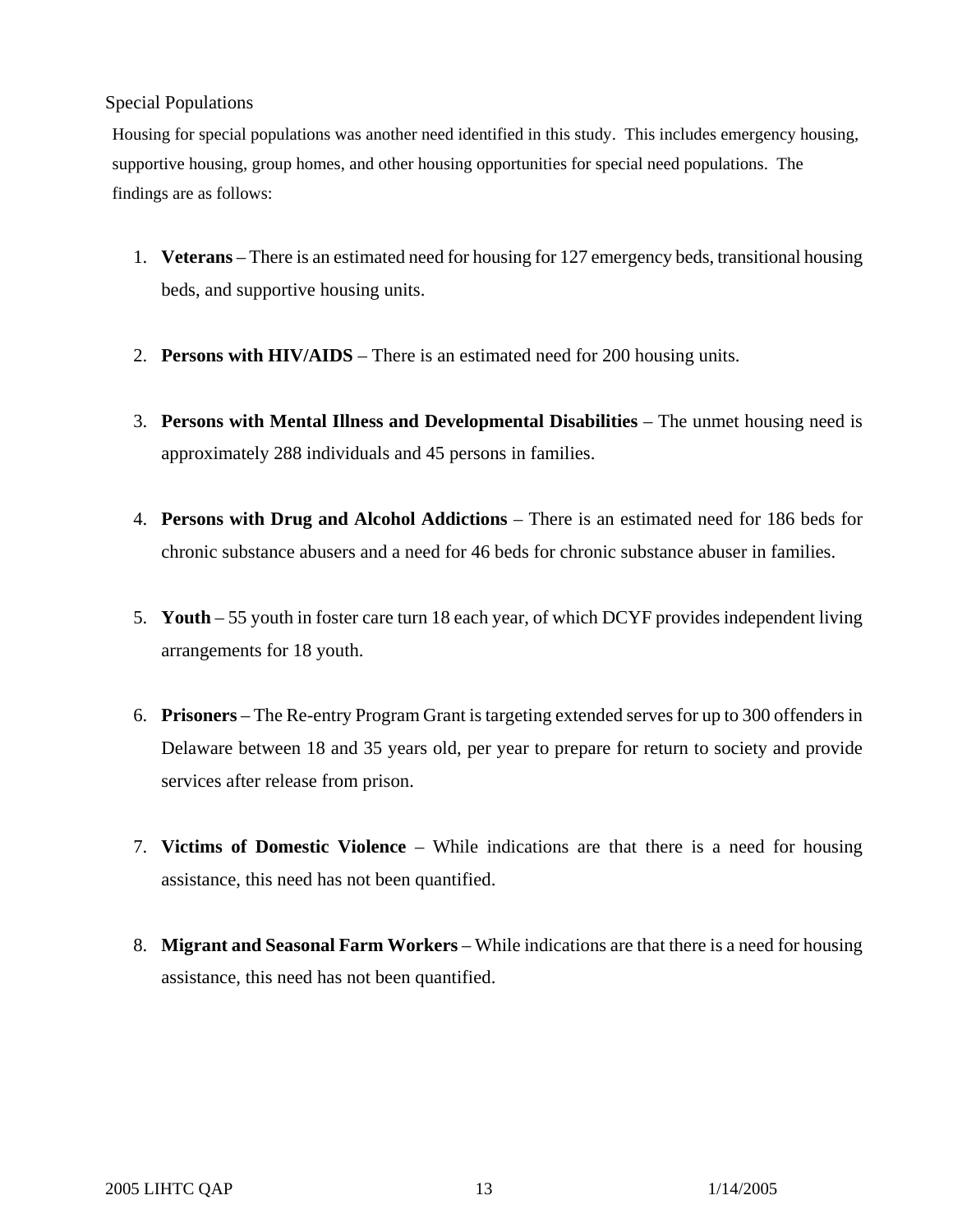## **SUMMARY**

## **Statewide**

1. Special Populations – 1,247 units of special population housing

## **Wilmington**

- 2. Preservation Affordable 87 units
- 3. Preservation Structural 1,386 units (805 in assisted rental communities)
- 4. New Construction
	- a. Extremely Low  $(0-30\%) 335$  family units

## **New Castle County**

- 5. Preservation Affordable 100 units
- 6. Preservation Structural 2,208 units (838 in assisted rental communities)
- 7. New Construction
	- a. Extremely Low  $(0-30\%) 587$  family units, 70 elderly units
	- b. Very Low (31-50%) –135 family units, 30 elderly units
	- c. LIHTC Low  $(51-60\%)$  75 family units, 20 elderly units

## **Kent**

- 8. Preservation Structural 713 units (331 in assisted rental communities)
- 9. New Construction
	- a. Extremely Low  $(0-30\%) 371$  family units, 50 elderly units
	- b. Very Low  $(31-50\%) 180$  family units
	- c. LIHTC Low  $(51-60\%) 100$  family units, 20 elderly units

### **Sussex**

- 10. Preservation Structural 1,386 units (590 in assisted rental communities)
- 11. New Construction
	- a. Extremely Low  $(0-30\%) 337$  family units, 85 elderly units
	- b. Very Low  $(31-50\%) 90$  family units, 140 elderly units
	- c. LIHTC Low  $(51-60\%)$  70 family units, 25 elderly units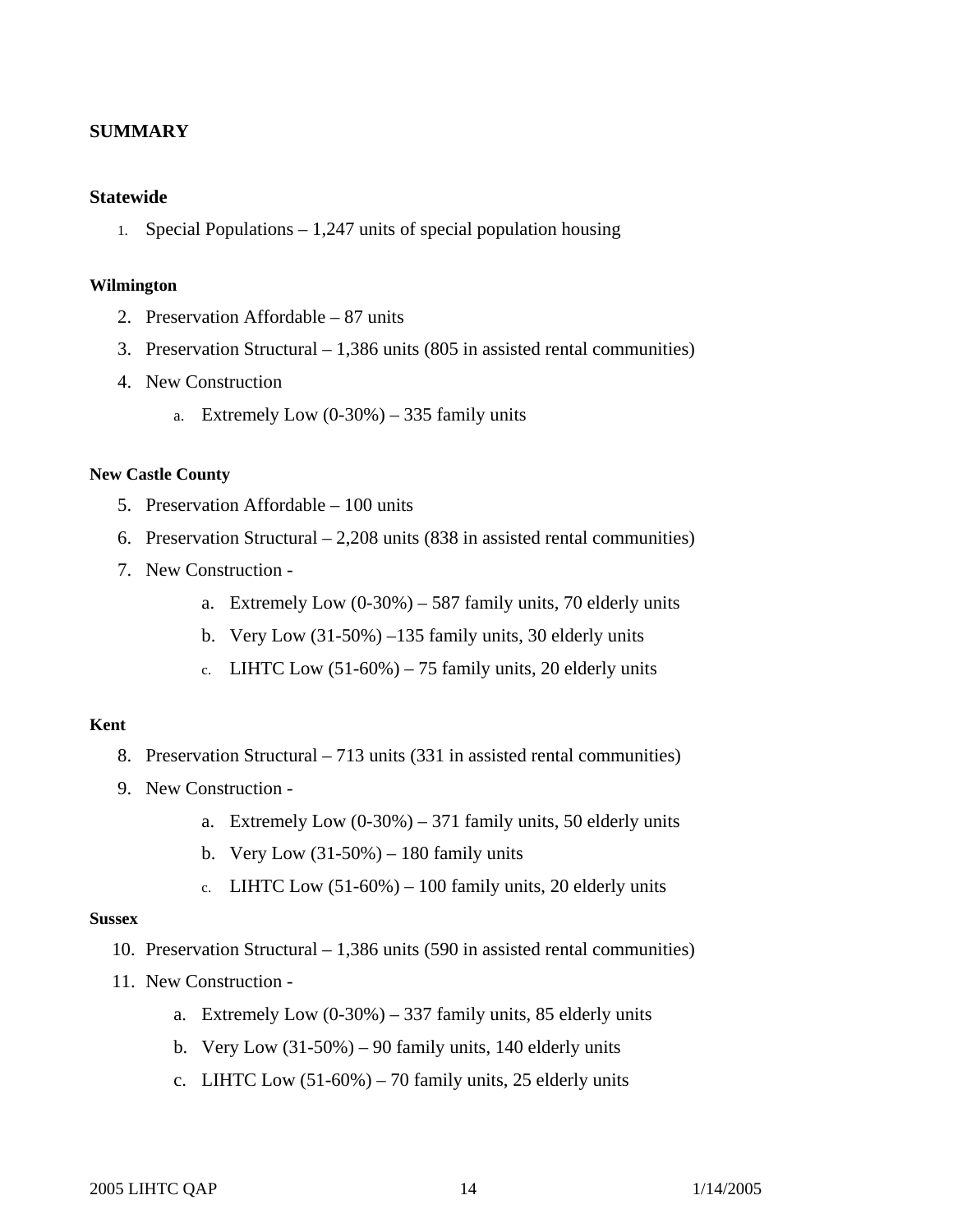# SUMMARY OF RENTAL NEEDS

|                      |                | <b>Preservation of Existing Housing</b><br><b>Stock</b> |        |              | <b>New Construction</b>          |                |                       |                |                           |                |                    |                  |              |
|----------------------|----------------|---------------------------------------------------------|--------|--------------|----------------------------------|----------------|-----------------------|----------------|---------------------------|----------------|--------------------|------------------|--------------|
|                      | Afford         | Structural                                              |        | <b>Total</b> | <b>Extremely Low</b><br>$(0-30)$ |                | Very Low<br>$(31-50)$ |                | <b>LIHTC</b><br>$(51-60)$ |                | Other<br>$(61-80)$ |                  | <b>Total</b> |
|                      | -ability       | market                                                  | assist |              | $15 - 54$                        | $55+$          | $15 - 54$             | $55+$          | $15 - 54$                 | $55+$          | $15 - 54$          | $55+$            |              |
| <b>Wilmington</b>    | 87             | 581                                                     | 805    | 1,473        | 335                              | $\overline{0}$ | $\overline{0}$        | $\overline{0}$ | $\overline{0}$            | $\overline{0}$ | $\overline{0}$     | 10               | 345          |
| <b>New</b><br>Castle | 100            | 1,370                                                   | 838    | 2,308        | 587                              | 70             | 135                   | 30             | 75                        | 20             | 130                | $\boldsymbol{0}$ | 1,047        |
| <b>Kent</b>          | $\overline{0}$ | 382                                                     | 331    | 713          | 371                              | 50             | 180                   | $\overline{0}$ | 100                       | 20             | $\overline{0}$     | $\theta$         | 721          |
| <b>Sussex</b>        | $\overline{0}$ | 796                                                     | 590    | 1,386        | 337                              | 85             | 90                    | 140            | 70                        | 25             | 125                | $\overline{0}$   | 872          |
| <b>STATE</b>         | 187            | 3,129                                                   | 2,564  | 5,880        | 1,630                            | 205            | 405                   | 170            | 245                       | 65             | 255                | 10               | 2,985        |

**NOTE:** The needs presented under the Preservation-Affordability and Preservation-Structural-Assist categories correlate with this *Qualified Allocation Plan's* Preservation Expiration activity. The needs presented under the Preservation-Structural-Market category correlates with Conversion activity.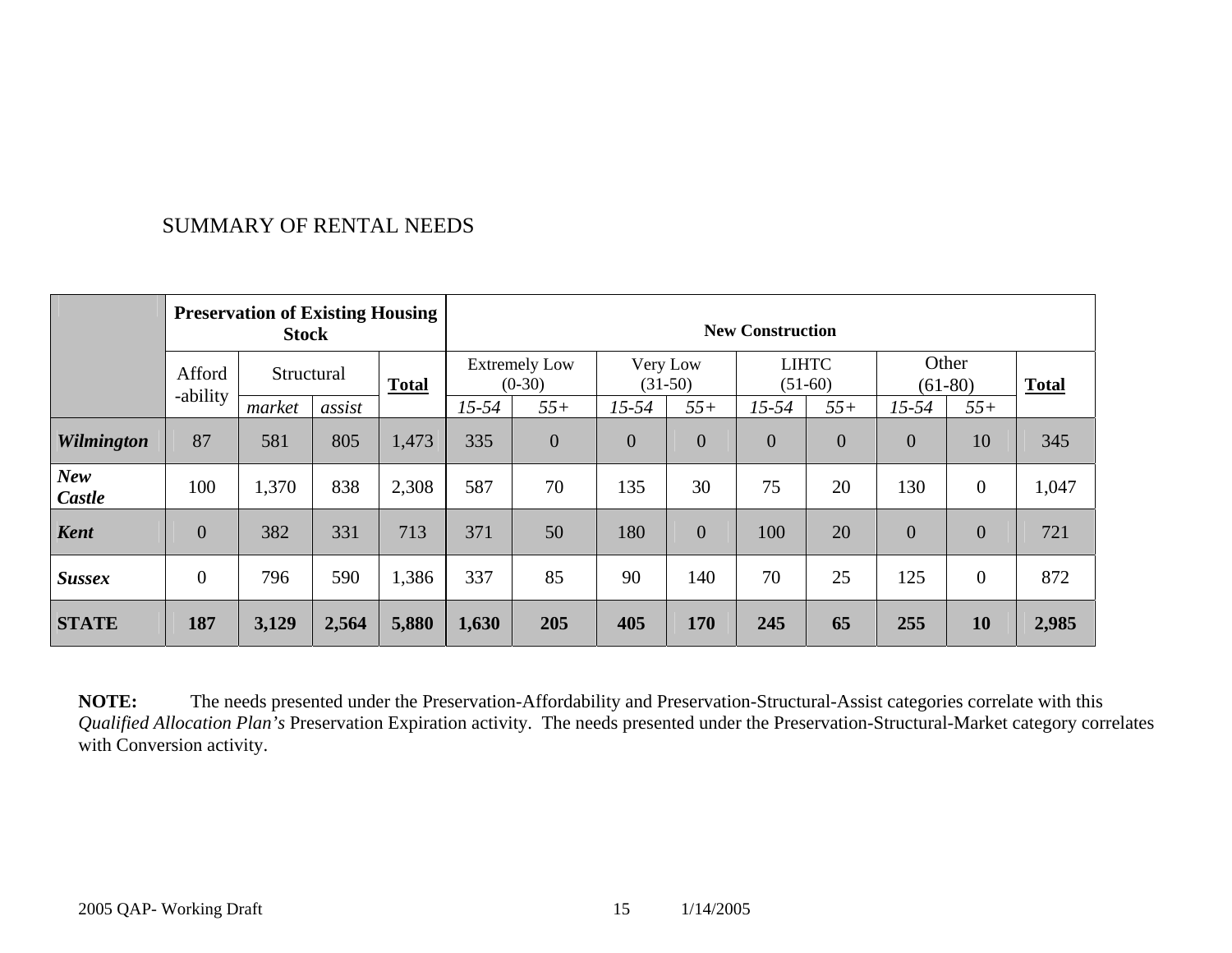## **TAX CREDIT RESERVATIONS AND POOLS**

## **Geographic Reservations**

To ensure geographic distribution of Low Income Housing Tax Credits across the State, and by and among localities, DSHA has set up Pools for allocating tax credits.

Developments will compete only within their respective Pools. Developments will be ranked within these Pools and the highest scoring developments in each Pool will be separately evaluated to determine the amount of tax credits required. Each year DSHA shall establish the percentage of available credits for each Pool based on DSHA's development goals, need for affordable housing in each area, and compliance with Livable Delaware Planning Strategies.

## **Non-Profit Pool**

<span id="page-15-0"></span>1

In order to encourage the participation of local and/or State tax exempt organizations, and as required by Section 42 of the IRC, a minimum of ten percent (10%) of the housing credit ceiling for the current calendar year shall be set aside for qualified non-profit organizations. Developments that compete in the Non-Profit Pool, if they do not receive an allocation, will be eligible to compete in their respective geographic pools. If the highest ranking non-profit sponsor requires additional credits, DSHA reserves the right to allocate the additional credits needed from the geographic pool in which the development is located and/or issue a forward reservation for the remainder of credits required. See definition of a qualified non-profit organization.

The estimated dollar amounts for **2005** are based on the annual tax credit authority available. **2005 forward reservations and commitments reduce Delaware's net available Tax Credit amount to \$1,447,874.** 

| 1. Non-Profit Pool                        | <b>Approximate Tax Credit Authority</b> |
|-------------------------------------------|-----------------------------------------|
| All Eligible Non-Profit Organizations     | \$254,931                               |
| 2. New Castle County Pool                 | <b>Approximate Tax Credit Authority</b> |
| Including the City of Wilmington          | \$446,471                               |
| 3. Kent & Sussex County Pool <sup>1</sup> | <b>Approximate Tax Credit Authority</b> |
| Kent County and Sussex County             | \$341,472                               |
| <b>Excluding: Smyrna and Dover</b>        |                                         |
| 3a. Rural Development Set-aside           | <b>Approximate Tax Credit Authority</b> |
|                                           | \$105,000                               |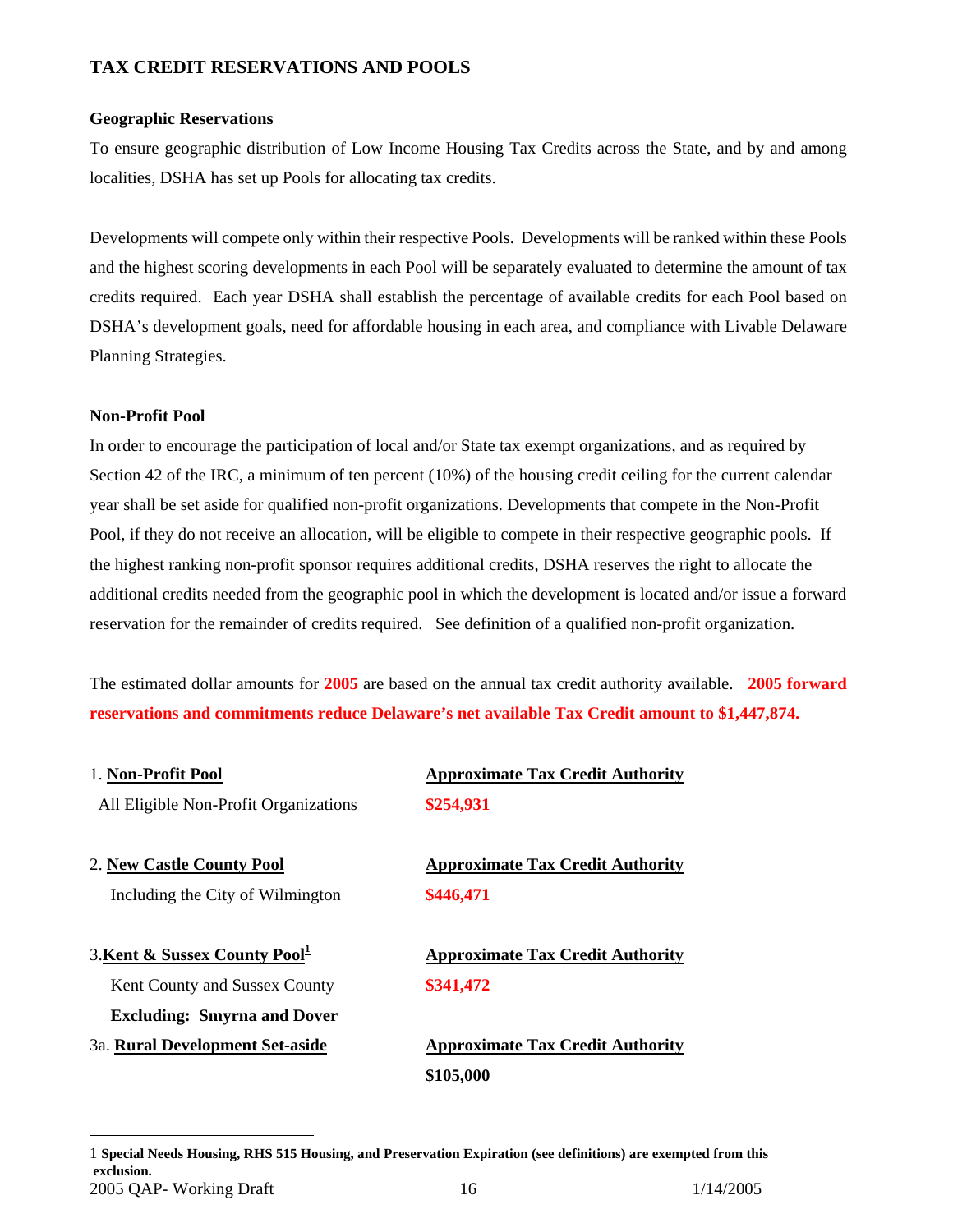In order to address the housing needs of Delaware's rural communities, \$105,000 of the credit available in the Kent & Sussex County Pool shall be set-aside for Rural Development. This set-aside is reserved for developments receiving funding through the U.S. Department of Agriculture's Rural Development Section 515 Multi-family Program and RD's 514-516 Farm Labor Housing Program. In order to be eligible to compete within this set-aside, applicants must demonstrate that an application for rental assistance, as well as capital assistance under the above programs, has been made. If there is insufficient demand for the rural set aside, credits remaining in the rural set-aside shall be allocated to other developments competing within the Kent & Sussex County Pool.

# 4. **Preservation Expiration Pool Approximate Tax Credit Authority \$300,000**

- A. Tax Credits: Any Pre-1990 tax credit housing development, which has completed its compliance period that is in need of substantial rehabilitation and at risk of losing its affordability.
- B. Subsidized: Any currently occupied subsidized housing development (see definition on page 25 of subsidized housing) in need of substantial rehabilitation and at risk of losing its affordability.

In order to be eligible under the Subsidized portion of this pool, applicants must: 1) demonstrate that an application for any applicable capital assistance from the subsidy source (other available assistance in the form of financing for eligible development costs other than rental assistance/subsidy payments) has been made, and 2) commit to making an application for continued project-based housing assistance payments and/or rental assistance payments for the longest possible period and to continue to re-apply for extensions. The obligation to apply for assistance payments will be a condition of any Tax Credit Reservation Letter and a response to the application for assistance payments must be received prior to construction closing.

For each of the above definitions, the applicant must submit written confirmation from the contract administrator of imminent expiration of affordability controls within two (2) years.

## **Note: Conversion Housing will not be considered in the Preservation Pool.**

In each calendar year, the total dollar value of the credits that can be allocated under these rules is limited by the State housing credit ceiling provided in Section 42 of the IRC. Applicants seeking these credits shall be ranked in each Pool according to their respective point scores.

2005 LIHTC QAP 17 1/14/2005 Compliance with the requirements of the Code is the sole responsibility of the owner. All applicants should consult their accountant, tax attorney or advisor as to the specific requirements of Section 42 of the Code governing the program.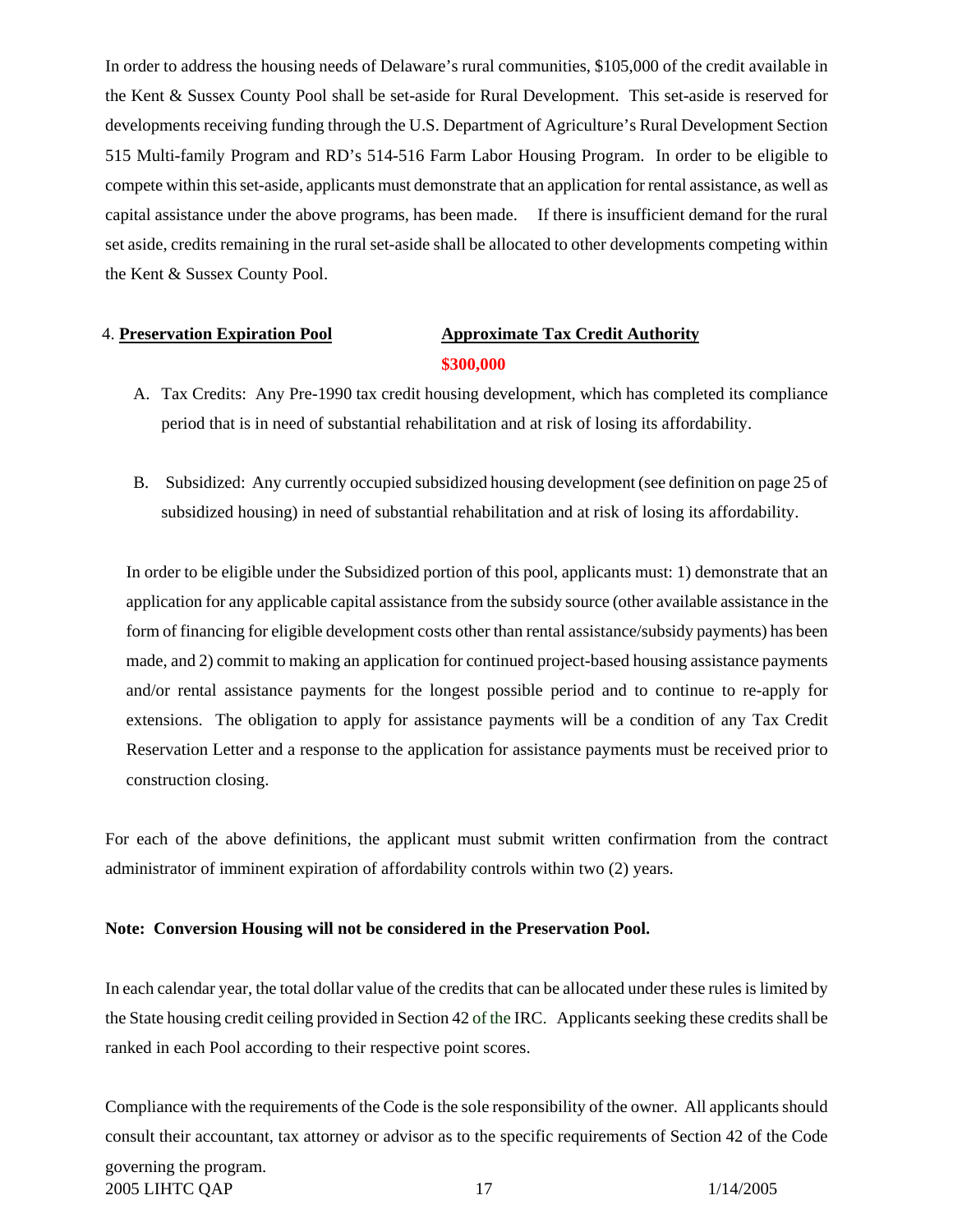Credits for all applicants will be limited to no more than: 1) Thirty percent (30%) per development of the State's annual Credit authority available during any allocation year, based on the maximum eligible basis limits (see definition of eligible basis limits): or 2) irrespective of the number of developments, no single development entity shall be allocated more than forty percent (40%) of the total annual credit authority available during any allocation year, this shall include any co-developers or joint ventures where the development entity receives part of the developer's fee. A development entity that reaches 40% of the total allocation dollars available will have its next ranked development eliminated.

Once a development has received an allocation of credits, additional application(s) for credits for a subsequent development on the same or a contiguous site may not be submitted until such time as the original development is substantially complete and is at least ninety (90%) rented.

Any unused credits will be provided to the highest-ranking project that requires the least amount of credits.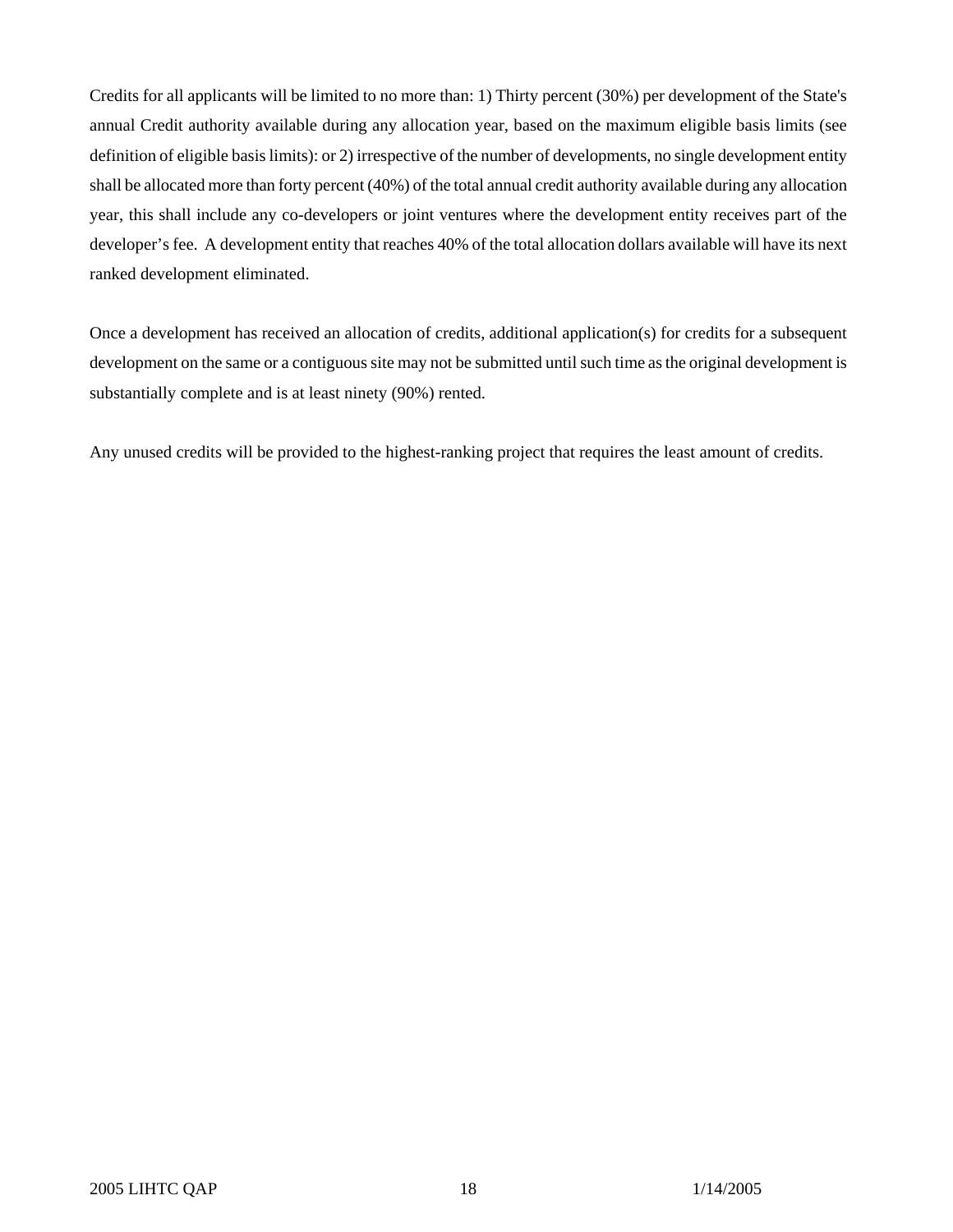#### **DEFINITIONS**

#### **Affordable**

A unit is considered affordable if the cost of housing (rent plus utilities) is income and rent restricted not to exceed 30% of the household income, adjusted for family size.

#### **Code**

Internal Revenue Code, 26 U.S.C 1 et seq.

#### **Community Revitalization Plan**

 A municipal, county, or regional plan that has been formally endorsed by a governing body. This includes, but is not limited to, a municipal and/or county Consolidated Plan, local or regional redevelopment plan, neighborhood redevelopment plan as endorsed and approved by local government, or a development that is located in an Enterprise Community.

#### **Complete Application**

An application including the application, application fee(s), completed forms and all required certifications and an application that meets all threshold and eligibility requirements. A checklist of required documents is provided.

## **Conversion**

Any non-subsidized, non-tax credit housing development in need of substantial rehabilitation that may be converted into newly restricted and assisted affordable housing rental units.

## **Developer**

A Developer is any corporate entity, partner or individual responsible for initiating and controlling the development process and ensuring that all, or any material portion of all, phases of the development process are accomplished.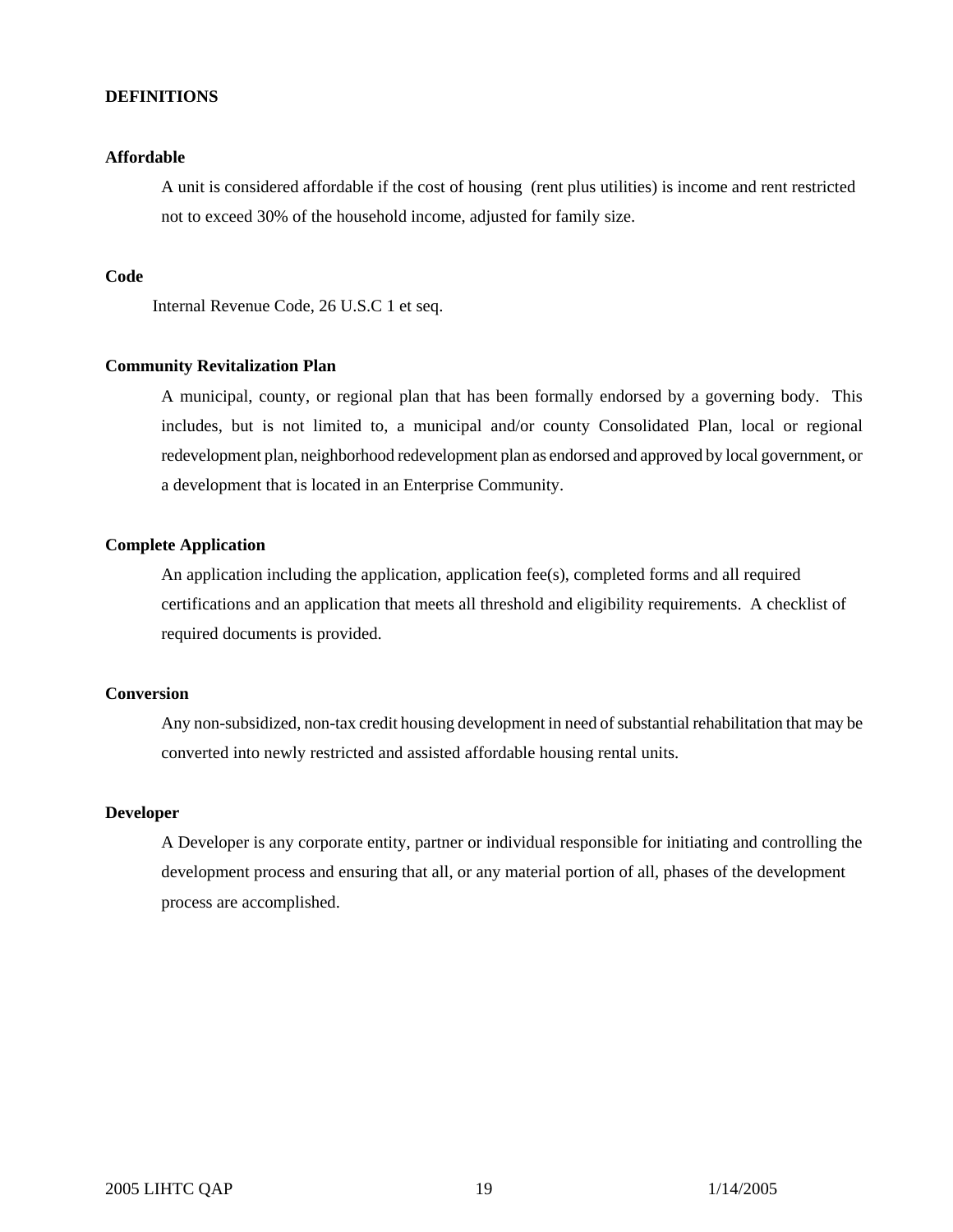#### **Developer Fee**

A developer fee is the amount of identified uses of development funds paid as compensation for developing the proposed housing. This fee covers the overhead and profit of the developer. The amount of developer fee is limited to a maximum of 10% of total development cost excluding developer's fee and land cost up to \$5,000,000 plus 5% on development costs exceeding \$5,000,000. (See HDF Supplement if applying for HDF or HOME funds). For identity of interest (related party) acquisitions of existing rental properties, the fee for acquisition is calculated at 2½ % of the acquisition cost less land value (see DSHA for calculation). In addition, credits will not be allocated on: 1) developer's fees exceeding the above developer fee limits; or 2) any developer fee paid on costs exceeding the Eligible Basis Limits.

#### **Development Team**

Developments must be sponsored by an entity with a Development Team that has development, construction and/or management experience. Members of the Development Team must evidence the capability, as determined by DSHA, which is needed to successfully undertake, complete and operate the development. The entire Development Team must be disclosed at time of application and includes, but is not limited to, the architect, developer, engineer, surveyor, real estate counsel, developer's tax counsel, general contractor, management agent and processing agent/development consultant (if applicable).

#### **Elderly Development**

For the purposes of this Allocation Plan, DSHA defines an elderly development as one where all residents are 62 or older or any housing that is specifically designed and operated to assist elderly persons, as defined in a State or Federal program (i.e., Rural Development or U.S. Department of Housing and Urban Development).

#### **Eligible Basis Limitations**

Eligible basis limits are limitations on total eligible basis, excluding the QCT and DDA 30% adjustment factors based on number of bedrooms. The limits replicate the 221(d) 3 HUD limits as follows:

# 0 bedroom 1 Bedroom 2 Bedroom 3 bedroom 4 bedroom **\$98,153 \$112,512 \$136,816 \$176,992 \$194,282**

A project whose total eligible basis exceeds the above limit may participate in the program; however, the maximum amount of Credits allocated to a development is limited to the amount of eligible basis or the eligible basis limit, whichever is lower.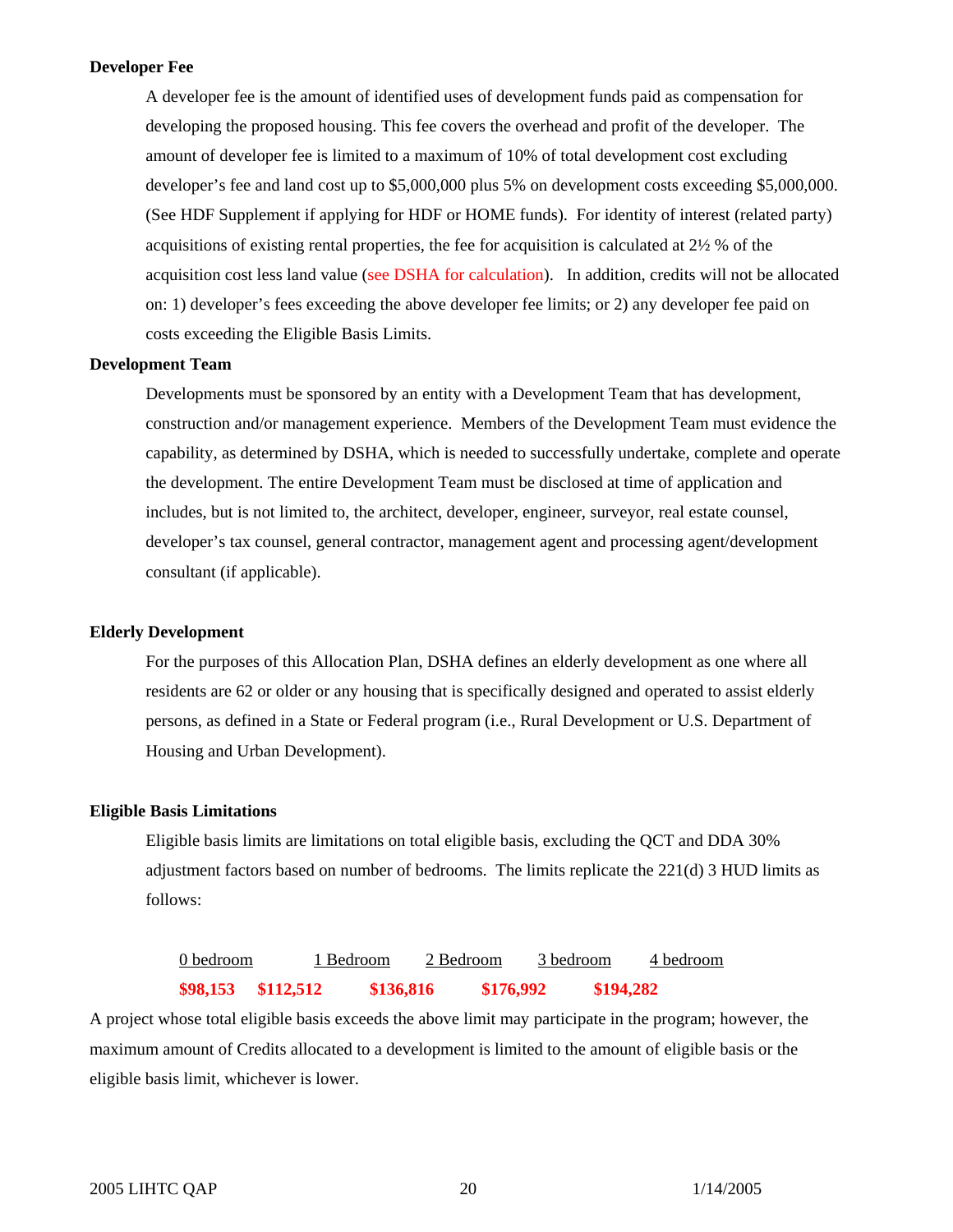#### **Families In Poverty**

According to the United States Department of Health and Human Services, a family in Delaware is considered to be in poverty if the household income is at or below the following income levels:

| \$9,310  | 1 person household              |
|----------|---------------------------------|
| \$12,490 | 2 person household              |
| \$15,670 | 3 person household              |
| \$18,850 | 4 person household              |
| \$3,180  | For each additional person, add |

## **Interim Income**

 All project operational income received prior to permanent closing, including Federal housing assistance payments, less routine operating expenses (which includes any debt service normally paid during the construction period).

#### **Low-Income Unit**

As defined by IRC Section 42(I)(3), a family is considered low income if its income is less than 60% or 50% of area median income, adjusted for family size, depending upon whether the applicant elects to satisfy the "20-50 test" or the "40-60 test" under IRC Section  $42(g)(1)$ .

## **Market Study**

All requirements as outlined in DSHA'S Market Study requirements (See application requirements) and certified as follows:

The market analyst shall certify that:

- a) He or she is an independent, third party professional with no financial interest in the development other than in the practice of his or her profession;
- b) He or she has the requisite knowledge to proceed with the study;
- c) He or she has personally inspected the subject property and the comparable properties analyzed in the report; and
- d) He or she has conducted the study in accordance with Standards 4 and 5 of the Uniform Standards of Professional Appraisal Practice (USPAP).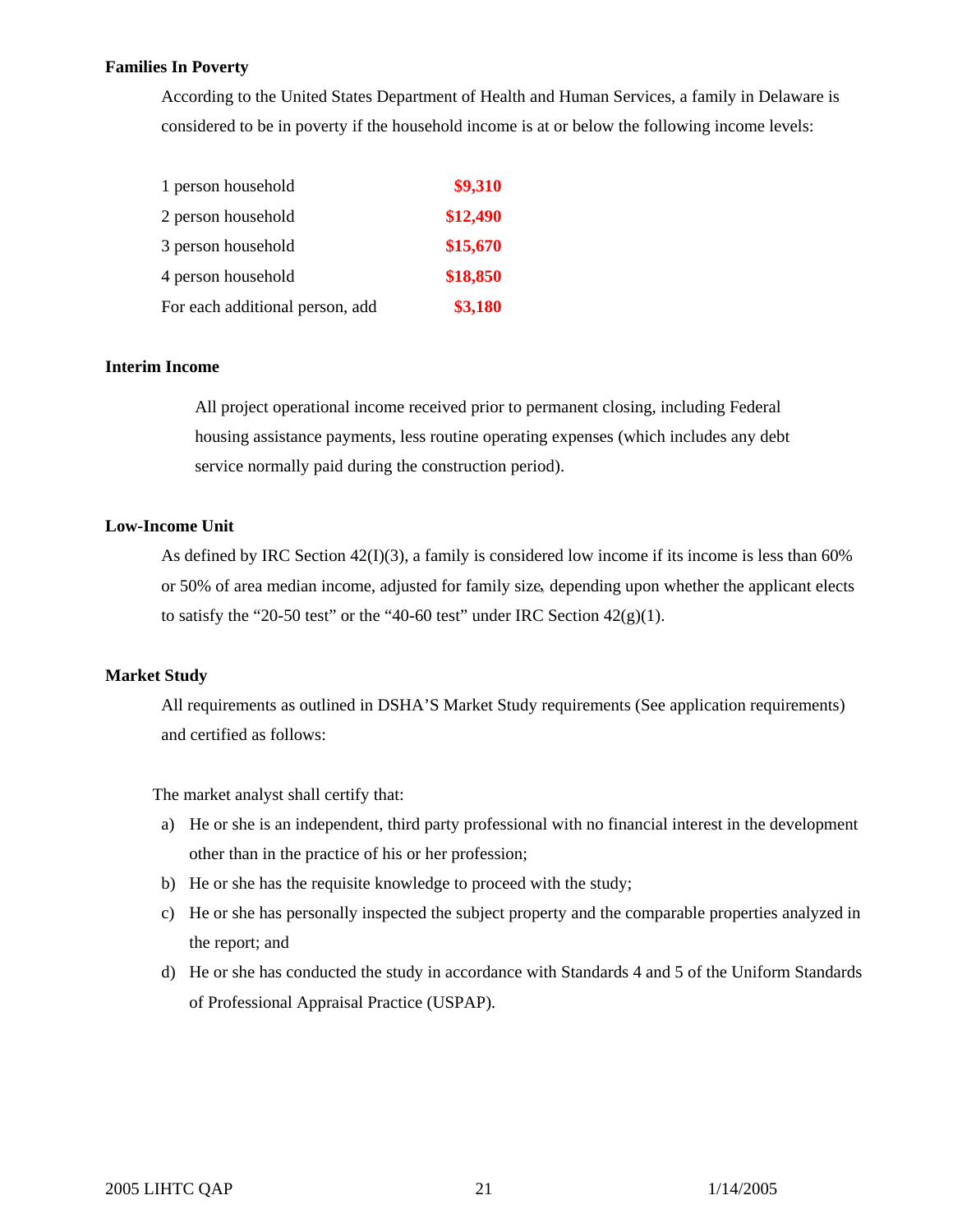#### **Mixed Income/Market-Rate Development**

A mixed income/market rate development is one where at least 20% and no more than 50% of the total units in the development are not tax credit rent-restricted and not subject to income limits.

#### **New Units**

The creation of additional affordable rent and income restricted units. Completely vacant and/or abandoned structures are new units for the purpose of this definition.

#### **Preservation Expiration**

- A. Tax Credits: Any Pre-1990 tax credit housing development, which has completed its compliance period that is in need of substantial rehabilitation and at risk of losing its affordability.
- B. Subsidized: Any currently occupied subsidized housing development (see definition on page 25 of subsidized) in need of substantial rehabilitation and at risk of losing its affordability.

For each of the above definitions, the applicant must submit written confirmation from the Tax Credit agency or subsidy contract administrator that the development's affordability expiration is imminent (within two years).

#### **Qualified Census Tract**

Defined in Section 42(d)(5)(C) of the Code means a census tract designated by the Secretary of Housing and Urban Development (HUD) in which 50% or more of households have an income less than 60% of median gross income or in which there exists a poverty rate of 25% or greater. A listing of Qualified Census Tracts is included with the application package.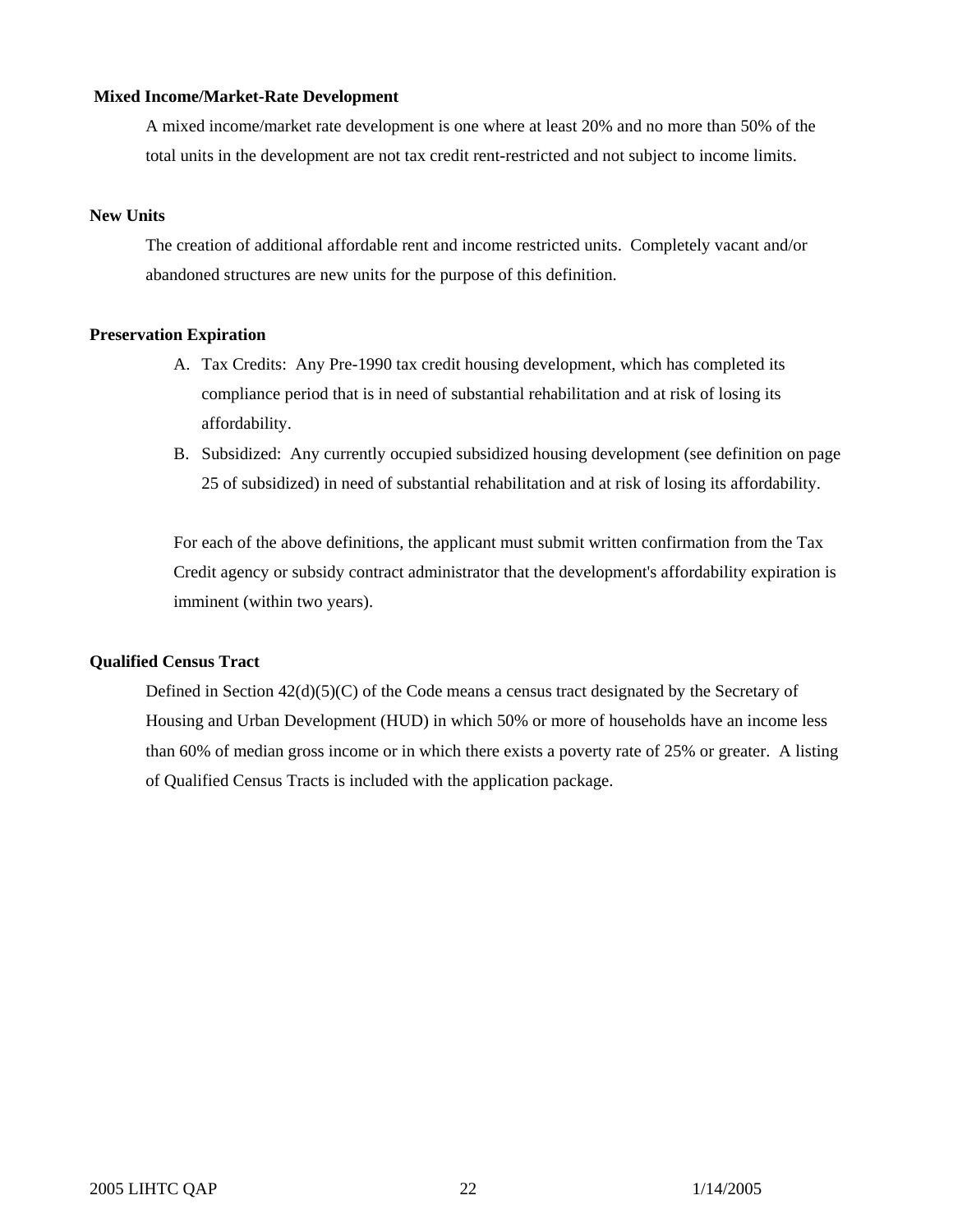#### **Qualified Non-profit Organization:**

Pursuant to Section  $42(h)(5)(B)$  of the Code, a qualified non-profit entity means an entity that owns an interest in the development (directly or through a partnership) and materially participates in the development and operation of the development throughout the compliance period and must not be affiliated with or controlled by a for-profit organization.

Section  $42(h)(5)(C)$  of the IRC defines a qualified non-profit organization as:

- i. Such organization is described in paragraph (3) or (4) of Section 501 (c) and is exempt from tax under 501 (a);
- ii. Such organization is determined by the State housing credit agency not to be affiliated with or controlled by a for-profit organization; and
- iii. One of the exempt purposes of such organization includes the fostering of low-income housing.

 For non-profit/for profit joint venture developments, applicant must submit an agreement to DSHA, outlining the current and long-term roles of the partners. **An unqualified** legal opinion must be submitted with the application that states the joint venture meets the requirements of Section 42 of the IRC as it relates to being considered eligible to compete in the Non-Profit Pool*.* DSHA further requires that the non-profit partner must maintain a 100% ownership interest in the general partner throughout the compliance period.

#### **Related Party**

 An affiliate and/or Related Party is any person or entity that: (i) has a spousal or family relationship, parent-subsidiary relationship, or where owners, officers, directors, partners, stockholders or members of one business entity has a five percent (5%) or more interest in the other business entity; or (ii) where a substantial relationship exists between the parties directly or indirectly through (a) common family, (b) common general partners or members, (c) common control of the entities, or (d) the person or entity is otherwise controlled in whole, or in part, by the other person or entity. A tax attorney's opinion must be submitted at application in order for the related party to qualify for acquisition credits in accordance with Section 42. The opinion must state that the owner is entitled to claim acquisition credits under Section 42 in accordance with IRC related party requirements.

**Note: See DSHA for Related Party Developer Fee Calculation.**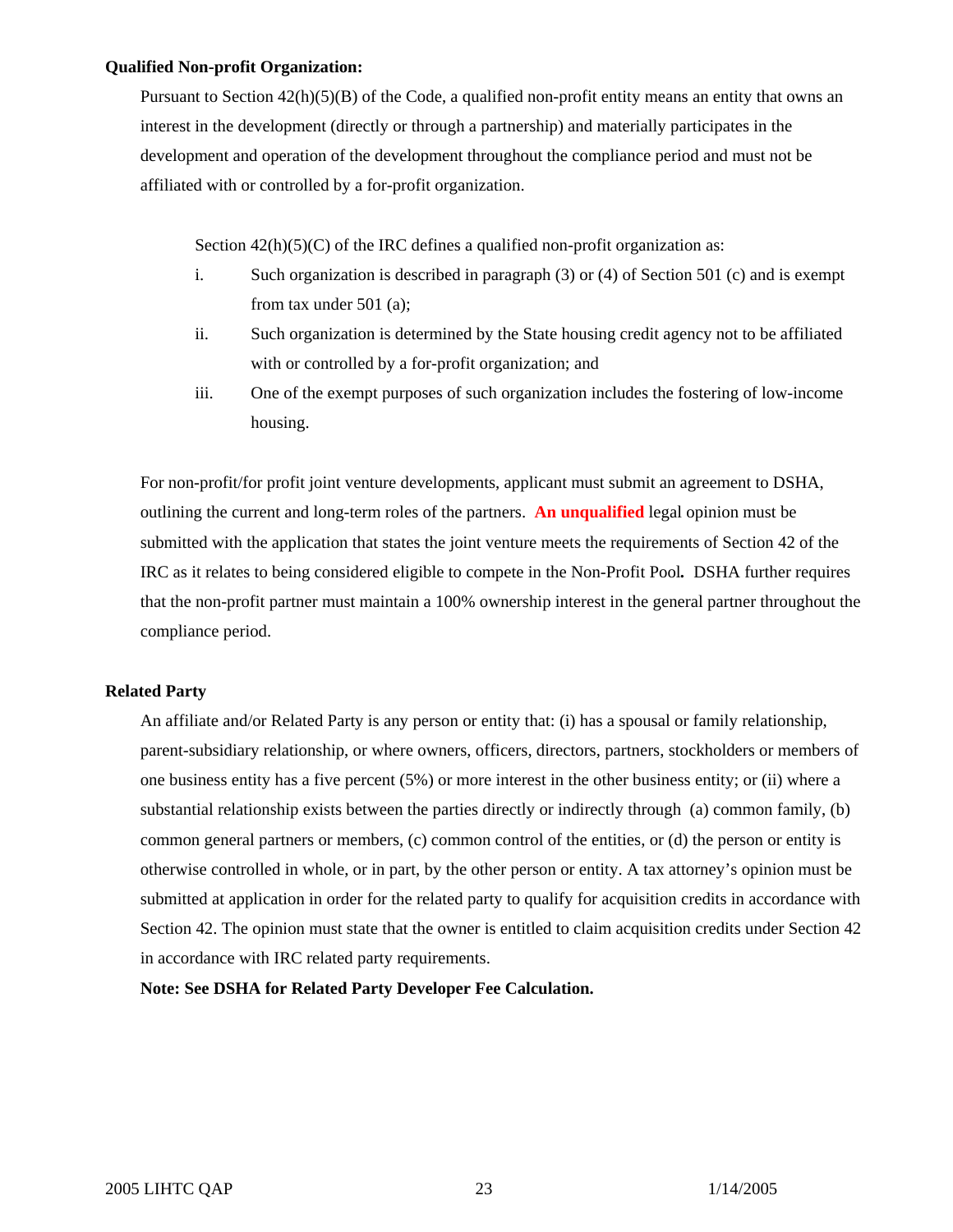#### **Special Needs Housing**

Developments, which shall rent units in the development to one or more of the targeted special needs populations, referred to below and must make available a minimum of three services specifically addressing the needs of the identified group. Special needs populations include individuals and families who are in need of certain types of home and/or community based supportive services in order to remain capable of independent living in communities. Supportive services range across a wide continuum of care and will vary from person to person depending on their particular physical, psychosocial and or mental limitations. Targeted special needs populations are:

> Persons with HIV/AIDS related illness; Homeless; Mentally ill; Persons with physical disabilities; Mentally retarded/developmentally disabled; and Migrant and Seasonal Farm workers.

Verification of special needs is required at the time of the resident's application.

Other special needs populations identified in DSHA's needs assessment may be considered at DSHA's sole discretion.

#### **Social Services:**

A development that includes a plan and provides one or more of the following types of services to improve the quality of life of the residents of the development. The services must be affordable, appropriate, and available. Examples of services that may be included are:

> Parenting programs; Literacy programs; Nutritional services; Transportation services; Personal care; Congregate meals; Counseling programs; Adult Day Care; and Substance Abuse Counseling or Referral.

DSHA allows for reasonable substitutions of services at DSHA's discretion.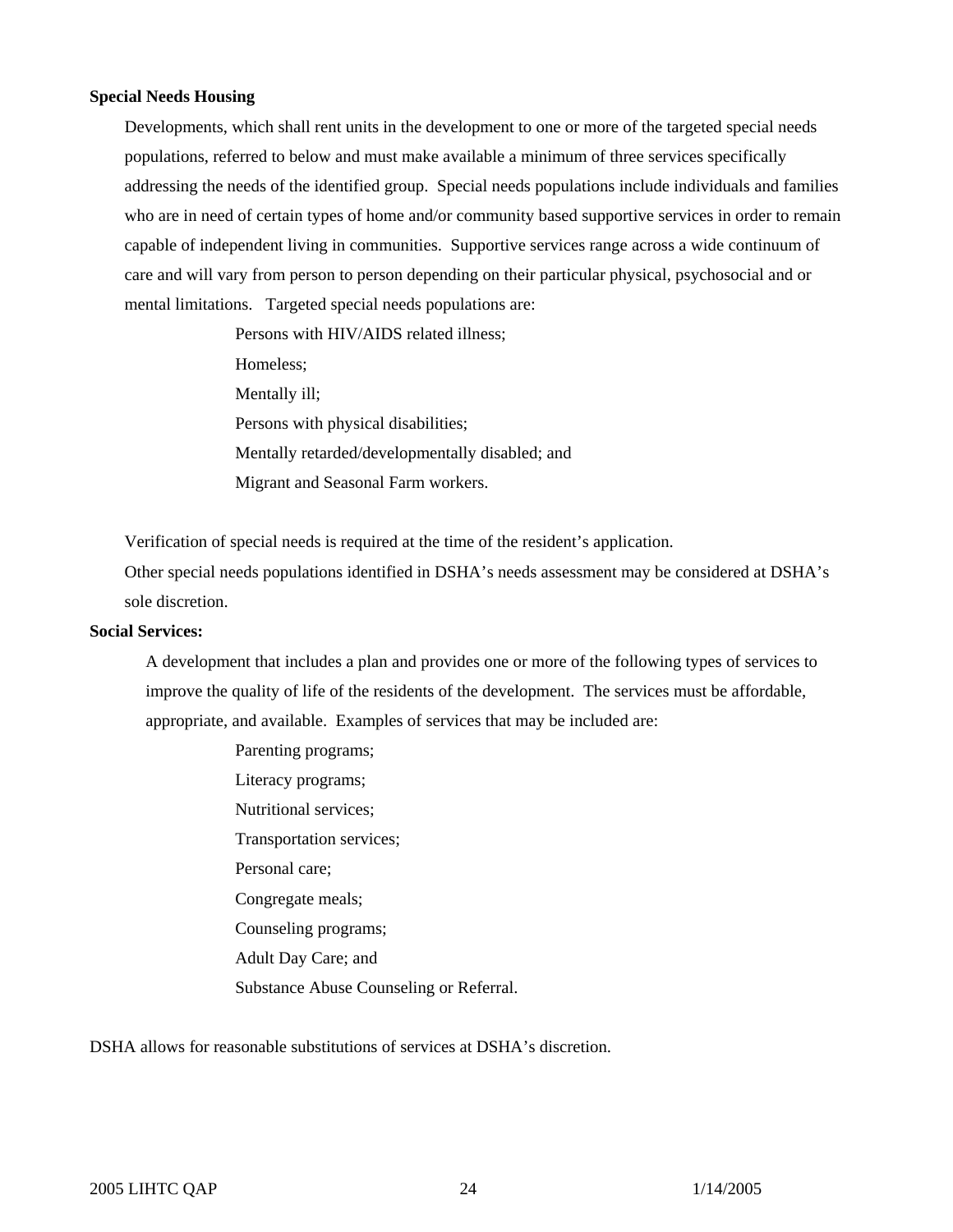#### **Substantial Rehabilitation**

A Rehabilitation development is considered to be undergoing substantial rehabilitation if the minimum rehabilitation cost per unit is at least \$20,000 of hard cost and meets both of the following conditions:

> Condition One: The building's most recent use has been residential. Condition Two: One hundred percent (100%) of the units within the existing structural framing are being rehabilitated.

 Developments with rehabilitation and new construction combined will not be considered rehabilitation developments if more than 25% new units are added.

## **Subsidized Housing**

Any housing that presently has United States Housing & Urban Development (HUD), USDA Rural Housing Service (RD) and/or equivalent project-based rental assistance contracts. A copy of any pertinent contract for subsidy must be submitted with the application.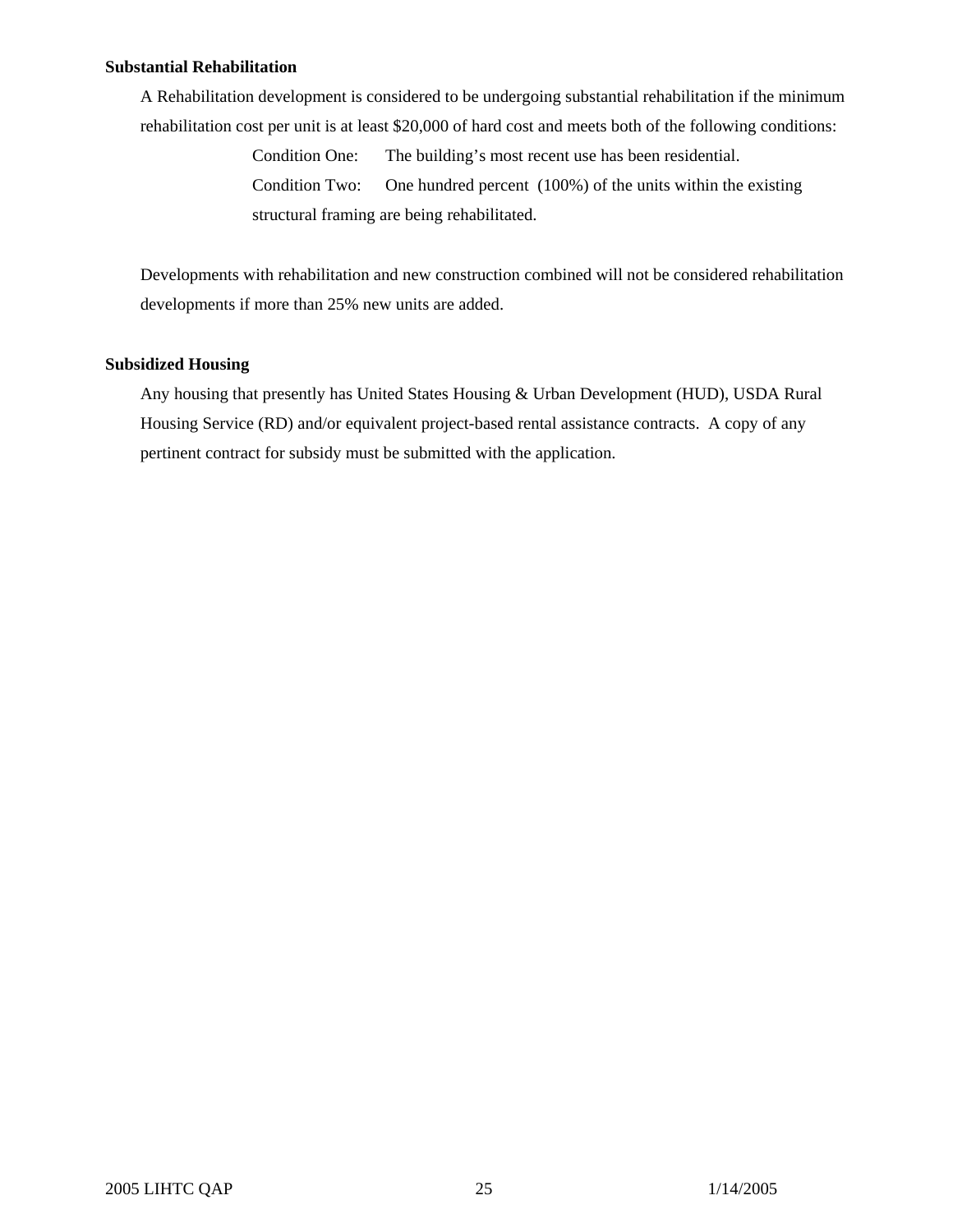## **THRESHOLD REQUIREMENTS**

**Applications shall meet all of the threshold eligibility requirements listed in this section in order to be admitted into a Pool.** 

## **IRS Threshold Requirements** [2](#page-25-0)

1

- 1) Projects must set-aside a minimum of:
	- a) 20% of the units to be occupied by households with incomes at or below 50% of median gross income, adjusted for family size, for each county; or
	- b) A minimum of 40% of the units to be occupied by households with incomes at or below 60% of median gross income adjusted for family size, for each county.

The choice between complying with the 20-50 test or the 40-60 test, as well as the determination as to the number of housing units that will be set aside for low-income households in total, must be made at time of application for Credit and maintained for the entire compliance period. Once made, both decisions are irrevocable.

- 2) Units must be rent-restricted with gross rents for a qualifying unit at or below 30% of the imputed income limitation applicable to such units. If the costs of any utilities, excluding telephone, are paid directly by the tenant(s), the gross rent must include the applicable utility allowance. Utility allowances are determined by HUD and local housing authorities. A development can use these allowances or when applicable, justify their own by using local utility company estimates. HUD and local housing authority utility allowances or local utility company estimates must be updated annually.
- 3) The Imputed Income Limitation applicable to a unit is the income limitation which would apply to an individual occupying the unit if the number of individuals occupying the unit were as follows:
	- a) SRO or efficiency (no separate bedroom) 1 person
	- b) One or more separate bedrooms 1.5 individuals for each separate bedroom.
- 4) Tax Credit units must be developed and maintained in equivalent quality and square footage as non-tax credit units.
- 5) All units must meet applicable building and/or housing codes.

<span id="page-25-0"></span><sup>2005</sup> LIHTC QAP 26 1/14/2005 <sup>2</sup> **If HOME funds are lent at a below market interest rate for a development and included as part of eligible basis, at least (40%) forty percent of the units in a building are to be occupied by households with incomes at or below 50% of median gross income, adjusted for family size, for each county.**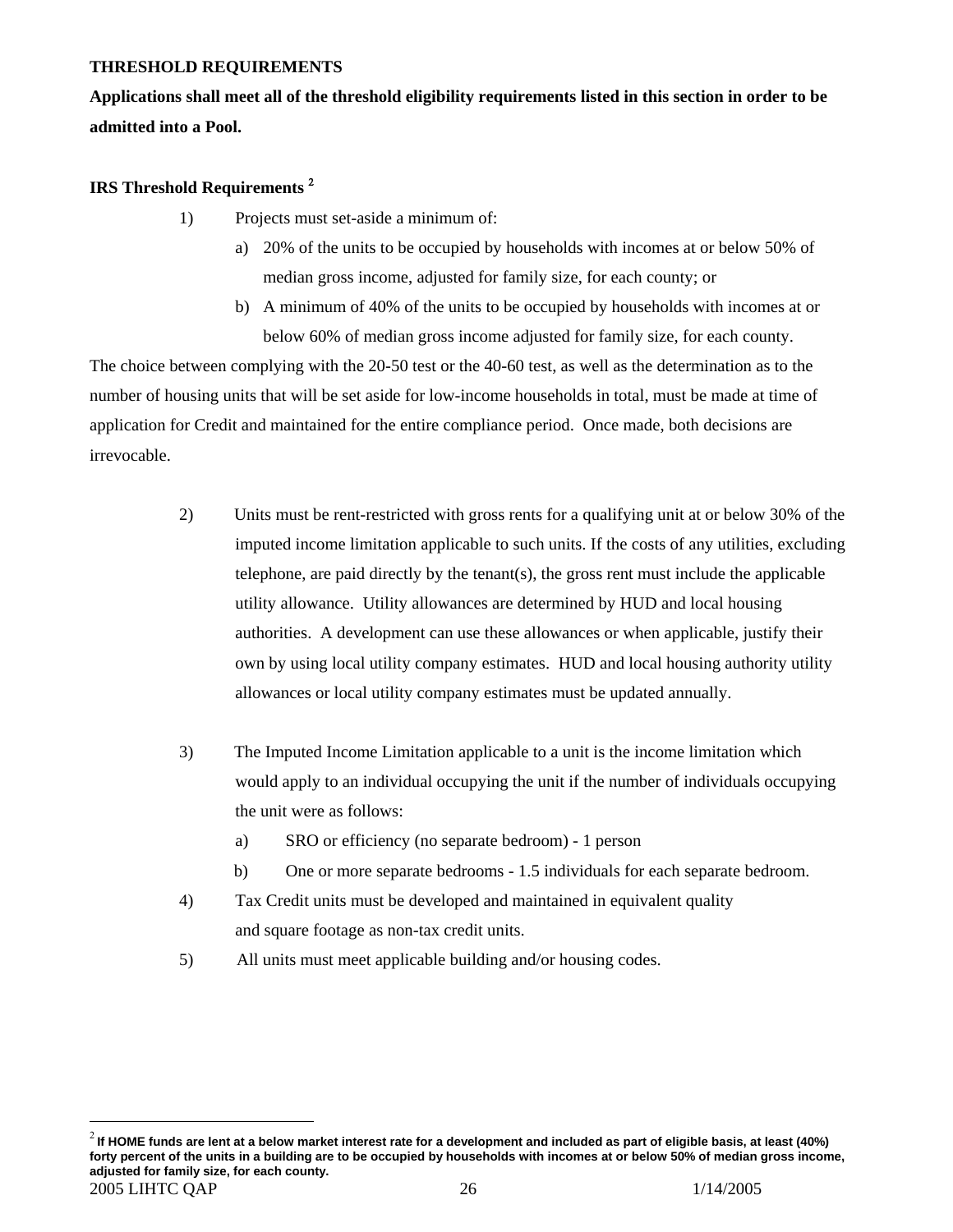#### **DSHA Threshold Requirements**

**Note: For Developments that have previously received tax credits, the compliance period must have expired on all buildings before re-applying for tax credits.** 

- 1) **Livable Delaware**-All applications for new construction developments must be located in Communities, Developing Areas, or Secondary Developing Areas as defined by Livable Delaware. While development proposals are permitted in Environmentally Sensitive areas, pursuant to Livable Delaware, special consideration should be made to protecting the environment. In keeping with Livable Delaware Strategies, tax credit developments should integrate into existing residential communities and neighborhoods. Surrounding uses must be compatible with the proposed development and the proposed design compatible with existing architecture in the area. Livable Delaware Strategies and Maps can be accessed on the web at: http://state.de.us/planning/shape/strategy/index.htm
- 2) **Compliance with Discrimination Laws**-All applicants must comply with the provisions of any federal, state or local law prohibiting discrimination in housing on the grounds of race, color, sex, creed, handicap/disability and familial status, sexual orientation, or national origin, including but not limited to: Title VI of the Civil Rights Act of 1964 (Public Law 88 352, 78 Stat. 241), all requirements imposed by or pursuant to the Regulations of HUD 24 CFR Subtitle A, Part 100 issued pursuant to that title; regulations issued pursuant to Executive Order 11063, and Title VII of the 19068 Civil Rights Act, as amended by the Fair Housing Amendment Act (Public Law 100-430) and Americans with Disabilities Act (Public Law 101-336). In addition, recipients of federal funds (i.e. RHS HUD financing) must comply with Section 504 of The Rehabilitation Act of 1973, as amended (29 U.S.C. 794).
- 3) **Minimum Family Size**-The minimum family size eligible for each affordable housing unit has been established by DSHA. The minimums are as follows: Efficiency - 1 person; one bedroom - 1 person; two bedrooms- 2 persons; three bedrooms- [3](#page-26-0) persons; and four bedrooms- 6 persons.<sup>3</sup>
- 4) **Minimum Gross Square Footage** –DSHA has established a minimum gross square footage requirement for new construction and conversion of non-residential units to residential use that is based on bedroom size. The following gross square footage dimensions are the minimum required by bedroom:

 $\overline{a}$ 

<span id="page-26-0"></span><sup>3</sup> **DSHA reserves the right to waive minimum family size eligibility for two bedroom units when it is satisfied that conditions exist that indicate difficulties in finding qualified families to rent two-bedroom units. Such conditions include, but are not limited to: Market condition shifts; low absorption rates; no waiting lists; large number of one person household applicants; excessive vacancies for extended periods of time and increased elderly household demand. If conditions can be documented, a development owner may apply in writing for a waiver. DSHA, may elect to permit occupancy by one person in a two-bedroom unit for a maximum of 10% of the total number of two-bedroom units in a property. Requests for the waiver will only be accepted 24 months after development has reached 100% occupancy. For elderly only properties, one person households may be eligible for two-bedroom units. However, priority must be given to two person elderly households on the waiting list.**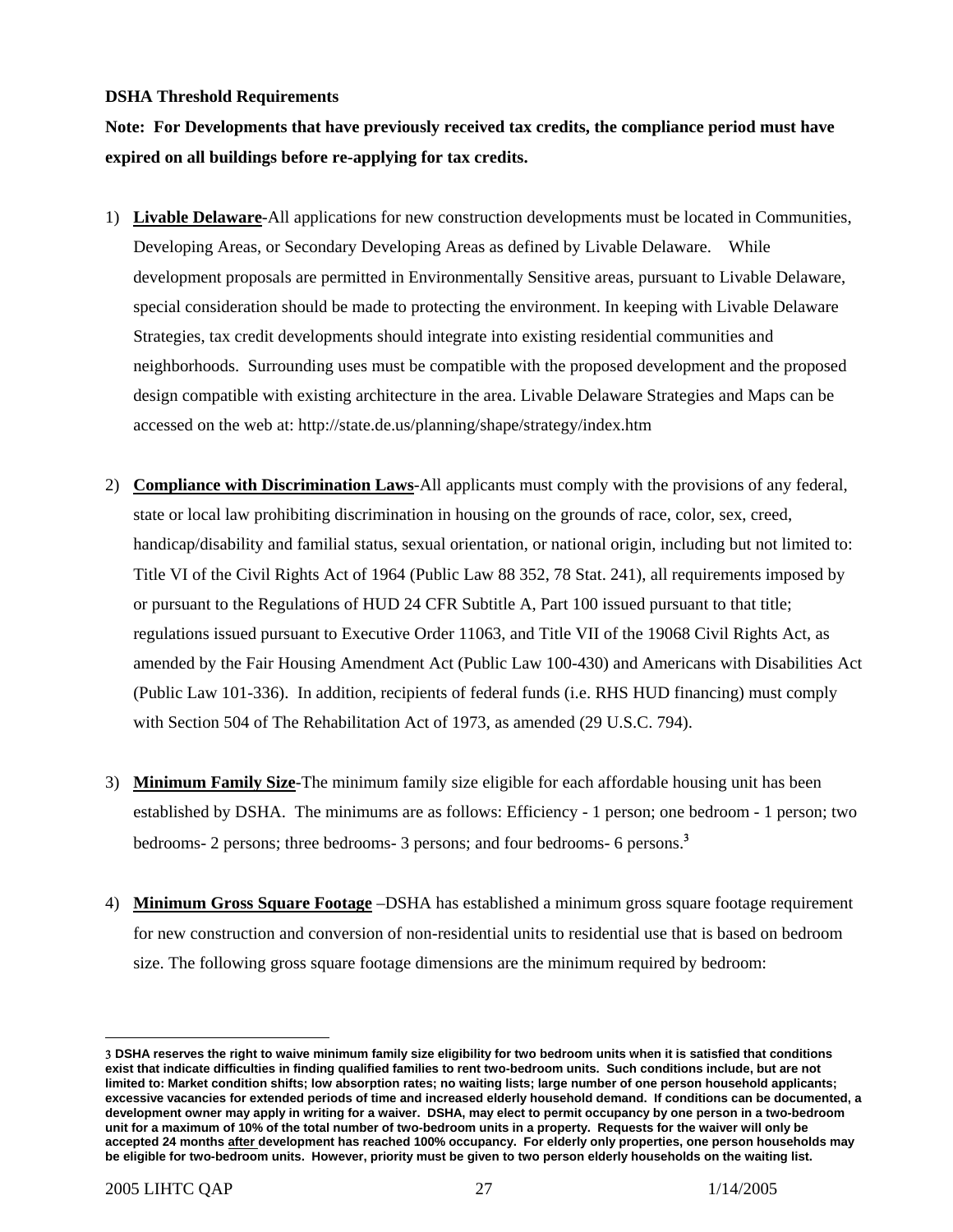one bedroom- 700 sq. ft; two bedrooms- 850 sq. ft.; three bedroom -1050 square feet, efficiencies -500 sq. ft. and SROs- 100 sq. ft**.** 4 **[S](#page-27-0)quare** footage of units may not be averaged to meet minimum square footage requirements

5) **Market Study** - In order to demonstrate the need and demand for the proposed development in a market area, a comprehensive market study of the housing needs of low-income individuals in the area to be served by the development must be submitted with the application. (See Standards for Completion of the Market Study.) The market study should be conducted within six months of the date of application submission. The assumptions used in the market study must precisely reflect the information provided in the application. If DSHA determines there is an insufficient market need or demand, the application shall be deemed ineligible. DSHA must pre-approve the market study provider.

#### 4) **Local and Community Notice For Acquisition/Rehabilitation Developments** -

Applicants must notify, via certified mail, the local executive, council or manager having jurisdiction over the location of the proposed development, after submitting the application. Applicant must also notify, via certified mail, all neighborhood associations, civic groups and community organizations within one-quarter mile of the proposed development after submitting the application. In New Castle County such neighborhood associations, civic groups and community organizations are designated in the Civic Association Directory for New Castle County which is available through the New Castle County Office of Community Governing or in the Community Organization Guide, City of Wilmington, Office of Planning. For Kent and Sussex counties, if lists do not exist, developer must exercise due diligence, including specific contact with local legislators to obtain information on specific and legitimate groups in notifying the appropriate surrounding communities. Legitimate (organized with by-laws) neighborhood associations, civic groups and community organizations must be in existence at the time of notification. All letters providing notice pursuant to this section shall be substantially in the same form as provided in the LIHTC application. Applicants/sponsors must certify to compliance with this section, as well as document proof of compliance in the form of U.S. Postal certified mailing receipts and stamped green cards submitted to DSHA **by 4:00 pm on April 25, 2005** (approximately ten (10) days after application). Failure to submit the above-referenced mailing receipts and green cards to DSHA by the deadline will result in the disqualification of the sponsor's application. DSHA reserves the right to reject any application where the notice does not conform to the form notice as provided by DSHA and/or otherwise failing to comply with the provisions of the local government and community notices requirements.

1

<span id="page-27-0"></span><sup>2005</sup> LIHTC QAP 28 1/14/2005 4 **The minimum gross square footage is measured from the face of the exterior sheathing to the center line of of the party wall (exclusive of storage and common areas). Storage and common areas are defined as areas contiguous to units but not part of the units' living area such as attached storage sheds, storage rooms, stairs and halls in common areas.**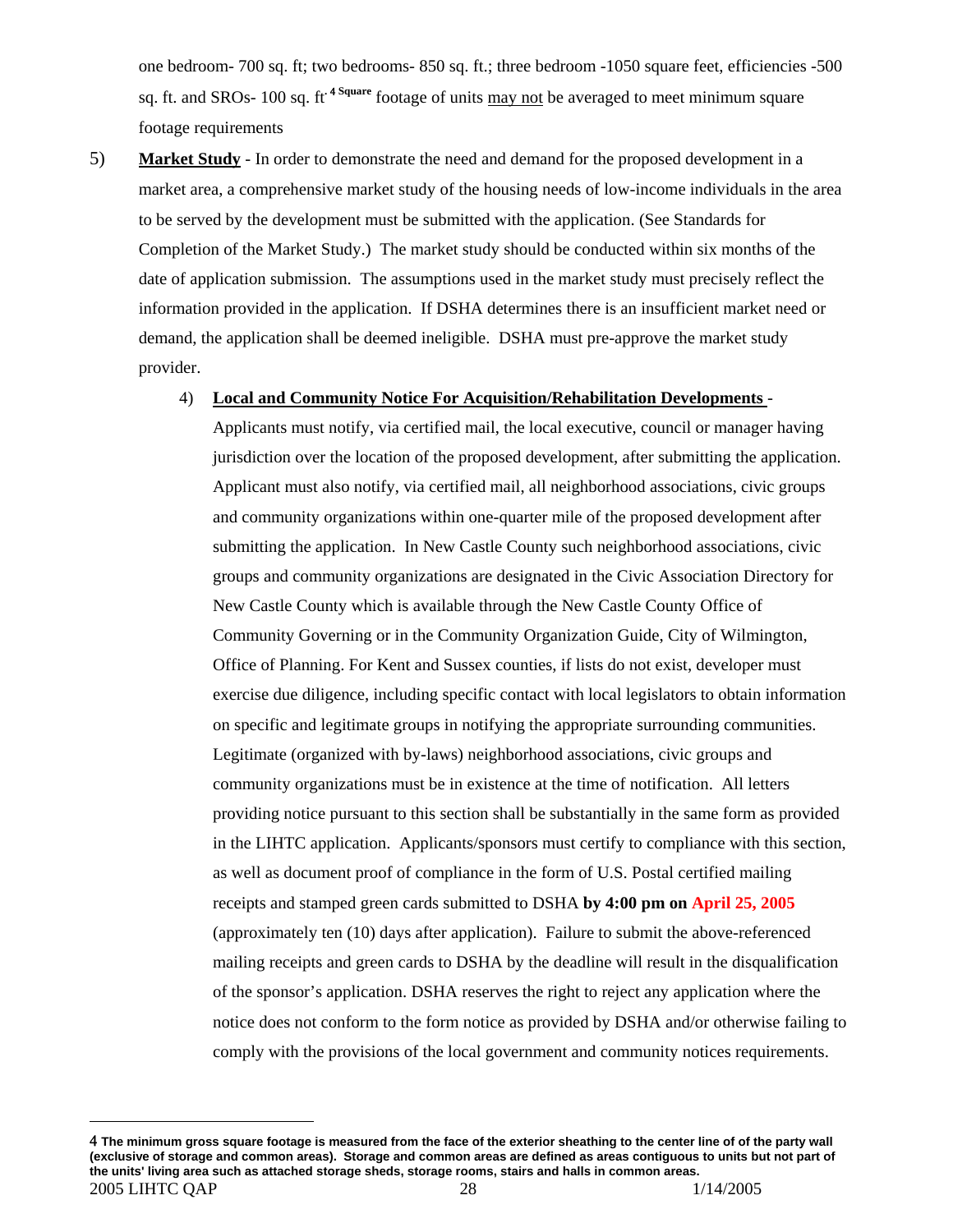NOTE 1: NOTIFICATION IS A THRESHOLD ISSUE AND THE MEASURE OF COMPLIANCE THEREOF WILL BE BASED SOLELY ON WHETHER THE SPONSOR/DEVELOPER COMPLIED WITH THE TECHNICAL REQUIREMENTS OF NOTICE. THE PURPOSE OF THE REQUIREMENT IS TO KEEP THE COMMUNITY INFORMED AND TO FACILITATE INPUT FROM THE COMMUNITY TO THE DEVELOPER IN TERMS OF THE CONSTRUCTION PLANS FOR THE DEVELOPMENT (PLAYGROUNDS, FENCES, PARKING LOTS, LIGHTING, ETC.).

NOTE 2: ALL NEW CONSTRUCTION DEVELOPMENTS ARE EXEMPT FROM THIS THRESHOLD REQUIREMENT BECAUSE NOTICES ARE GIVEN THROUGH THE ZONING AND BUILDING PERMIT PROCESS OF THE LOCAL JURISDICTION.

- 7) **Development Team** Applicants are eligible to compete only if they do not:
	- a) Have a general partner, voting member, developer or an affiliated entity who owned a managing or controlling interest in an LIHTC development when title was foreclosed by entry of judgment or deed in lieu of foreclosure during the past seven years.
	- b) Have a general partner, voting member, developer or an affiliated entity who has failed to utilize credit within program time guidelines causing the recapture of said credits.
	- c) Have a general partner who has been removed or withdrawn under threat of removal from a tax credit development.
	- d) Have a general partner, voting member, developer or affiliated entity that owns a managing or controlling interest in any LIHTC development that has failed to submit annual development certifications and/or is delinquent in payment of monitoring or other required LIHTC fees.
	- e) Has failed to fulfill any obligations committed to in a previous application for LIHTC that has not been corrected to DSHA's satisfaction.
	- f) Has had IRS Form 8823, "Low Income Housing Tax Credit Agencies Report of Noncompliance" filed on a development during previous year(s) that has not been corrected to DSHA's satisfaction.
	- g) Has any development that is not complying with its Declaration of Restrictive Covenant Provision.

Notwithstanding the above, DSHA may, in its sole discretion, waive the threshold eligibility restrictions pursuant to subsection [c] of this section upon a showing by the applicant of good cause. Any such decision shall be final and not subject to review.

8) **Site Control** - Sponsors must have sufficient site control to enable the development to move forward if a reservation is made. Site control can be demonstrated by recorded deed, recorded long-term lease, municipal or county disposition and development agreement, an option to purchase or lease, or a purchase contract. All pertinent terms and conditions of the sale or lease must be disclosed at the time of application.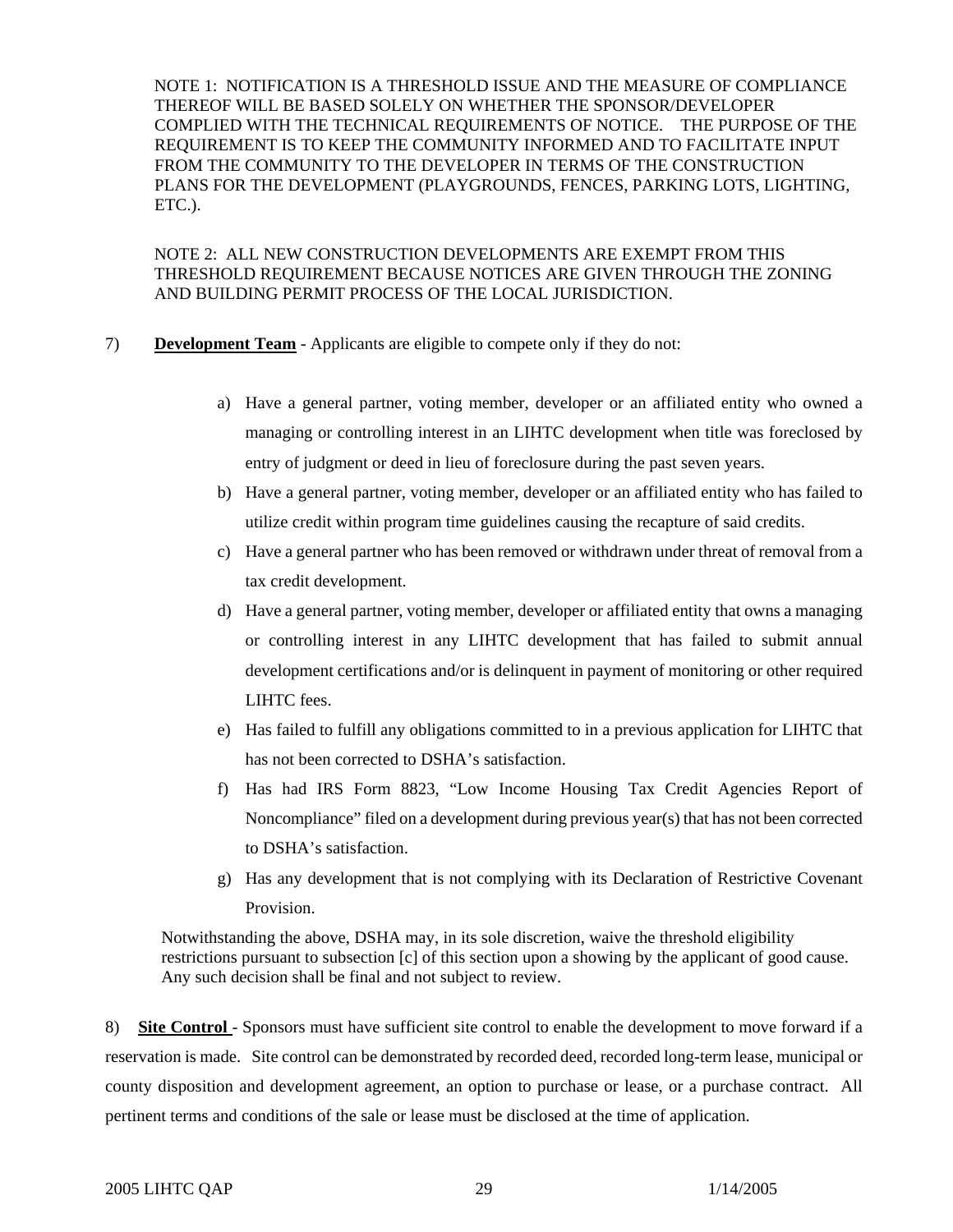9) **Local Zoning/Planning Approvals** - Applicants must submit documentation that the following approvals are in place or can be obtained without jeopardizing an allocation of credits.

> a) Zoning - Properties must be zoned for its intended use. If variance or exception is required, applicants must provide documentation illustrating the present status of the proposed zoning change, the local planning and zoning process and must submit evidence that appropriate approval can be obtained within the required period.

> b) If no zoning or site plan approval is required, applicant must submit a letter from the appropriate municipal official indicating such or the applicant or developer may provide such certification.

10) **Financial Feasibility** - Applicant shall provide one financing plan for the proposed development and shall demonstrate that the proposed development is financially feasible and viable as a qualified low-income housing development throughout the extended use period. The housing credit dollar amount allocated to a development shall not exceed the amount DSHA determines is necessary for the financial feasibility of the development. DSHA's underwriting criteria are included in the application.

 If all funding sources planned for the development have not been committed, proof must be provided that construction, permanent and gap funding source applications have been submitted and letters of intent must be provided evidencing a funding source's interest in financing the development. Applicants seeking to fill a funding gap and coming out of pocket shall submit a certification that the applicant has the amount of cash or other resources, as approved by DSHA, required to fill the funding gap. If a developer fee pledge is to be utilized to fill a funding gap, no more than 50% of the developer fee may be used.

DSHA reserves the right, based on documentation submitted and DSHA's underwriting criteria as well as the submitted market analysis, to determine that a development is not viable and/or feasible. If such determination is made, applications will be deemed ineligible. **For acquisition rehabilitation developments, DSHA construction staff must be notified forty-five (45) days in advance of application submission for a pre-inspection.** 

2005 LIHTC QAP 30 1/14/2005 **All developments must adhere to minimum construction standards regardless of financing source(s) (including tax-exempt bond financing)**. These standards have been outlined in the Qualified Allocation Plan Attachments. Based on these minimum standards, DSHA reserves the right to determine a development is ineligible to compete.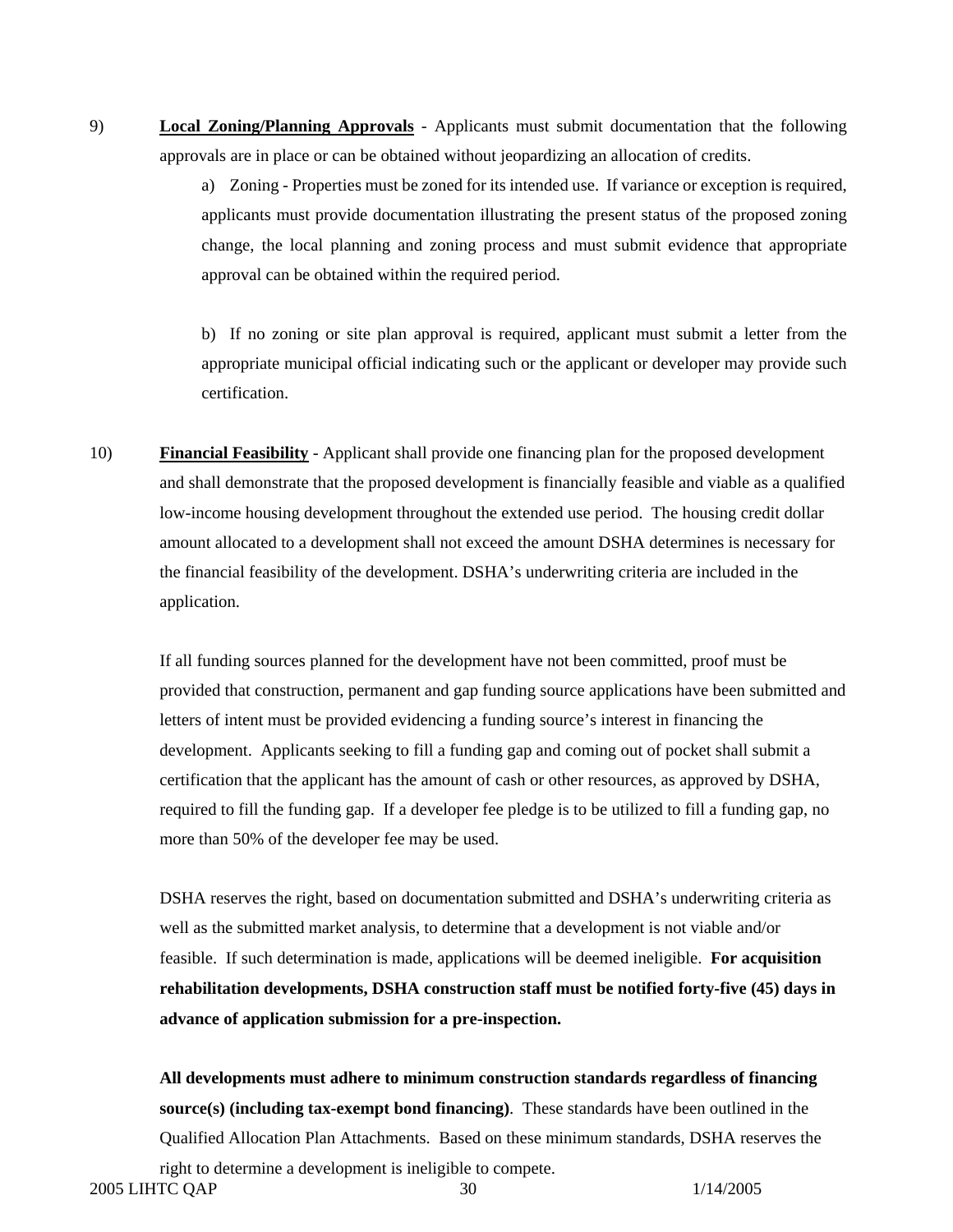- 11) **Displacement** No development will be eligible to compete for an allocation of credits if the application requires that existing residents be involuntarily and permanently relocated due to income ineligibility for tax credit purposes. Submission must include either: preliminary income certifications for tenants residing in occupied units demonstrating that they are income eligible and/or a certified letter from said residents indicating their willingness to be relocated. If preliminary income certifications or a certified letter cannot be obtained, applicants must assume the percentage of units that are not tax credit eligible is the lesser of 20% of all units or the percentage of units that cannot be certified eligible.
- 12) **Internal Revenue Form 8821-** IRS Form 8821,Tax Information Authorization, must be signed at application by the developer/sponsor. This form will allow the IRS to share taxpayer information with DSHA.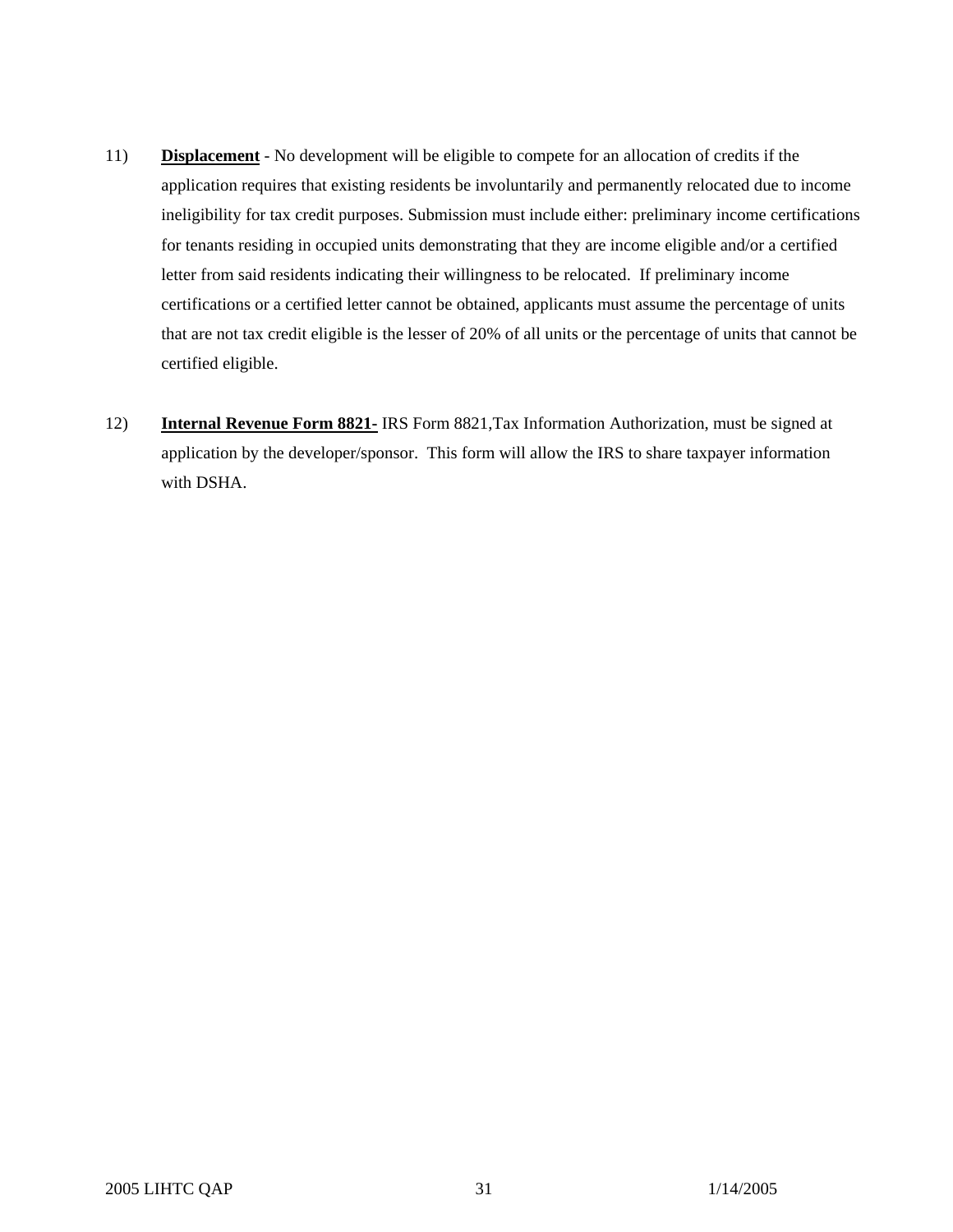#### **RANKING AND POINTS**

#### **POINT SYSTEM FOR NEW CASTLE COUNTY POOL**

#### **Increase in the Compliance Period**

For increases in the compliance period, zero to three (0-3) points shall be awarded. One point will be awarded for every five-year period the compliance period is extended during which the owner may not choose to exercise its opt out provision.

| $1$ point: | 20 year compliance $+10$ year extended use |
|------------|--------------------------------------------|
| 2 points:  | 25 year compliance $+5$ year extended use  |
| 3 points:  | 30 year compliance $+0$ year extended use  |

**or** 

 **Three (3) points will be awarded to developments that will be converted to home ownership for the residents after the initial fifteen (15) year compliance period has expired. In such instances, the extended use period will be waived. The deed of easement and Declaration of Restrictive Covenants shall reflect a right of first refusal be granted by the owner to the residents. Units must be offered at the units' fair market value at the time of the original resident's initial occupancy of the unit. Total costs per unit is subject to the limits of Section 221 (d)(3)(ii) of Section 42. Applicants must submit a detailed marketing plan which includes projections on maintenance, tenant reserve funds, homeownership training, continued affordability, sales price calculation, lease/purchase agreements, etc. The plan will be evaluated for feasibility and compliance with all regulations (Section 42, Fair Housing, and all other funding sources requirements). Syndication documents must reflect the conversion.** 

#### **Developments Serving the Lowest Income Tenants**

Two to fifteen (2-15) points will be awarded to developments whose percentage of tax credit units are affordable to individuals and families whose incomes are at or below fifty percent (50%) of median income.

| $10\% - 25\%$  | 2  |
|----------------|----|
| $26\% - 50\%$  |    |
| $51\% - 65\%$  | 6  |
| $66\% - 80\%$  | 10 |
| $81\% - 100\%$ | 15 |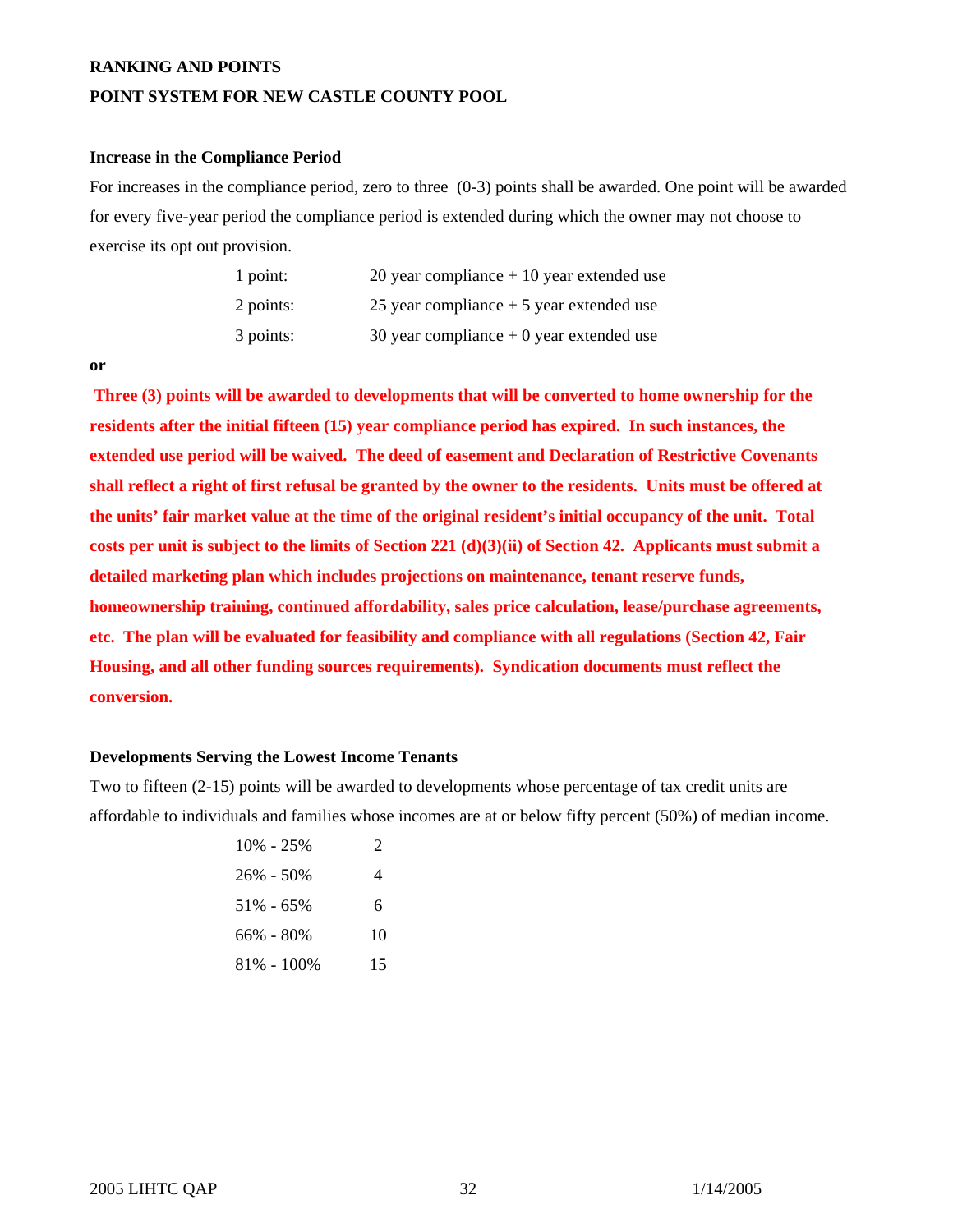## **Additional New Units for Families in Poverty**

One to five (1-5) points will be awarded to developments whose percentage of tax credit units are affordable and available to individuals and families meeting the Families in Poverty definition on page 21.

> 30% 5 points 20% 3 points 10% 1 point

Accordingly, rents should be calculated at 30% of Area Median Income (AMI).

Note: Current subsidized and Tax Credit properties are excluded from this definition and will not receive points in this category.

## **Per Unit Cost Reduction**

**One to five points (1-5) points will be awarded to Developers, whose per unit costs are fifty percent (50%) to eighty percent (80%) of the current HUD 221 (d) (3) limits. The table below defines the number of points earned based on Total Development Cost (TDC) range by bedroom size. Per unit costs are determined by dividing the total fee cost (LIHTC App. Part II, Economics, section F, line item a) by the number of units (adjusted for bedroom size**).

**Note: In the event the final TDC exceeds the initial TDC indicated on the application, DSHA reserves the right to withdraw the allocation of credits.** 

|                  | P O | N T S<br><b>EARNED</b>            | 0         |                                           |           |                                          | 3                                         | 5                                         |
|------------------|-----|-----------------------------------|-----------|-------------------------------------------|-----------|------------------------------------------|-------------------------------------------|-------------------------------------------|
|                  |     | <b>HUD</b><br>221(d)(3)<br>Limits |           | TDC: 81-100% of<br>$HUD 221(d)(3)$ Limits |           | TDC: 71-80% of<br>$HUD 221(d)(3)$ Limits | TDC: 61-70% of<br>$HUD 221 (d)(3)$ Limits | TDC: 50-60% of<br>$HUD 221 (d)(3)$ Limits |
| SIZE             |     | \$98,153                          | \$78,523  |                                           | \$98,153  | \$68,708 - \$78,522                      | \$58,893 - \$68,707                       | $$49,077 - 58,892$                        |
| <b>NOO</b>       |     | \$112,512                         | \$90,011  |                                           | \$112,512 | \$78,759 - \$90,010                      | $$67,508 - $78,758$                       | $$56,256 - $67,507$                       |
|                  |     | \$136,816                         | \$109,454 |                                           | \$136,816 | \$95,772 - \$109,453                     | \$82,091 - \$95,771                       | $$68,408 - $82,090$                       |
| $\mathbb B$<br>ධ |     | \$176,992                         | \$141,595 |                                           | \$176,992 | \$123,895 - \$141,594                    | \$106,196 - \$123,894                     | \$88,496 - \$106,195                      |
| 囩                |     | \$194,282                         | \$155,427 |                                           | \$194,282 | \$135,998 - \$155,426                    | \$116,570 - \$135,997                     | \$97,141 - \$116,569                      |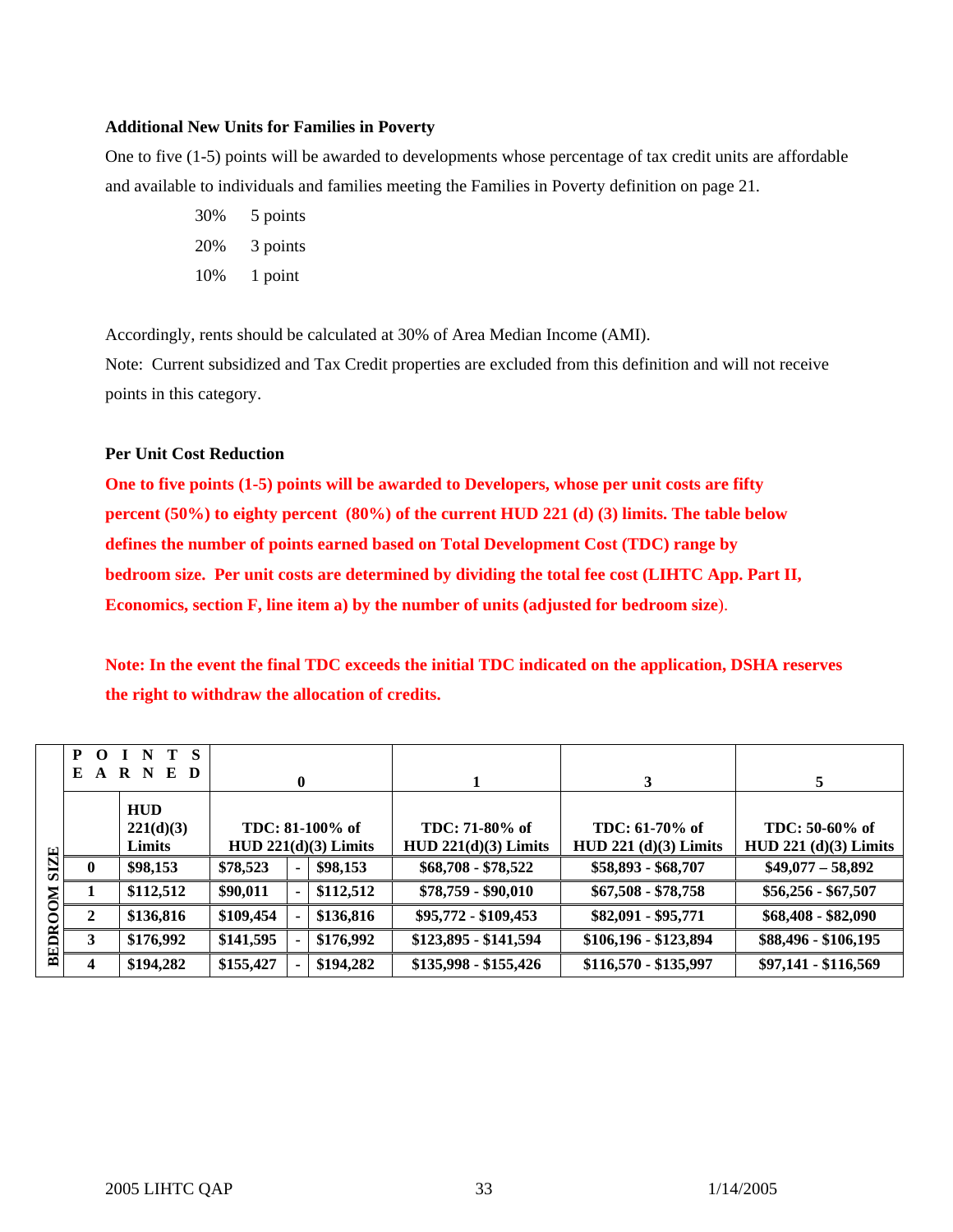#### **Special Needs Housing**

Developments that provide permanent housing for persons with special needs are awarded five (5) points. Special needs populations are:

> Persons with HIV/AIDS related illness Homeless persons Mentally ill persons Persons with physical disabilities Mentally retarded/developmentally-disabled persons Migrant and Seasonal Farm workers

Other special needs populations identified in DSHA's Needs Assessment may be considered at DSHA's sole discretion.

In order to qualify for points in this category, 100% of the property must be made available for the special needs population. Additionally, a minimum of three (3) appropriate services must be provided free of charge to the residents. Documentation of these services and how they will be paid for must be provided.

### **Local Government Contribution**

Two to five (2-5) points are awarded for developments that receive financial support from local government. A local contribution must generally reduce the development or operating costs of a development by at least 2%. This can be in the form of municipal or county funding or local public housing authority capital funding, waiving of building permit fees, granting of a tax abatement, donation of land or land provided at a nominal price, or some other documented form of assistance, as approved by DSHA, that financially reduces the development cost or reduces the operating cost of the project over a five-year period.

> 2%-2 points 3%-3 points 4%-4 points 5%-5 points

2005 LIHTC QAP 34 1/14/2005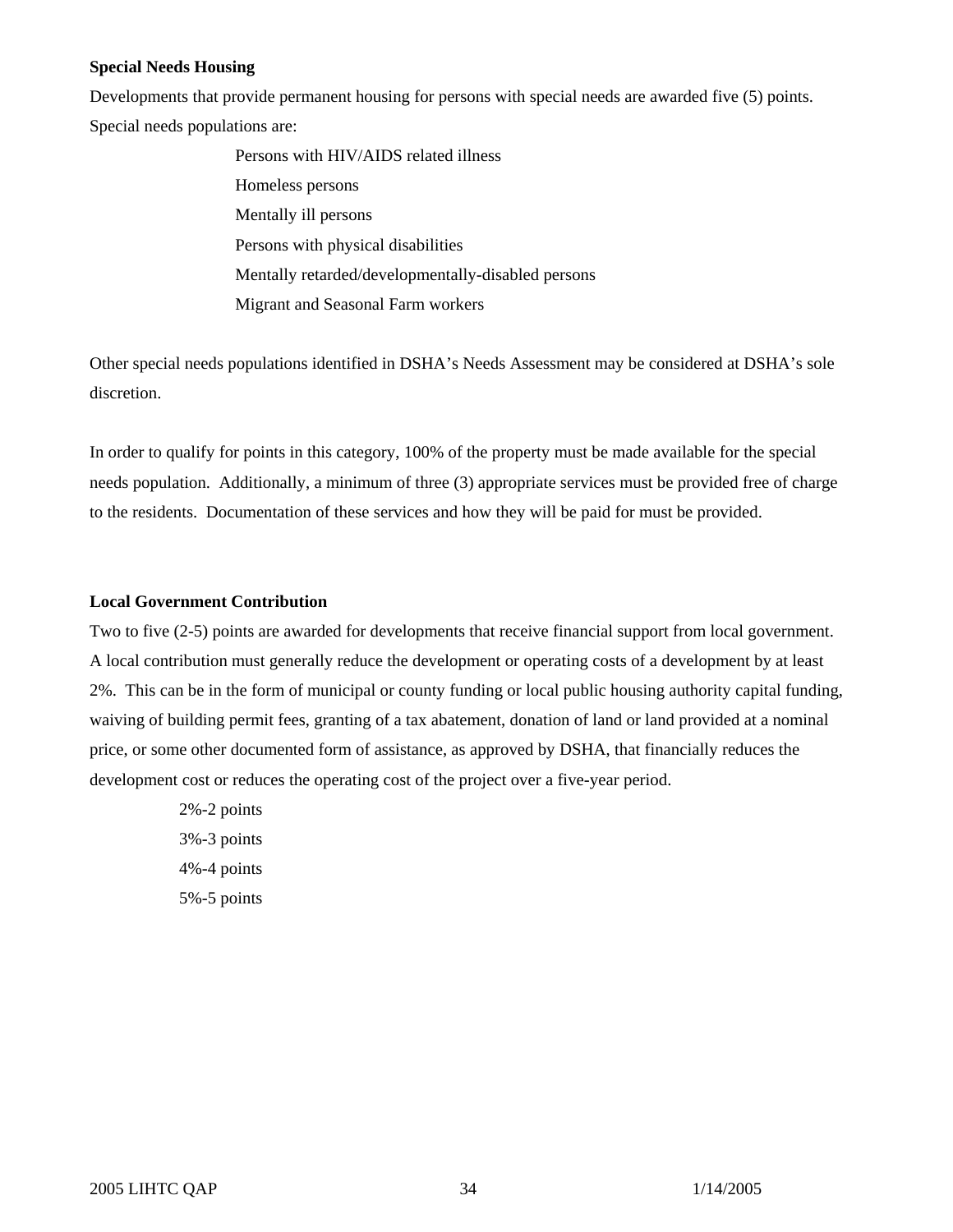#### **Local Government Support**

Three (3) points will be awarded for an application that receives a letter of support from the local government indicating its support of the development, and endorsing the development in the current round of competition. The letter must be from the Chief Executive Officer of the municipality, county or local government in which the development is located and must precisely reflect the development as submitted with the application without modification or qualification.

### **Leveraging of Non-DSHA Administered Resources**

To the extent that DSHA controlled funds, including tax credits, HOME funds and Housing Development Funds, are used to leverage other funds, seven to fifteen (7-15) points will be awarded for the greater leveraging of funds based on the unadjusted qualified basis calculations. Provision of local government fiveyear rental subsidies and reduced developer's fees are sources of leveraging for this category. For tax credit equity raised beyond the minimum required, leveraging points are only awarded for additional net equity raised if a detailed letter of intent from an investor or syndicate for the additional net equity is submitted at time of application. A letter of interest is NOT sufficient.

#### **Percentage of Leveraging:**

**One hundred percent (100%)** of the development's permanent funding, excluding tax credit equity, comes from other than DSHA sources. 15 points 15 points **More than seventy-five percent (75%)** of the development's permanent funding excluding tax credit equity, comes from other than DSHA sources. 10 points

**From fifty percent to seventy-five percent (50%-75%)** of the development's permanent funding, excluding tax credit equity, comes from other than DSHA sources. 7 points

Tax Credit Equity will be considered a DSHA resource. In order to compare all developments equally, an equity factor will be used based on current market rates, which will be listed in the current year application package. If additional tax credit equity is received in excess of the net equity factor used above, this additional equity will be considered a non-DSHA resource. Reserves are NOT a source of leveraging.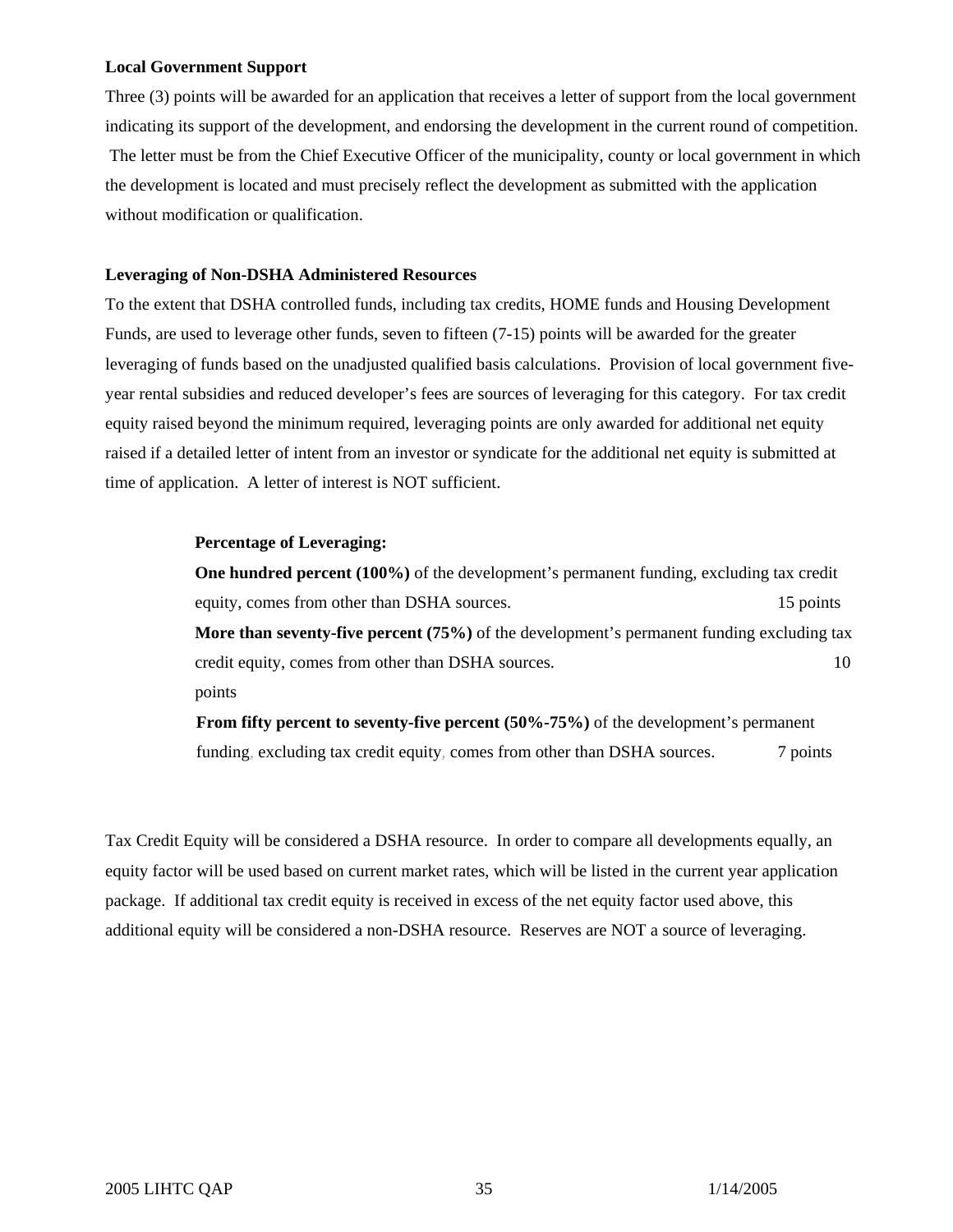#### **Conversion Housing**

Five (5) points will be awarded for Conversion Housing (see definitions).

*Or* 

Five (5) points will be awarded to developments that are utilizing Historic Tax Credits under Section 47 of the Internal Revenue Code of 1986 and/or State Historic Tax Credits. To qualify for these points, properties must already be on the National Historic Register at the time of application**.**  A development cannot be awarded points in both of these categories.

#### **Public Housing and Section 8 Waiting Lists**

One (1) point will be awarded for developments that are utilizing local public housing waiting lists and/or Section 8 existing waiting lists. The application must contain a letter from the appropriate agency in order to receive this point.

#### **Capacity of Development Team**

Zero to six (0-6) points will be awarded based on the demonstrated relevant experience and qualifications of the developer and management entity. All team members must be disclosed at time of application. The members of the team, in addition to the developer and management entity, include the applicant/owner, codeveloper, consultant, owner, general contractor, architect, surveyor, real estate and tax counsel. Members of the development must demonstrate experience in the satisfactory development of affordable housing, experience in the management of affordable housing and must have the financial capacity to carry the development through to completion. DSHA reserves the right to determine "satisfactory" development experience.

a) General Partner/Developer Experience: Up to three (3) points shall be awarded based on the number of Low Income Housing Tax Credit Properties developed by the general partner and/or developer. Note: "General Partner/ Developer" is defined as a corporate entity, partner or owner of a multi-family development company that has been a signatory/guarantor on a Tax Credit construction loan. "Developed" is defined as having gone to permanent closing on a development with an acceptable cost certification.

| 2-4 developments       | 2 points |
|------------------------|----------|
| 5 or more developments | 3 points |

completed and occupied Low Income Housing Tax Credit and subsidized developments currently being managed.

| 1-4 developments          | 1 points |
|---------------------------|----------|
| 5-15 developments         | 2 points |
| More than 15 developments | 3 points |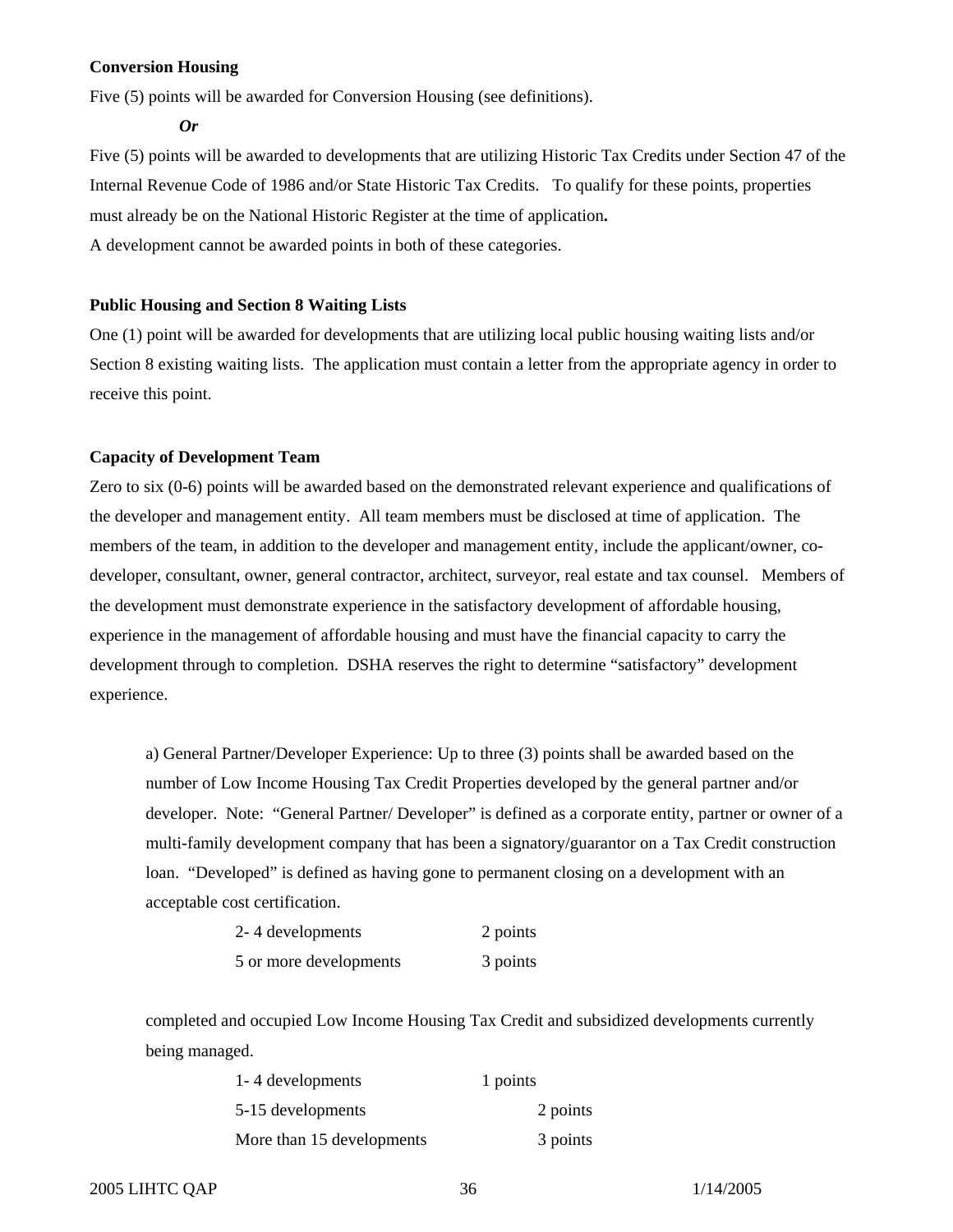If other than the owner or developer's experience is being utilized to qualify for points, a signed agreement and/or contract for services must be provided describing the role each entity will play in the development and/or the management of the development. DSHA's Management Agent Qualification form must be submitted with the application. DSHA reserves the right to determine appropriate involvement.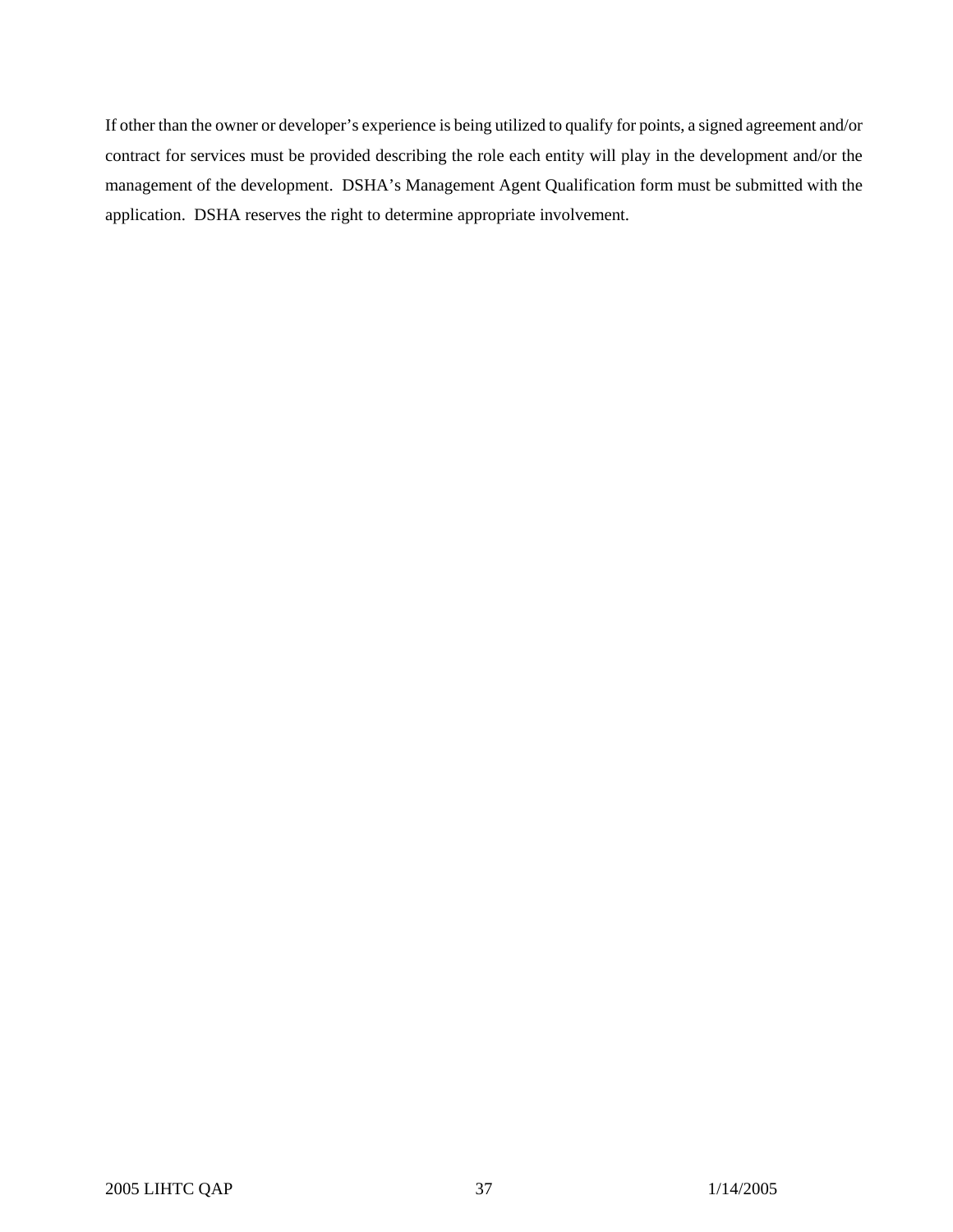#### **Provision of Social Services**

The provision of social and support services is an integral part of any development to improve the quality of life of the residents of the development. Services must be affordable, appropriate, available and accessible to the development's tenants. One (1) point will be awarded for each service up to a maximum of three (3) points. Services should be actively linked to the residents and not simply provided to the community at large and must be provided on-site.

A Support Service Plan must be completed and submitted with the application. The plan should include the following:

- Qualifications of the social service organizations that will be utilized at the property, including their history, capacity and experience.
- A program description including the details and goals of the programs for the residents.
- Contracts or commitment letters from each social service provider must also be attached. Examples of services include but are not limited to:

Parenting programs; Literacy programs; Day care; Job training; Nutritional services; Transportation; and Financial literacy and counseling

## **Site and Neighborhood Standards**

A. Two (2) points will be awarded if the development site is determined to be suitable for the proposed development without excessive (as determined by DSHA) geo-technical, environmental or utility infrastructure expenditures.

B. One (1) point will be awarded for each of the following factors up to a maximum of ten (10) points. **Each factor listed below must be supported and documented in the market study.** 

Target Area -New Castle County: Pool One:

- 1. Walking distance to retail facilities (1/4 mile)
- 2. Area supports a large number of employment opportunities
- 3. Daycare facilities are near the site or near the employment centers, or specialized services near the site
- 4. Medical center within five miles
- 5. Bus line within walking distance
- 6. Adjacent to major road arteries

## 2005 LIHTC QAP 38 1/14/2005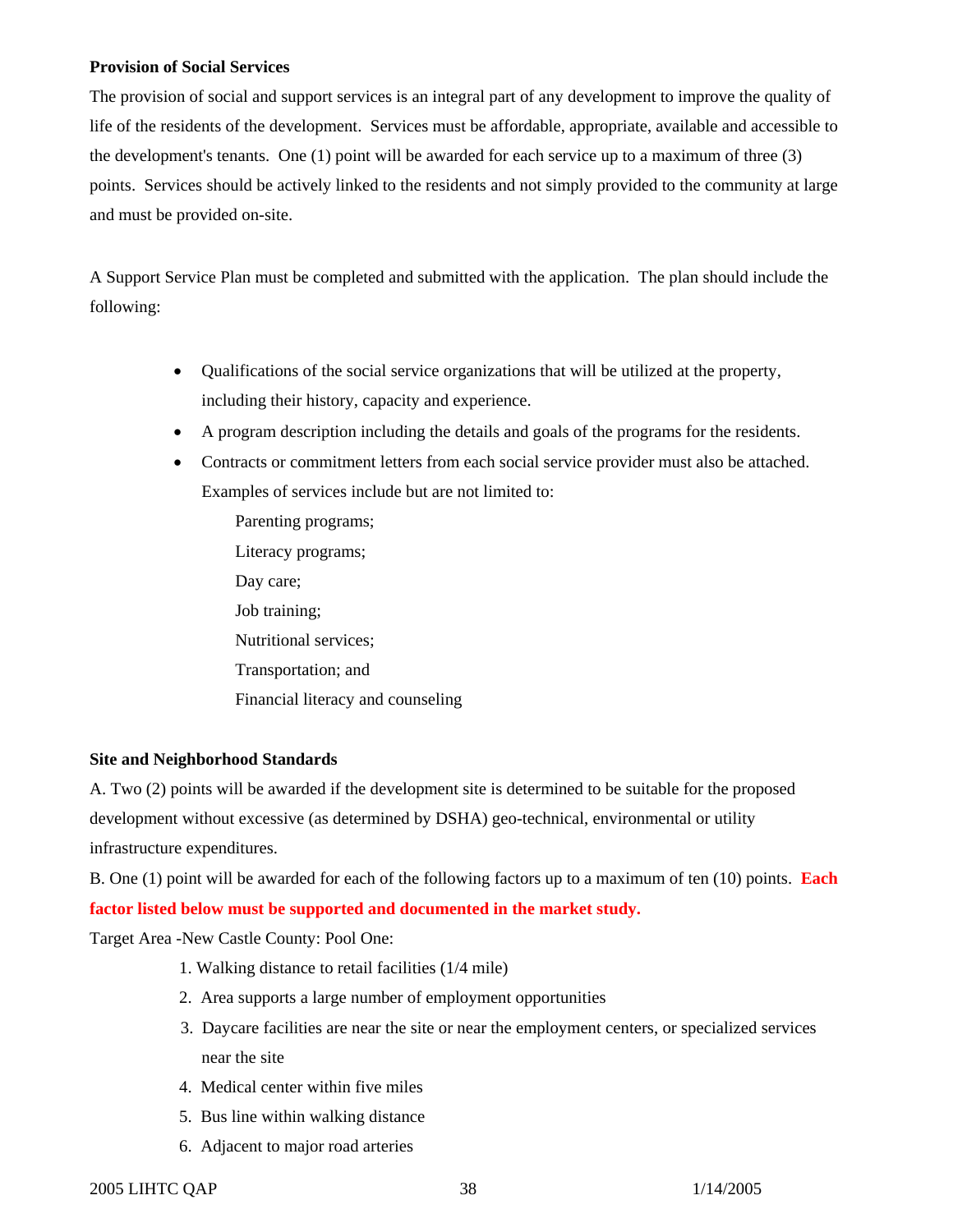- 7. No other low income housing in immediate area (within 3 block area)
- 8. No market rate rental housing in immediate (within 3 block area)
- 9. Site located in economically mixed community as defined by Census Data
- 10. Site within residential area (not industrial)
- 11 Within one (1) mile of entertainment venues, i.e. movie theaters, restaurants, etc.
- 12. Close to or in a town center (within 1/4 mile)
- 13. Within walking distance to schools (family developments only)

#### **Development and Unit Amenities**

All units must meet Minimum Construction Standards established by DSHA. A maximum of five (5) points will be awarded to those developments that exceed the minimum standards. One (1) point will be awarded for each additional amenity provided up to five (5) points.

These include but are not limited to:

On site community center; Maintenance Building; Designated Open Areas/Community Space; Design features that are sensitive to minimizing energy consumption; On site daycare (family developments only); On site senior care (elderly developments only); Eat-in kitchens; Exterior storage closets; and Multiple facades

Applicants are invited to propose amenities in addition to those listed and may, in DSHA's discretion, receive points for them.

#### **Community Revitalization Plan**

Two (2) points will be awarded if the development is clearly identified and is included in an approved Community Revitalization Plan. A certification from the municipality that the development is in the most recently approved Community Revitalization Plan must be submitted, citing page and number, which said page and number must be attached to the certification. See the form of certification included in the Attachments. Letters of support and/or resolutions will NOT be considered under this category.

#### **Qualified Census Tract**

Three (3) points will be awarded to developments that are located within a HUD identified Qualified Census Tract.

2005 LIHTC QAP 39 1/14/2005 **Developer's Previous Performance**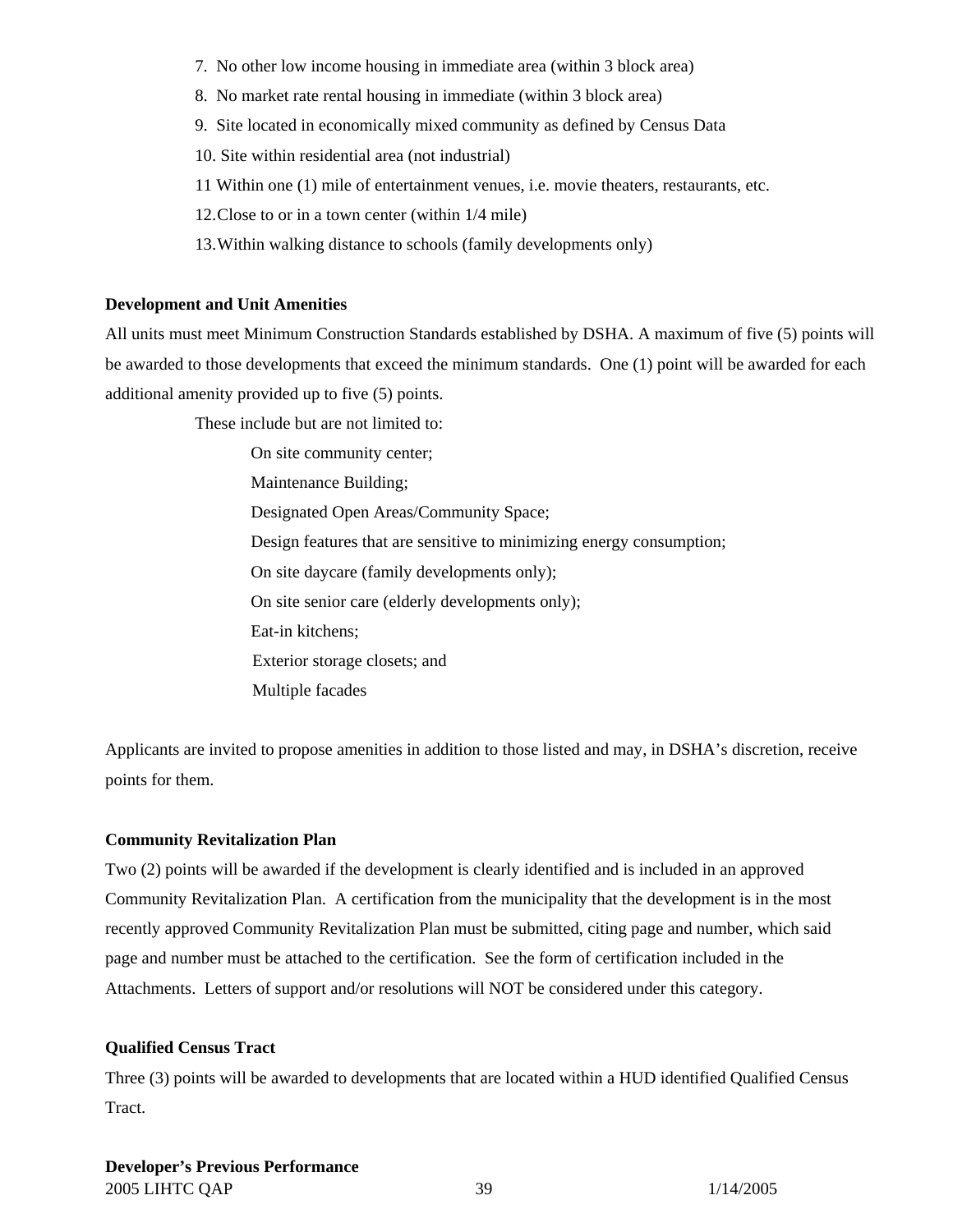Up to four (4) points will be awarded to Developers, Co-Developers, or Joint-Venture Developers who have demonstrated timely development of tax credit properties and bringing properties to permanent closing at or under budget. All of the Developer's Delaware tax credit properties developed and completed in the last five (5) years will be considered in this category. (In addition, a Developer must have completed at least two properties in the last five years to be considered for an award of points). A minimum of seventy-five (75%) percent of those properties completed in the last five (5) years must have met one of the following to be awarded points in these categories. (see LIHTC Application Attachments – Developer's Previous Performance within Delaware – this form must be used). For Developers, Co developers or Joint-Venture Developers who did not develop and complete Delaware LIHTC properties in the last five (5) years, but did so in other states they may also be considered in this category by submitting the attachment: Developers Previous Performances outside Delaware. (see LIHTC Application Attachment – Developer's Previous Performance outside Delaware – this form must be used).

Two (2) points will be awarded to Developers whose properties have completed their construction closing within six months after their credit allocation (carry-over allocation) was made at year-end and completed the construction and placed all residential units in service within the construction loan term (without extensions).

Two (2) points will be awarded to Developers whose properties have been completed and brought in at or under the total development costs approved in the final proforma at construction closing. (No reductions of developer fees, profit and overhead or use of operations or reserve funds to offset construction cost or soft cost overruns will be considered).

#### **Community Outreach**

Up to five (5) points will be awarded to developments in which the sponsor is actively involved in Community Outreach PRIOR to submitting its application, but in no event, later than March 15, 2005. Sponsor notifies community organizations, along with the appropriate elected officials within <sup>1</sup>/4 mile with a copy to the appropriate elected officials, by certified letter prior to application: 2 points Sponsor holds community meetings/presentations prior to application: 3 points (Copy of sign-in sheets, notices and correspondence must be submitted with application in order to receive points.)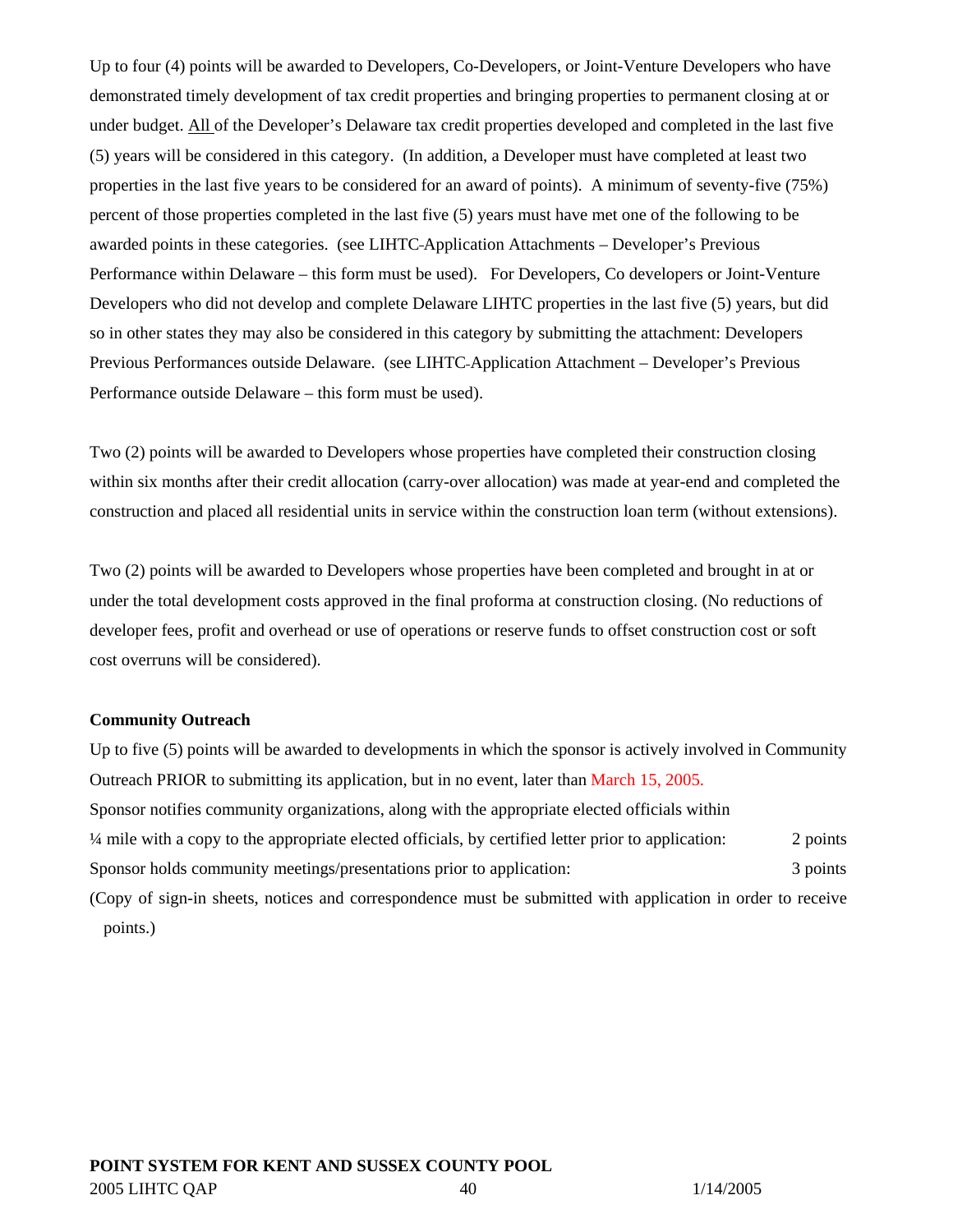All points are the same as above with the following exceptions:

## **New Construction of Non-Age Restricted Family Units**

Five (5) points will be awarded in Kent & Sussex Counties to newly constructed developments that create new non-age restricted family units.

## **Site and Neighborhood Standards for Kent and Sussex Counties**

## **Each factor listed below must be supported and documented in the market study.**

One (1) point will be awarded for each of the following factors for a maximum of ten (10) points.

- 1. Within one mile of retail facilities
- 2. Access to employment opportunities within area
- 3. Daycare facilities are near the site or near the employment centers, or specialized services near the site
- 4. Medical center within fifteen miles
- 5. Public transportation within walking distance
- 6. Adjacent to major road arteries
- 7. No other low income housing in immediate area
- 8. No market rate rental housing in immediate area
- 9. Site located in economically mixed community as defined by Census Data
- 10. Site is predominantly residential
- 11.Within (10) miles of entertainment venues, i.e. movie theaters, restaurants, etc.
- 12.Close to or in a town center (within one mile)
- 13.Within walking distance to schools (family developments only)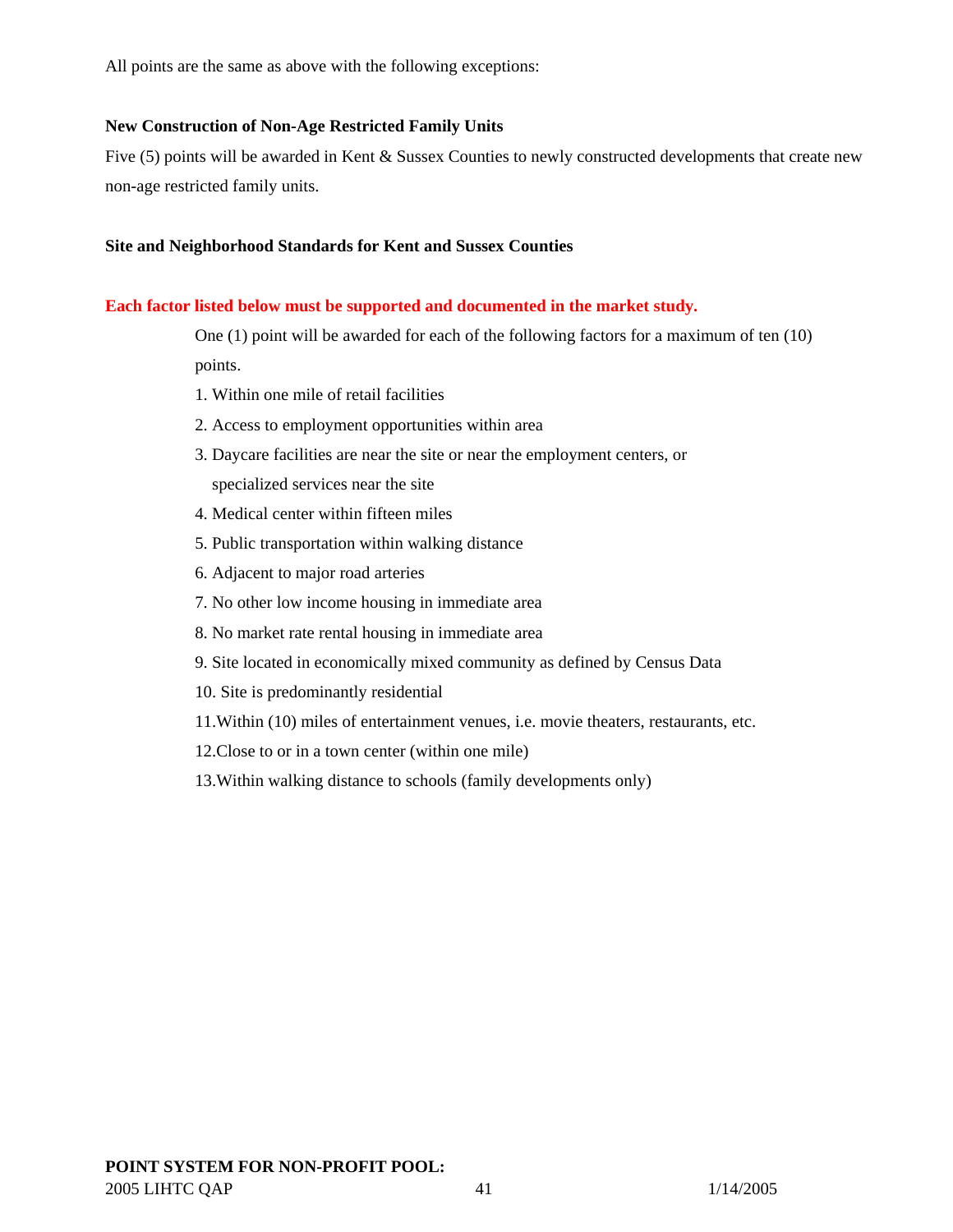All points are the same as for above with the following exception:

## **New Construction of Non-Age Restricted Family Units**

Five (5) points will be awarded in Kent & Sussex Counties to newly constructed developments that create new non-age restricted family units.

## **Site and Neighborhood Standards**

Points will be calculated based on the location of the development (New Castle County or Kent and Sussex Counties).

# **POINT SYSTEM FOR PRESERVATION EXPIRATION POOL:**

All points are the same as above with the following exceptions:

## **Site and Neighborhood Standards**

Points will be calculated based on the location of the development (New Castle County or Kent and Sussex Counties).

## **Conversion Housing**

No points will be awarded in this pool for conversion housing.

# *POINT SYSTEM FOR ALL SPONSORS: AN APPLICATION MUST SCORE A MINIMUM OF FIFTY FIVE (55) POINTS FOR AN AWARD OF CREDITS.*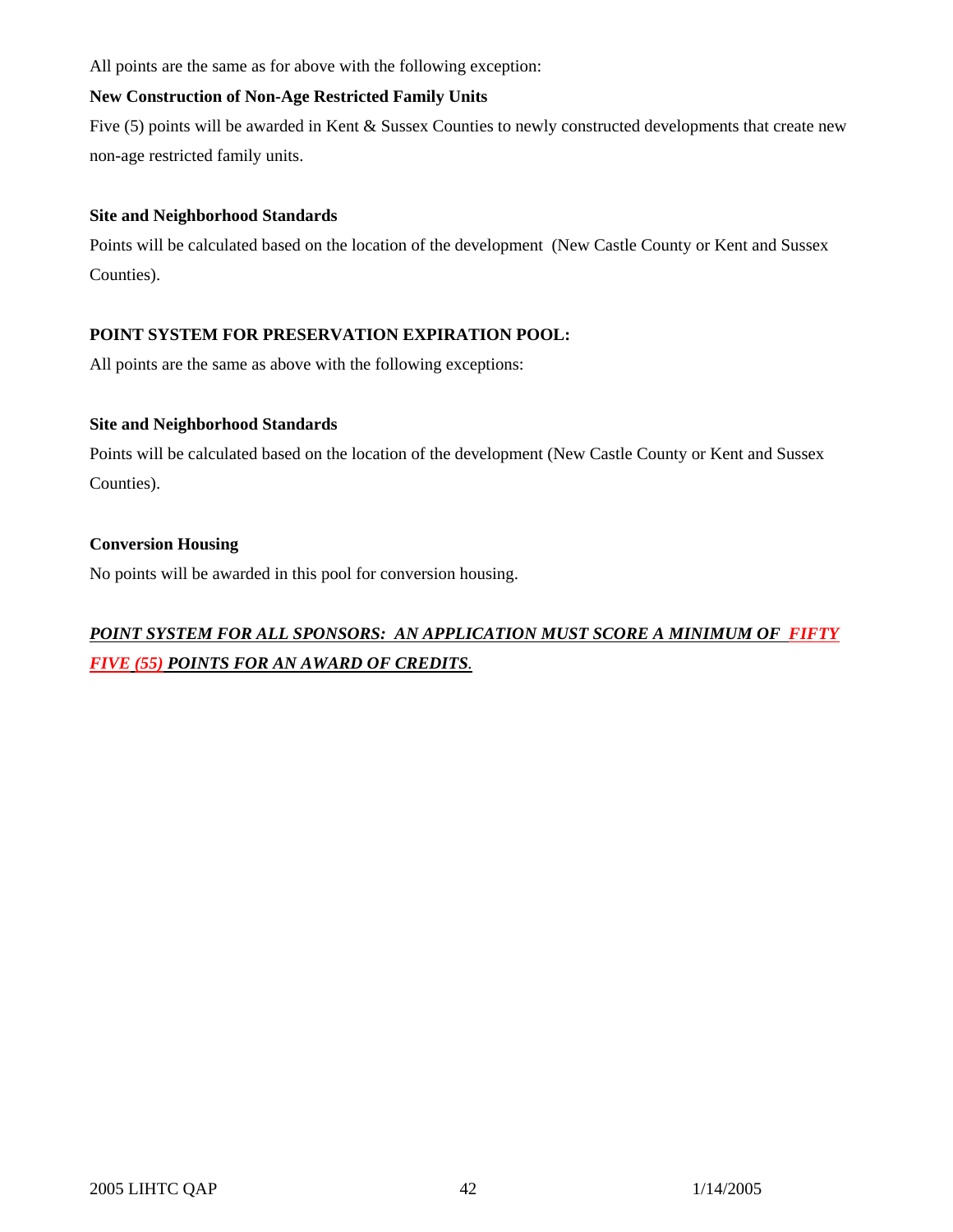### **TIEBREAKERS**

Applications that meet the minimum threshold requirements shall receive points based on the point system for the particular pool in which they compete. In the event of a tie score, applications shall be ranked according to the tiebreaker system. Reservations shall be awarded to applications with the highest scores and to the applications that win the tiebreakers, with reservations first going to developments in the set-aside.

The following tiebreaker system shall be used to break ties between applications with the same score.

- a) If competing developments within a given pool have a tie score, a tax credit reservation shall be awarded to the application with the lowest amount of low-income housing tax credits (unadjusted for the 130 percent QCT or DDA bonus) per low-income bedroom.
- b) If there is still a tie score after the first tiebreaker, the tax credit reservation shall be awarded to the application with a lower total development cost per bedroom.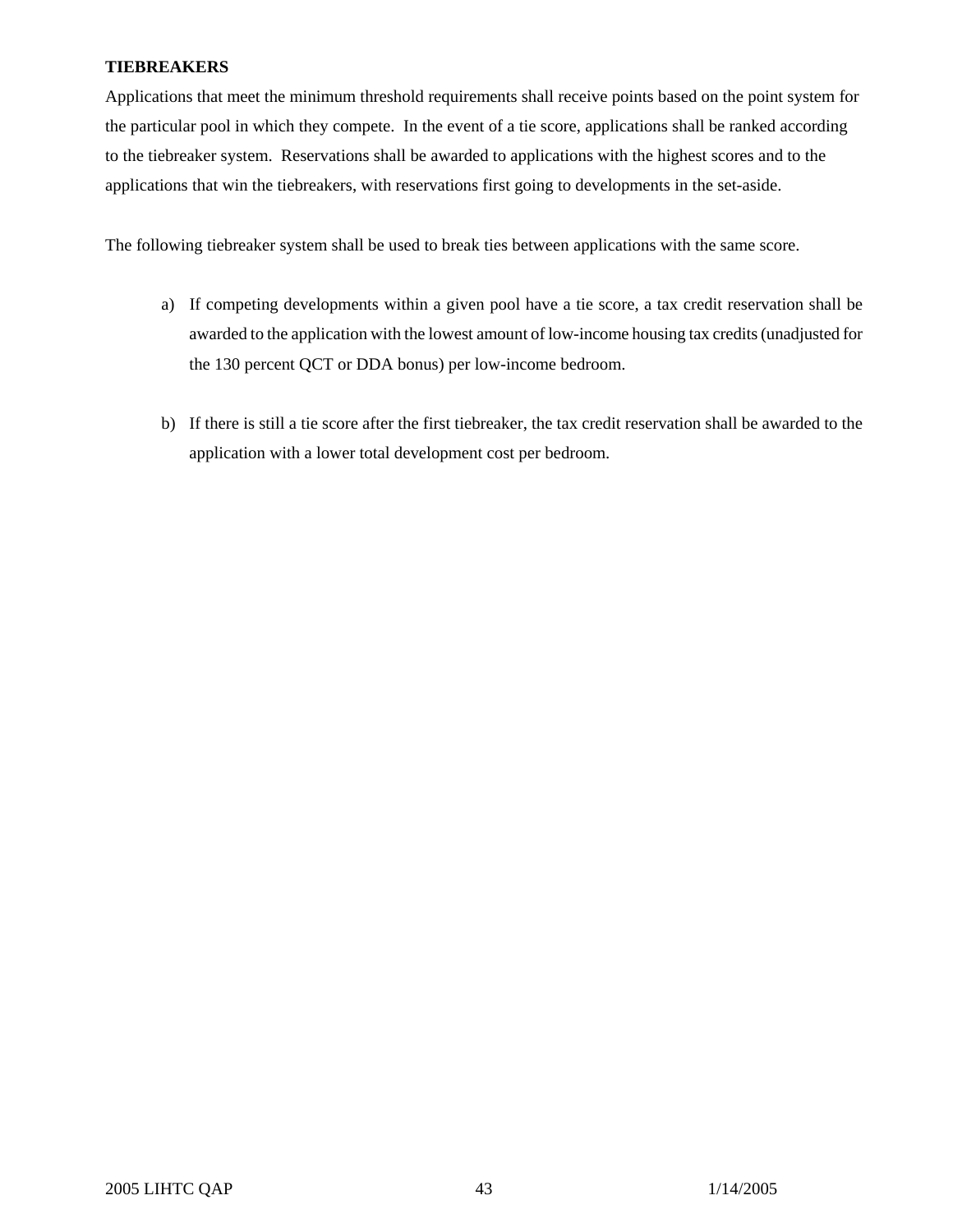### **APPLICATION PROCESS**

An applicant may apply for Credits for the current year only. The deadline for submission of each cycle is disclosed on the cover page of the application package.

Applications must be submitted to the DELAWARE STATE HOUSING AUTHORITY, 18 The Green, Dover, Delaware 19901, **no later than 3:00 p.m. on April 15, 2005.** Late submissions will not be accepted. Two complete applications must be submitted, and **one additional application if applying** for Housing Development Fund Loans. All applications must have original signatures.

Only complete application packages will be considered for an allocation of Low Income Housing Tax Credits. Incomplete packages will be returned to the applicant and the application will not be eligible to compete for tax credits in the current round.

The Application package contains all forms and instructions. The Application Checklist provides a complete list of attachments, which are to be appropriately labeled and submitted with the application forms. All documents are required, even if applicants have submitted similar documents to DSHA in the past (i.e. financial statements). Exhibits and questions that do not pertain to a particular development should be noted as such. If additional space is required on the questionnaires, provide supplements that are labeled in sequence and indicate the questions to which they reference.

The applicant must complete all applicable questions and supply all documents that are requested in the application package. All questions seeking clarification or interpretation of the Qualification Allocation Plan must be submitted in writing to DSHA for clarification prior to application submission no later than fifteen (15) days prior to the submission deadline date.

No application for credits will be accepted for any building or property that has previously claimed credits and is still subject to the compliance period for such credits after the year such building is placed in service. This also includes all developments which tax-exempt bonds of DSHA or an issuer other than DSHA, have been issued that are still subject to the compliance period.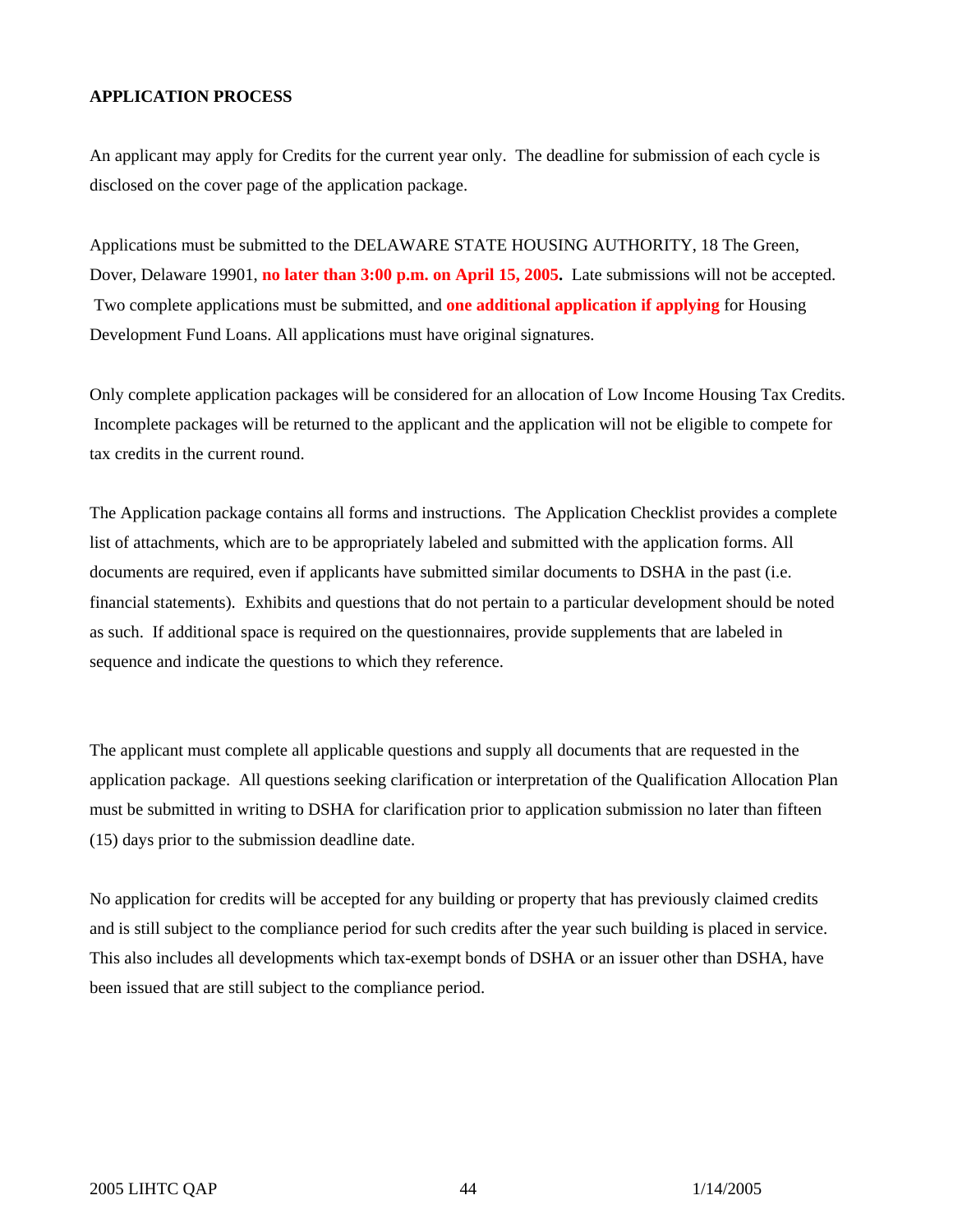## **THE DELAWARE FREEDOM OF INFORMATION ACT**

By submitting this Application, the applicant acknowledges and agrees that the entire Application, including but not limited to the market study, shall be deemed a "public record" for the purposes of the Delaware Freedom of Information Act ("FOIA"), codified at 29 Del. C. § 10001-10005. By submitting this Application, the applicant further acknowledges and agrees that the entire Application is subject to public examination and copying pursuant to FOIA and any privacy rights otherwise applicable are hereby waived.

The Application should be comprehensive in addressing all information necessary for a responsible funding decision. However, DSHA reserves the right to request additional information during the review process should it be deemed necessary. Any such information requested and/or provided, shall be considered part of the Application and shall be subject to the above acknowledgments, agreements and waivers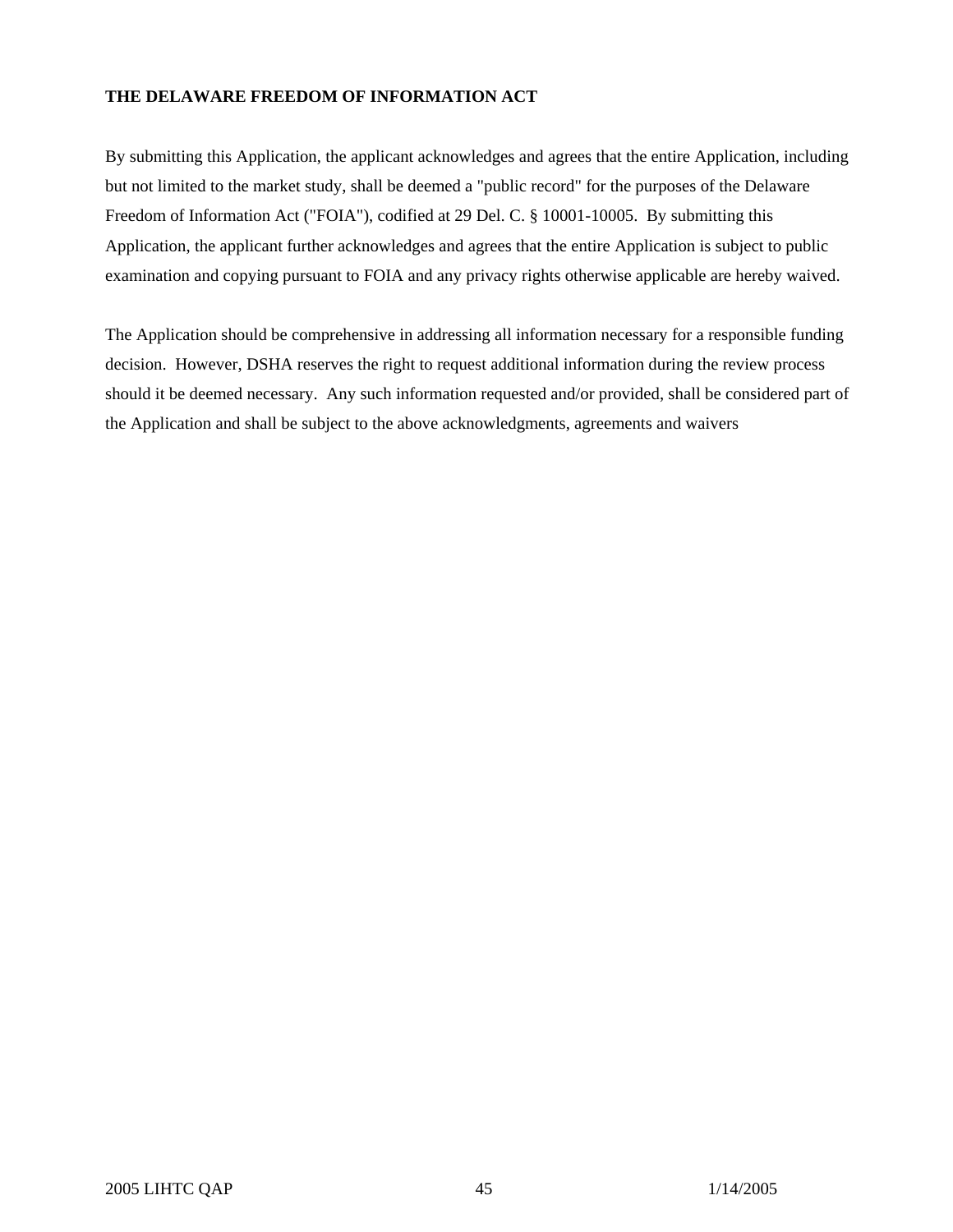## **REVIEW AND SELECTION PROCESS**

Only developments that meet all federal and state program requirements and meet minimum threshold requirements will be reviewed for Credits.

DSHA will notify, via certified mail, the chief executive officer having jurisdiction over the location of any application meeting the minimum threshold eligibility requirements. DSHA will also notify, via certified mail, all neighborhood associations, civic groups and community organizations within 1/4 mile of any application meeting the minimum threshold eligibility requirements, provided such neighborhood associations, civic groups, and community organizations are designated on DSHA's list of neighborhood associations, civic groups, and community organizations. Such notices will indicate that the applicant has met the minimum threshold requirements under the Plan and generally explain the process for reviewing applications for the possible awarding of tax credits.

DSHA will score the developments strictly in accordance with the Qualified Allocation Plan. Prior to making allocations in accordance with rankings pursuant to the QAP for the current year, DSHA shall allocate Credits to developments which (i) received Forward Reservations of Credits in previous years and (ii) in the determination of DSHA, have met any conditions to such Forward Reservations and are ready to receive an allocation of Credits.

In accordance with federal requirements, a determination that the Credits allocated to a development do not exceed the amount DSHA finds necessary for the financial feasibility of the development and its viability as a qualified low-income housing development will be made again at the time of allocation and at the time the development is placed in service.

A development cannot be allocated Credits in an amount that exceeds the amount necessary to make the development feasible. Therefore, the amount of Credit allocated to the development may change from initial Credit reservation. The final Credit allocation will take place at the time the development is placed in service and DSHA has received cost certification by the owner (mortgagor) and the general contractor of the development. A cost certification guide will be provided by DSHA for use by the developer in submitting all information. The cost certification for the development must include all sources and uses of funds including all syndication fees.

Based on the rankings, threshold eligibility review, and needs analysis, DSHA shall make reservation award recommendations to the Director of Delaware State Housing Authority. The Director shall review the rankings, eligibility and tiebreaker decisions. DSHA decisions are final.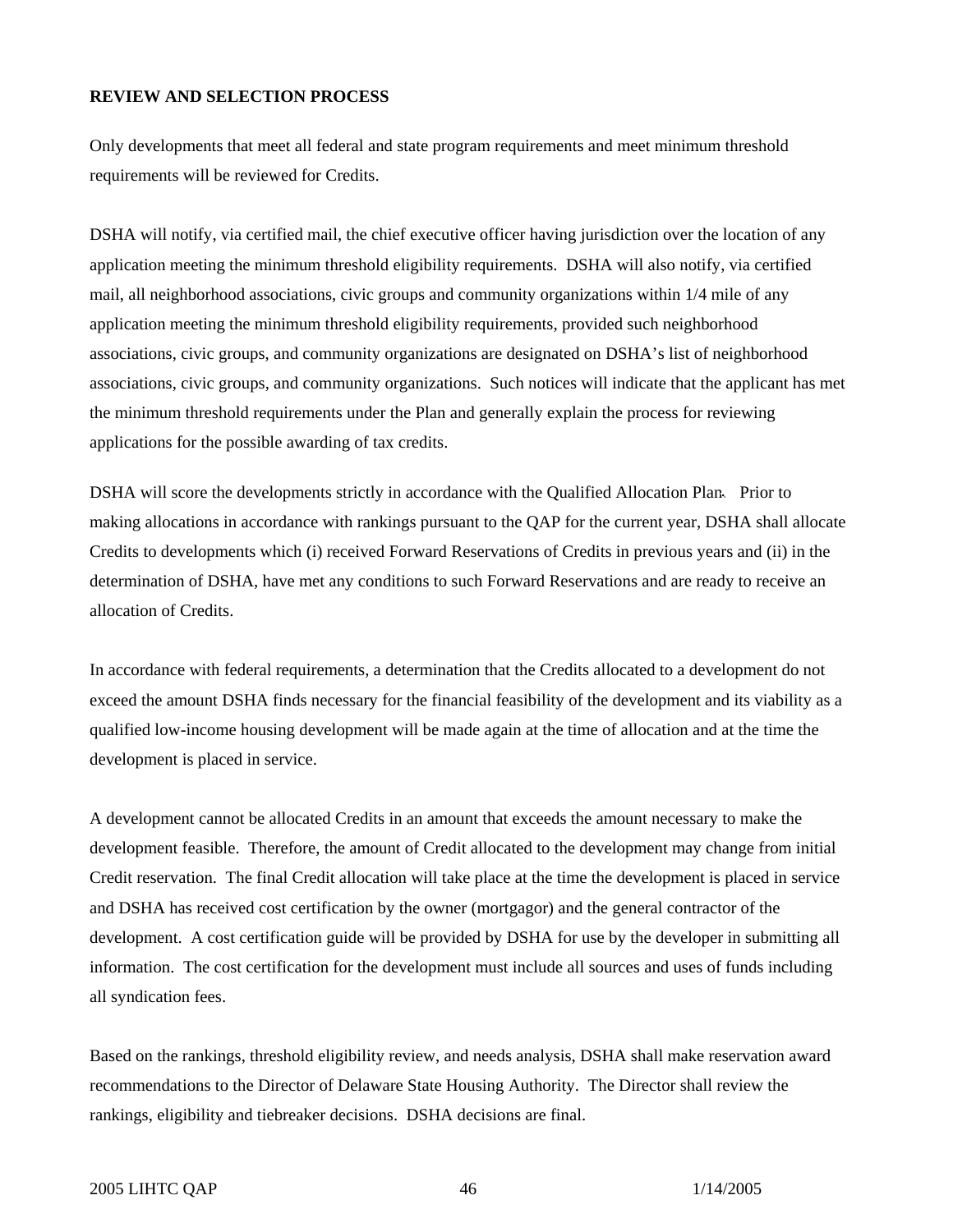Within 90 days of application deadline and submission, DSHA will notify sponsors in writing whether or not they received a reservation and the basis of the decision. The reservation letter will enumerate the maximum amount of Credit available to the development as well as the conditions that will be required for the final allocation of Credits.

Federal law requires developments receiving an allocation made prior to the year in which the building is placed in service to (1) have more than 10% of the reasonably anticipated costs of the development incurred by the later of (i) the end of the calendar year in which the allocation is made or (ii) six months from the date of the allocation; and (2) be placed in service by the end of the second calendar year following the year of allocation.

If a building receives an allocation in the second half of the calendar year, DSHA will follow IRS requirements, to satisfy the 10% expenditure requirement.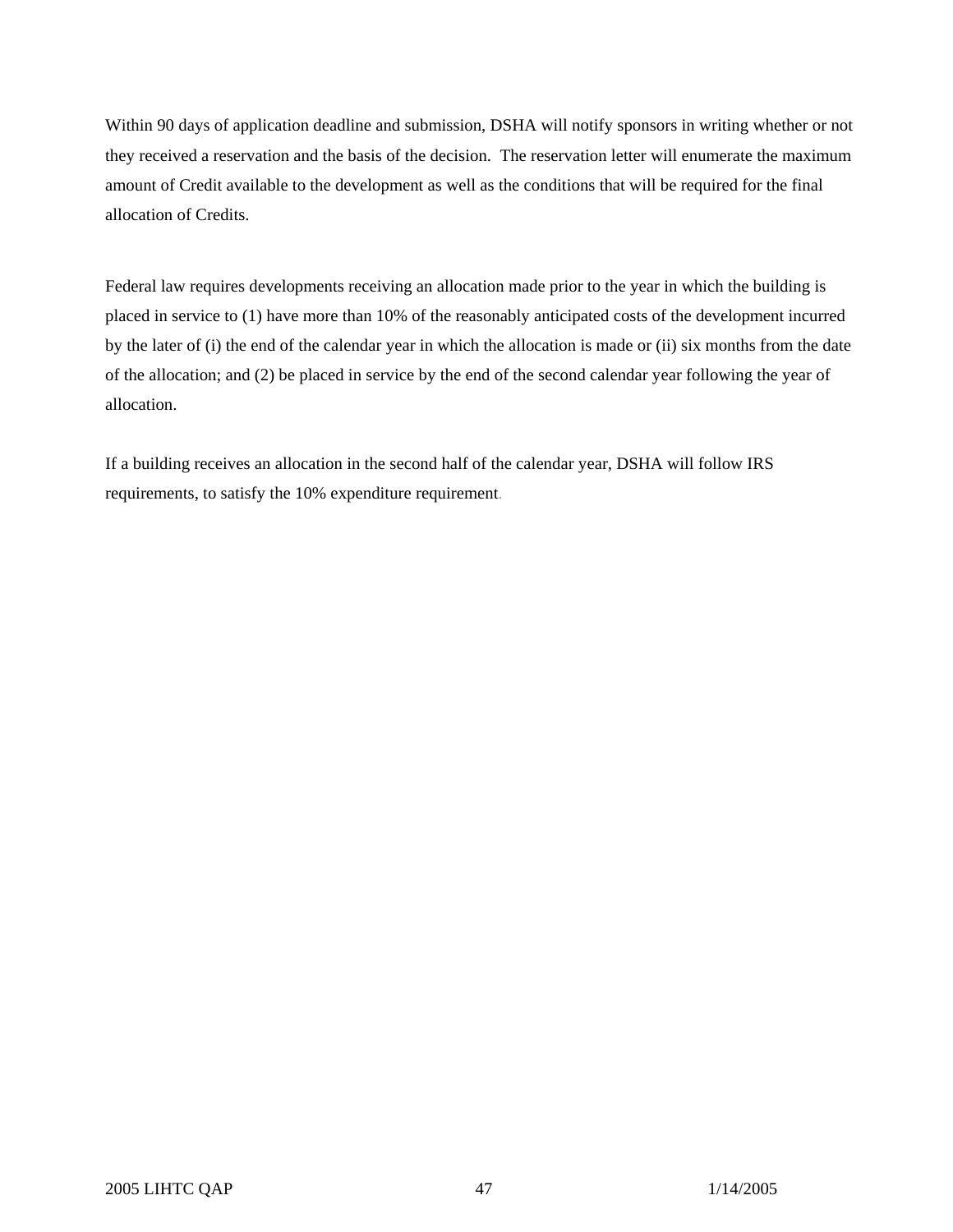#### **FORWARD RESERVATIONS**

DSHA reserves the right, at its sole discretion, to reserve a portion of its Credits for a year subsequent to the current year to a highly ranked development that received only partial funding in the current year due solely to limited Credit availability. DSHA's determination to reserve will be based on the amount of Credits needed to demonstrate financial workability, readiness to proceed and other considerations deemed appropriate. The amount actually allocated in the subsequent year may be less than the amount reserved depending on DSHA's determination regarding the financial feasibility of the development. DSHA shall only make forward commitments from the following year's allocation and not in an amount greater than the balance of the credits available in the current year, after the highest ranked projects have received their full compliments of credits. DSHA's Housing Director reserves the right to amend the Forward Reservations requirements at **their** sole discretion.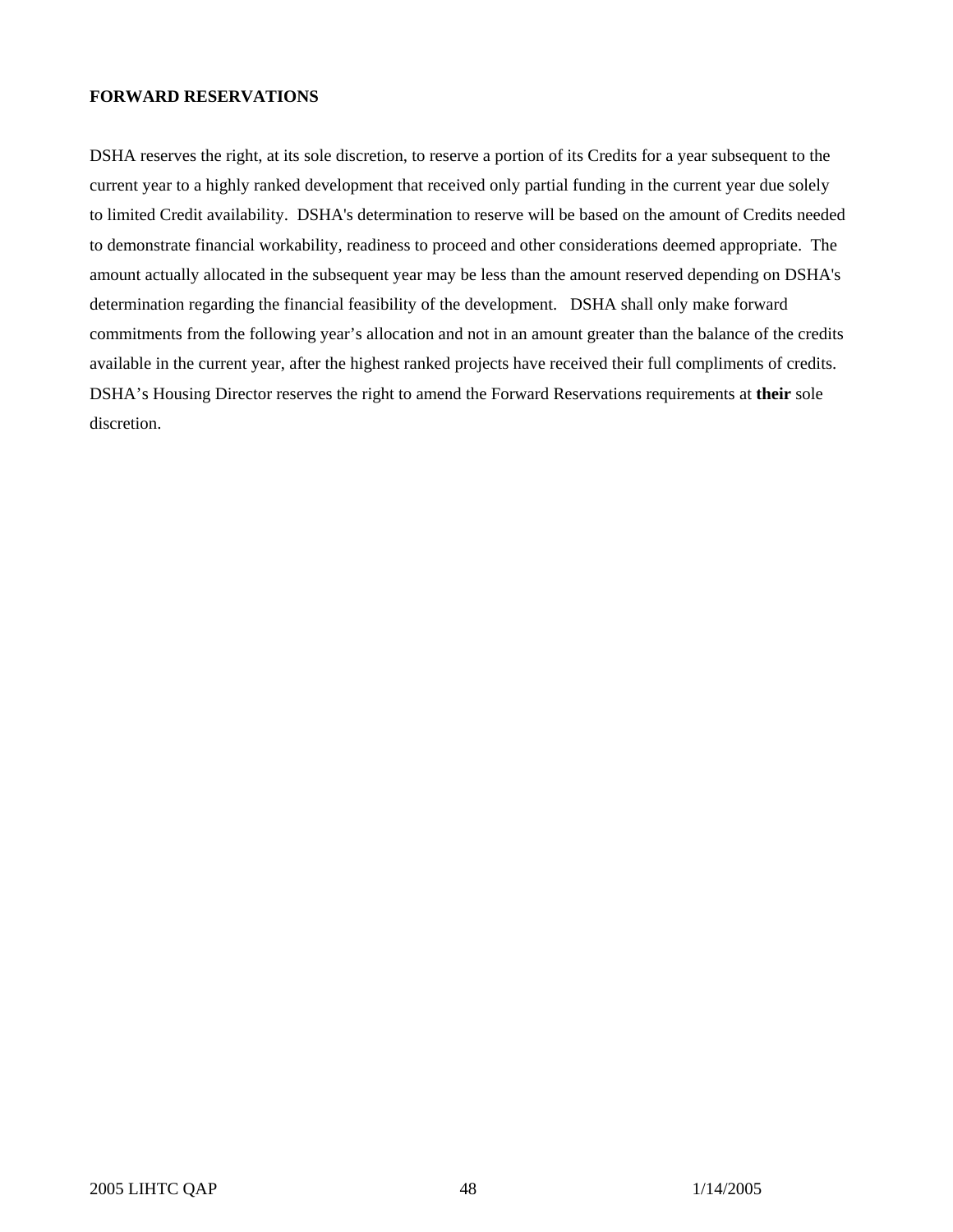### **PLACED-IN-SERVICE DATE**

All developments receiving a reservation of Credits must be placed in service either by November 1st of the year in which they receive Credits or have incurred more than 10% of eligible development costs by that date to be eligible for an allocation carryover of Credits pursuant to Section  $42(h)(1)(E)$  of the Code. Owners must provide a written certification to DSHA from a certified public accountant that the owner has incurred by the close of the calendar year of the allocation, expenditures for more than 10% of the reasonably expected basis of the development. Developments not adhering to this procedure or not meeting the above criteria will be subject to having their Credit reservation revoked.

To qualify for an Allocation Carryover Agreement, owners must provide proof of ownership of the property by certifying in writing, under penalty of perjury, that they own the property and attach either a copy of the recorded deed or the owner's title insurance policy. If a copy of the recorded deed is not available in time, the owner may provide a copy of the settlement statement evidencing purchase of the site(s) along with a copy of the executed deed(s) and recorder's receipt.

At the time the Allocation Carryover Agreement is executed, the owner must elect whether the pursuant to Section  $42(b)(2)(A)(ii)(I)$  of the Code, to fix the applicable Credit percentage for each building in the development as the percentage prescribed by the Secretary of the Treasury for the month of the Carryover Agreement. The owner may request that DSHA assign portions of the allocation to individual buildings upon execution of the Agreement or request that DSHA assign portions of the allocation to specific buildings within the development no later than the close of the calendar year in which the buildings are placed in service.

#### **Non-Compliance with Placed-In-Service Date-Forward Reservations**

- 1. DSHA, within its sole discretion, reserves the right, based upon written documentation submitted by the sponsor, to make a determination that the failure to place a development in service is due to circumstances beyond the sponsor's control.
- 2. Such written documentation must:
	- a) Be submitted in writing within thirty (30) days of such sponsor's knowledge of the delay, via certified mail to: DSHA, 18 The Green, Dover, DE 19901; and
	- b) State the name of the development, the name of the sponsor, and the deadline pursuant to the Code for placing the development in service; and
	- c) Provide an explanation, supported by appropriate evidence, of (i) the due diligence performed by the sponsor in attempting to meet the deadline, (ii) the specific circumstances causing the delay, (iii) the attempted remedial measures taken by the sponsor in order to mitigate the delay, and (iv) any other pertinent information.

#### 2005 LIHTC QAP 49 1/14/2005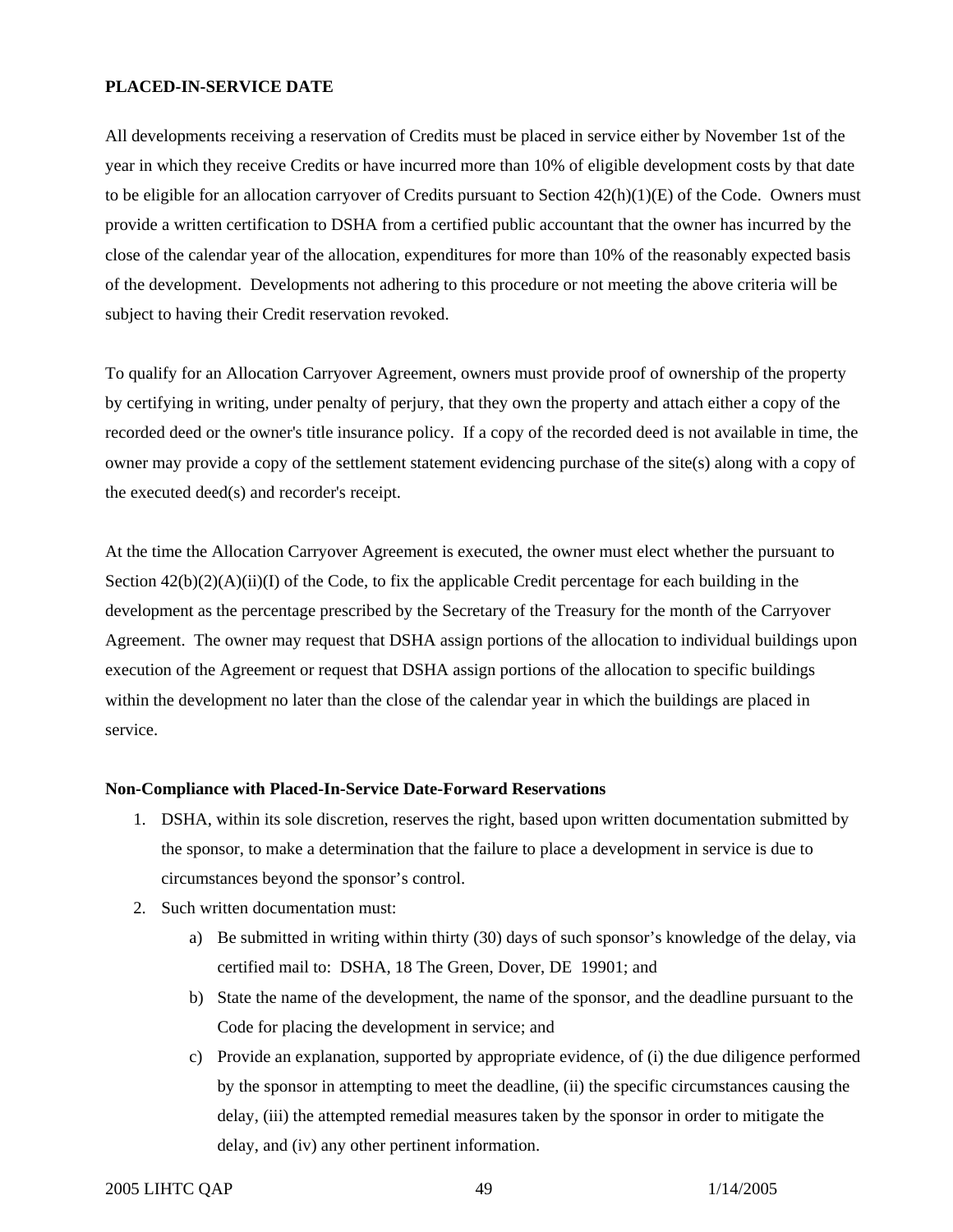- 3. Notwithstanding any other restrictions in the "Forward Reservations" section, or other sections of the QAP, upon such determination by DSHA that the circumstances, are in fact, beyond the sponsor's control, DSHA may allow the development, having previously been evaluated, reserved and/or allocated credits (but being unable to be placed in service within the applicable time limit), to return such credits without penalty imposed by DSHA and to be given a forward reservation in the allocation of the same amount of credits (as those returned to DSHA) within the next two calendar years after the return of the credits.
- 4. Any such priority will be conditioned upon:
	- a) A determination by DSHA that the development continues to be desirable in terms of meeting affordable housing needs;
	- b) The sponsor's early return of any previously allocated credits; and
	- c) Such other terms as are deemed appropriate under the circumstances by DSHA in its sole discretion.
- 5. Anything in the preceding section on Forward Reservations to the contrary notwithstanding, DSHA shall be authorized to make forward reservations of tax credit authority in order to encourage the sponsors of any such developments to return the credits within the year that it is determined that the sponsor will not be able to place the development in service, while awaiting the allocation from the next year.
- 6. The return of credits pursuant to this subsection will only be allowed one time and the development and sponsor must comply with the current Qualified Allocation Plan (QAP) in place at the time of reapplication.

**Extended Use Agreement -** All applicants must agree to a minimum thirty-year low-income housing commitment for the development. The extended use agreement must reflect any additional compliance period committed to at time of application. The Declaration of Restrictive Covenants must be signed, recorded and returned to DSHA before the carryover allocation is awarded or the development is placed in service.

Also at such time, the Owner will need to determine if it will elect to fix the applicable Credit percentage for each building in the development as the percentage(s) prescribed by the Secretary of the Treasury for the month the Carryover Allocation Agreement is executed or, alternatively, use the applicable percentage for the month in which the particular building is placed in service.

2005 LIHTC QAP 50 50 1/14/2005 DSHA reserves the right to require certain conditions to be met before making the final Credit allocation. These requirements will be itemized in the Reservation Letter. Should any of the requirements listed in this document not be met or the characteristics of the development be changed or modified at any time after receiving the Carryover Allocation Agreement, the owner agrees DSHA shall have the right to cancel the Credit allocation and the owner shall acknowledge the return in full the Credit allocation to DSHA.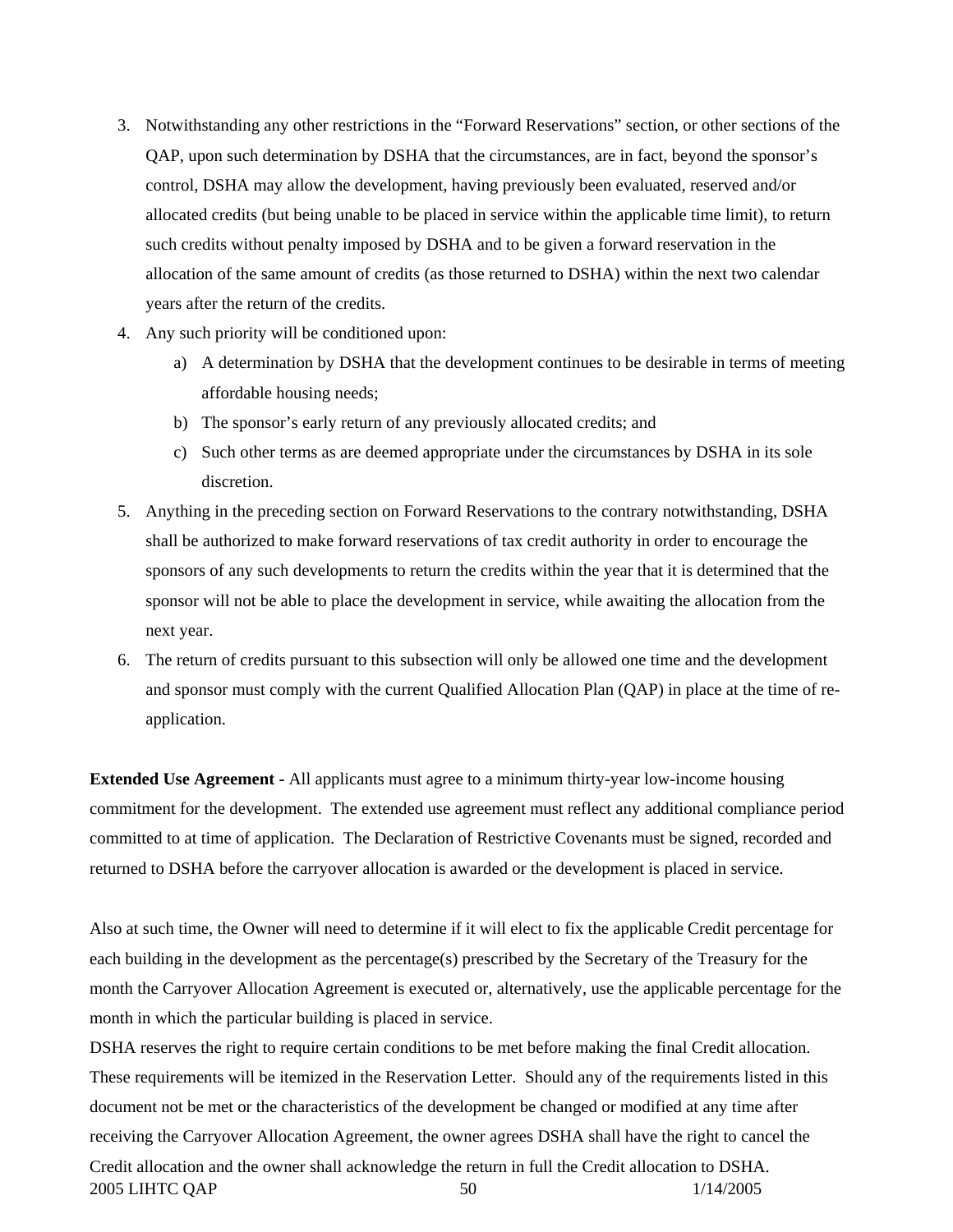DSHA is not making any representation or warranty that the amount of Credit allocated is sufficient to make a development feasible or viable or that the development has complied or will comply with any particular requirement of the IRC.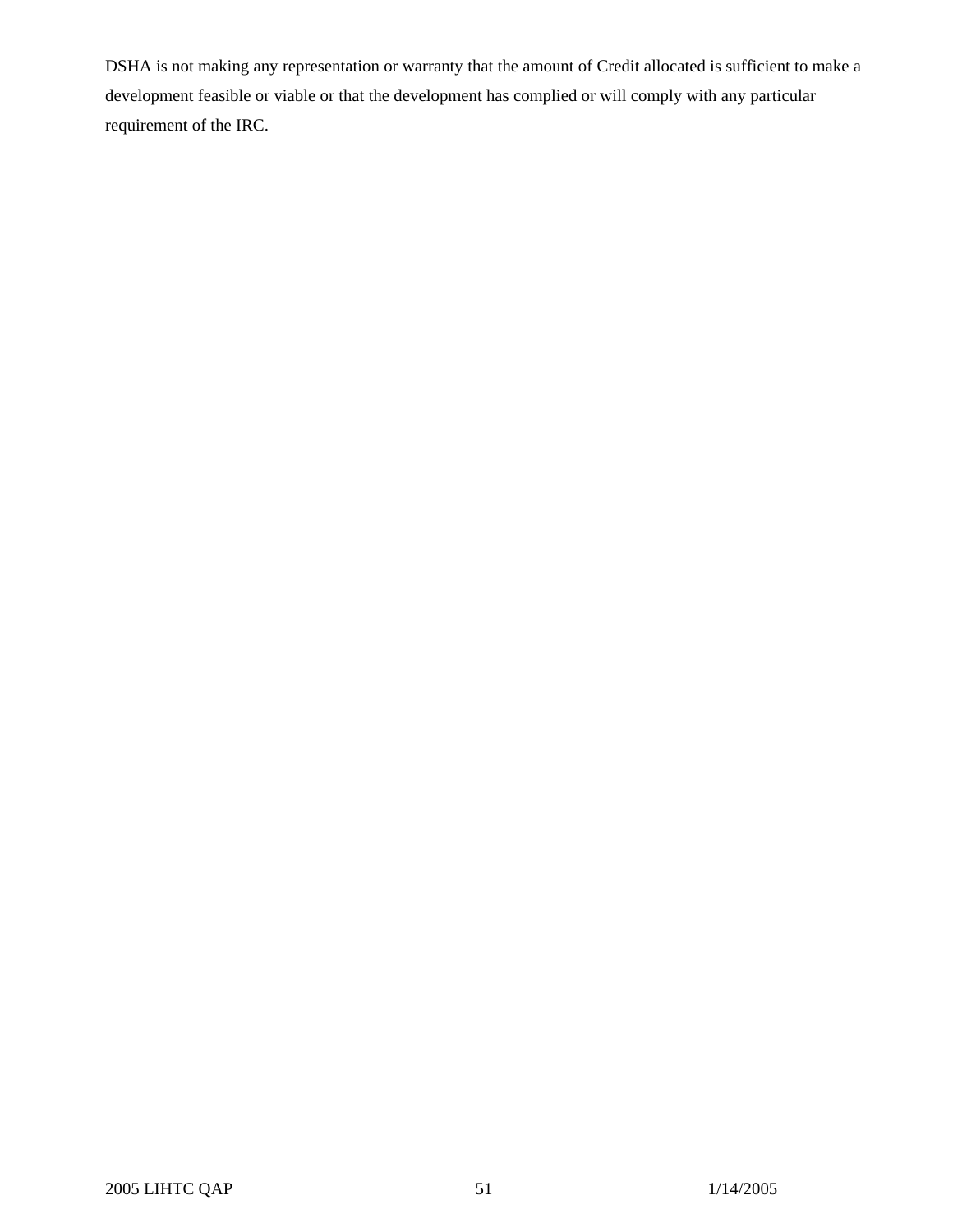## COMPLIANCE MONITORING PROCEDURE

DSHA has implemented monitoring regulations for the LIHTC program as required by the IRS. DSHA will monitor all LIHTC projects for compliance with 1) minimum low-income set aside requirements, 2) rent limitations, 3) tenant income requirements, 4) record keeping requirements, and 5) annual project certification requirements.

DSHA will perform annual on-site inspections of at least twenty percent (20%) of all LIHTC developments, including RHS Section 515 and tax-exempt bond financed properties.

DSHA will conduct on-site inspections of all the buildings in the development by the end of the second calendar year following the year the last building in the development is placed in service and, for at least 20% of the development's low-income housing units, inspect the low-income certification, the documentation the owner has received to support that certification, and the rent record for the tenants in those units.

In addition, at least once every three years, DSHA will conduct on-site inspections of all the buildings in each low-income housing developments and, for at least 20% of the development's low-income units, inspect the units, the low-income certifications, the documentation the owner has received to support the certifications, and the rent record for the tenants in those units. DSHA will determine which low-income housing developments will be reviewed in a particular year and which tenants' records are to be inspected.

DSHA will request an owner of a low-income housing development not selected for the review procedure in a particular year to submit to DSHA for compliance review and annual compliance report, which will include but is not limited to, copies of the annual income certifications, the documentation such owner has received to support those certifications and the rent record for each low-income tenant of the low-income units in their development.

All low-income housing developments may be subject to review at any time during the compliance period.

DSHA has the right to perform an on-site inspection of any low-income housing development through the end of the compliance period of the development. Each owner of a development receiving credits must permit the performance of DSHA inspections. The owner of a low-income housing development should notify DSHA when the development is placed in service. DSHA reserves the right to inspect the property prior to issuing IRS Form 8609 to verify that the development conforms to the representations made in the Application.

2005 LIHTC QAP 52 52 1/14/2005 These regulations are effective as of January 1, 1992, however, if DSHA becomes aware of noncompliance that occurred before that date, DSHA is required to notify the IRS of noncompliance. These regulations are subject to change at any time to comply with Federal regulations.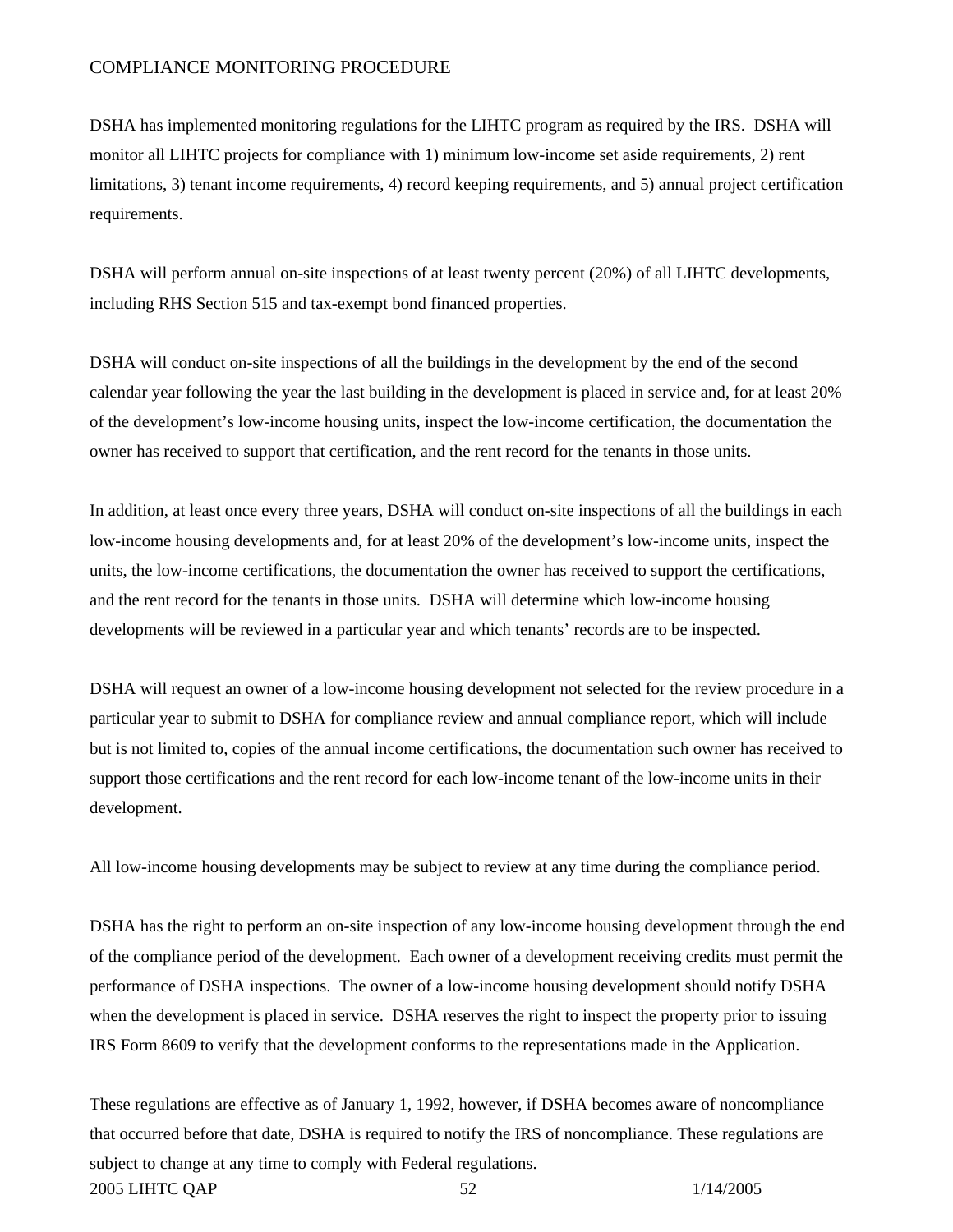#### Minimum Low Income Set Aside

The minimum criteria for low-income set-asides are as follows:

- A) Twenty percent (20%) of the residential units in a project shall be both rent-restricted and occupied by individuals whose income is fifty percent (50%) or less of the area median gross income, or
- B) Forty percent (40%) of the residential units in a project shall be both rent-restricted and occupied by individuals whose income is sixty percent (60%) or less of the area median gross income.

The owner may select either (A) or (B) as a minimum set-aside or a greater percentage, up to one hundred percent. The election is made at the time of application and must be maintained throughout the compliance and extended use periods.

# **For properties that receive HOME funds, at least forty percent (40%) of the units in a building must be occupied by households at or below fifty percent (50%) of the median income limit.**

## Rent Limitations

LIHTC units are rent-restricted. The maximum rent that can be charged for a low-income unit cannot exceed thirty percent (30%) of the imputed income limitation applicable to such unit (See - Rent Limits By Number of Bedrooms chart).

## Income Requirement

The maximum income requirement is fifty percent (50%) or less of the county gross median income based on family size or sixty percent (60%) or less of the county gross median income based on family size. The owner elects the income limit percentage to be used at the time of application. The allowable incomes based on family size can be found in the Income Limits chart. The owner must keep on file verification of the tenant's income.

The owner must retain on file DSHA's Annual Tenant Income Certification Form, documentation/ verification to support all income sources, and a copy of the lease for each unit of the project. The form includes the following information:

- a) Tenant name, social security identification numbers
- b) Family dependents and ages
- c) Gross income and asset information
- d) Sources of income
- e) Full-time student status

2005 LIHTC QAP 53 1/14/2005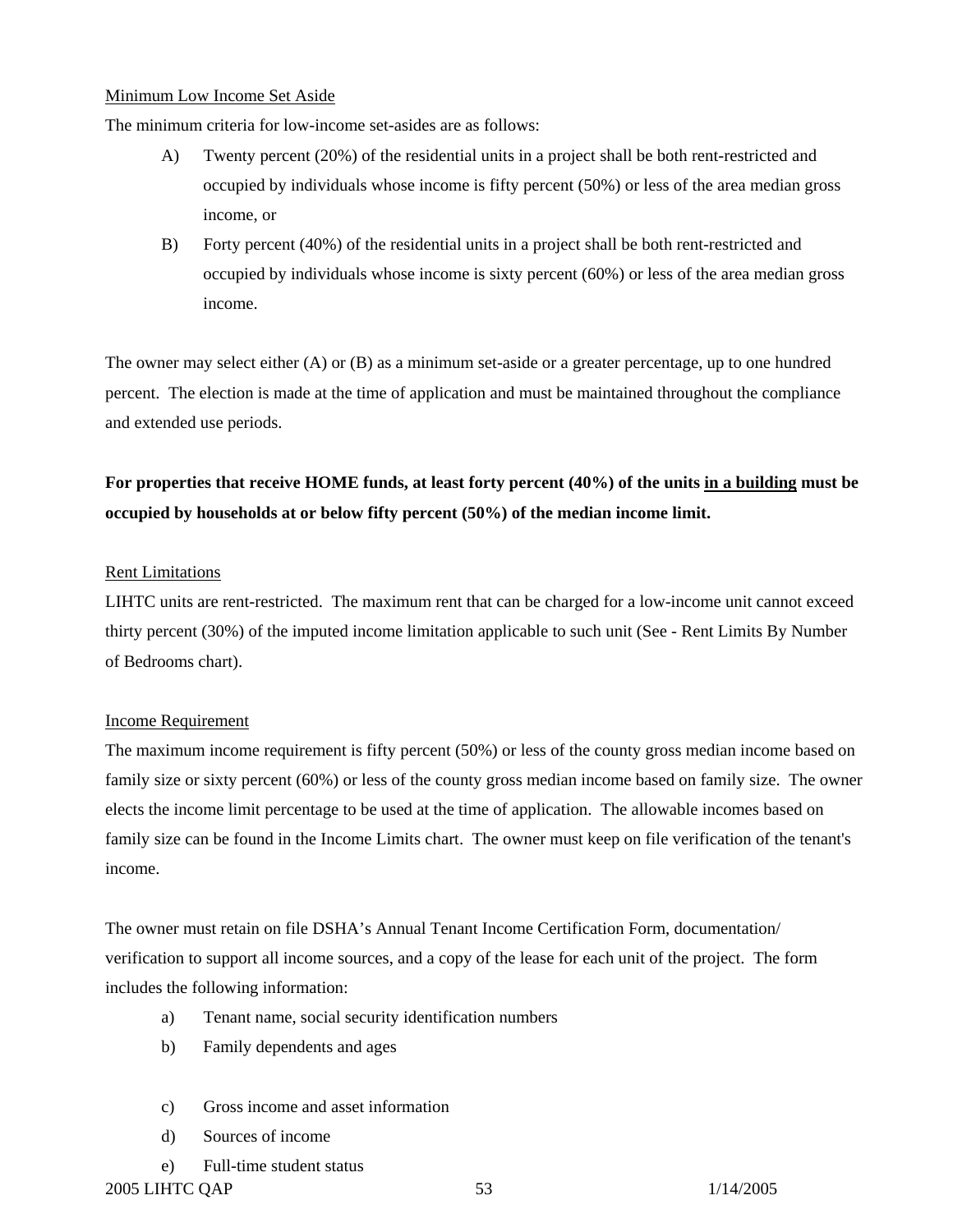The form must be signed by the tenant and accepted by the owner. By signing this document, the tenant is certifying that the information is true and correct. DSHA reserves the right to request this information at any time throughout the compliance or extended use period, whichever is longer. Please see DSHA's Compliance Monitoring Manual for proper documentation and certification procedures.

#### Record keeping Requirements

As required by the IRS, all LIHTC projects must maintain and have available for inspection the following information on each building in the project for each year in the compliance period:

- a) The total number of residential rental units in the building (including the number of bedrooms and the size, in square feet, of each residential rental unit);
- b) The percentage of residential rental units in the building that are low-income units;
- c) The rent charged on each residential rental unit in the building (including the source and amount of any utility allowance calculations);
- d) The low-income unit vacancies in the building(s) and information that shows when and to whom the next available unit(s) was rented;
- e) The number of occupants in each low-income unit;
- f) The annual income certification of each low-income tenant per unit;
- g) Documentation to support each low-income tenant's income certification;
- h) The eligible basis and qualified basis of the building(s) at the end of the first year of the Credit period, IRS Form #8609 and all attachments;
- i) A list of all tenants of the building(s) at initial rent-up which includes the following: name of occupant, number of persons, and annual income;
- j) The character and use of the non-residential portion(s) of the building included in the building's eligible basis under Section  $42(d)$  (e.g., tenant facilities that are available on a comparable basis to all tenants and for which no separate fee is charged for use of the facilities, or facilities reasonably required by the project).
- k) Documentation that the owner has not refused to lease a unit in the project to an applicant because the applicant holds a voucher or certificate of eligibility under Section 8 of the United States Housing Act of 1937;
- l) Documentation that the buildings and low-income units in the project were suitable for occupancy, taking into account local health, safety, and building codes (or other habitability standards), and the State or local government unit responsible for making local health, safety, or building code inspections did not issue a violation report for any building

or low-income unit in the project. If a violation report or notice was issued by the governmental unit, the owner must attach a statement summarizing the violation report or notice to the annual certification submitted to DSHA. In addition, the owner must state whether the violation has been corrected;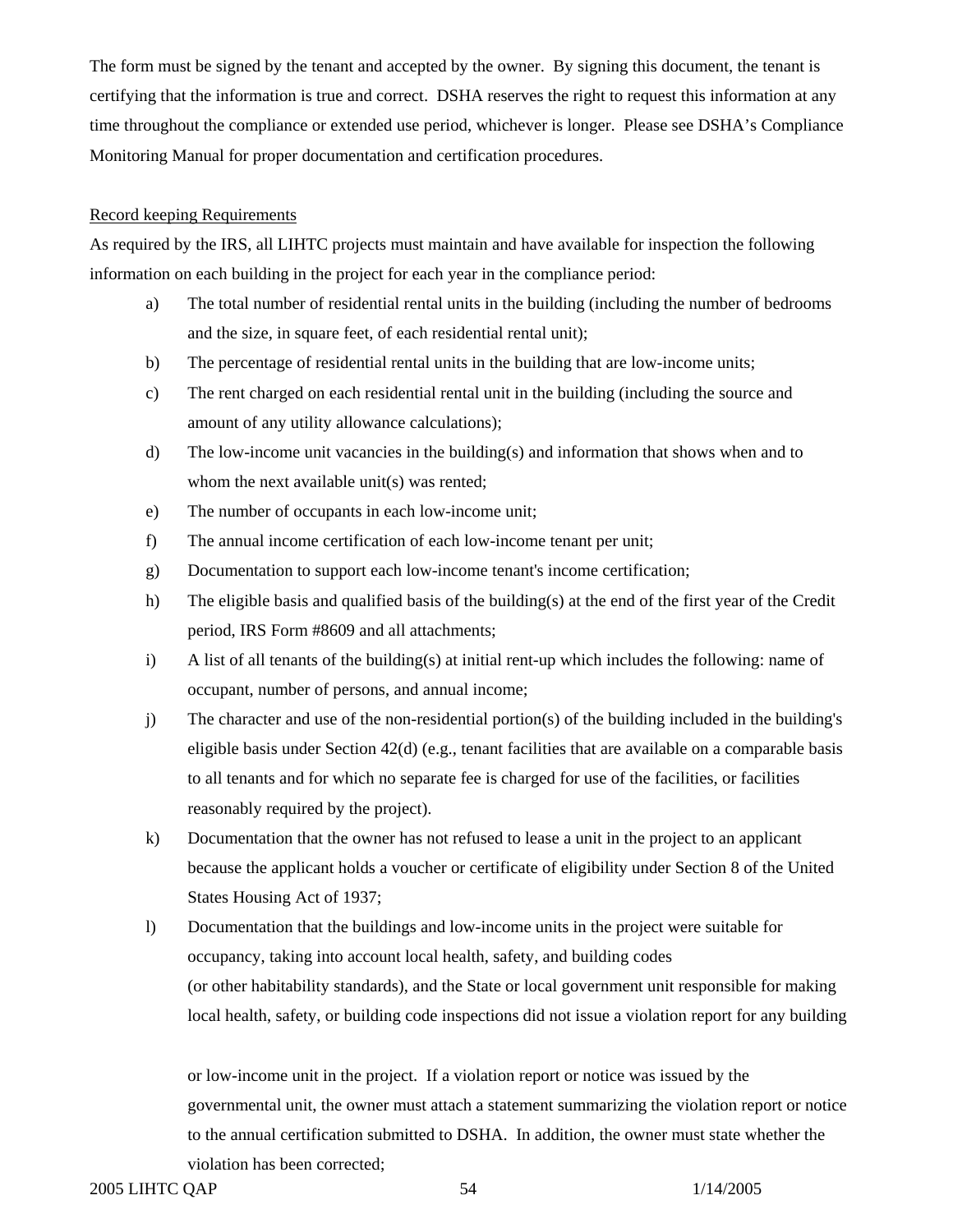m) No findings of discrimination under the Fair Housing Act, U.S.C. 3601-3619, occurred for the project. A finding of discrimination includes an adverse final decision by the Secretary of Housing and Urban Development, 24 CFR 180.680, an adverse final decision by a substantially equivalent state or local fair housing agency,  $42 \text{ U.S.C } 3616(a)(1)$ , or an adverse judgment from a federal court.

The records (listed above) for the first year of the Credit period must be retained for at least 6 years beyond the due date (with extensions) for filing the federal income tax return for the last year of the compliance period of the building. The records for each year thereafter must be retained for at least 6 years after the due date (with extensions) for filing of the federal income tax return for that year.

## Annual Project Certification and Review

The owner must annually certify to DSHA that, for the preceding 12-month period, the project has achieved the following requirements:

- a) The project met the required minimum set-aside or any higher set aside elected by the owner;
- b) There was no change in the applicable fraction (as defined in Section  $42(c)(1)(B)$ ) of any building in the project or that there was a change, and a description of the change;
- c) The owner has received an annual income certification from each low-income tenant and documentation to support that certification;
- d) Each low-income unit in the project was rent-restricted under Section  $42(g)(2)$ ;
- e) All units in the project were for use by the general public and used on a non-transient basis (except for transitional housing for the homeless, provided under Section  $42(i)(3)(B)(iii)$ ;
- f) Each building in the project was suitable for occupancy, taking into account local health, safety, and building codes (or other habitability standards), and the state or local government unit responsible for making building code inspections did not issue a report of violation for any building or low income unit in the project.
- g) There was no change in the eligible basis (as defined in Section  $42(d)$ ) of any building in the project, or that there was a change, and the nature of the change (e.g. a common area has become commercial space, or a fee is now charged for a tenant facility formerly provided without charge);
- h) All tenant facilities included in the eligible basis under Section 42(d) of any building in the project, such as swimming pools, other recreational facilities, and parking areas, were provided on a comparable basis without charge to all tenants in the building;
- i) If a low-income unit in the project became vacant during the year, reasonable attempts were or are being made to rent that unit or the next available unit of comparable or smaller size to tenants having a qualifying income before any units in the project were or will be rented to tenants not having a qualifying income;
- j) If the income of tenants of a low-income unit in the project increases above the limit allowed in Section  $42(g)(2)(D)(ii)$ , the next available unit of comparable or smaller size in the project was or will be rented to tenants having a qualifying income.

2005 LIHTC QAP 55 1/14/2005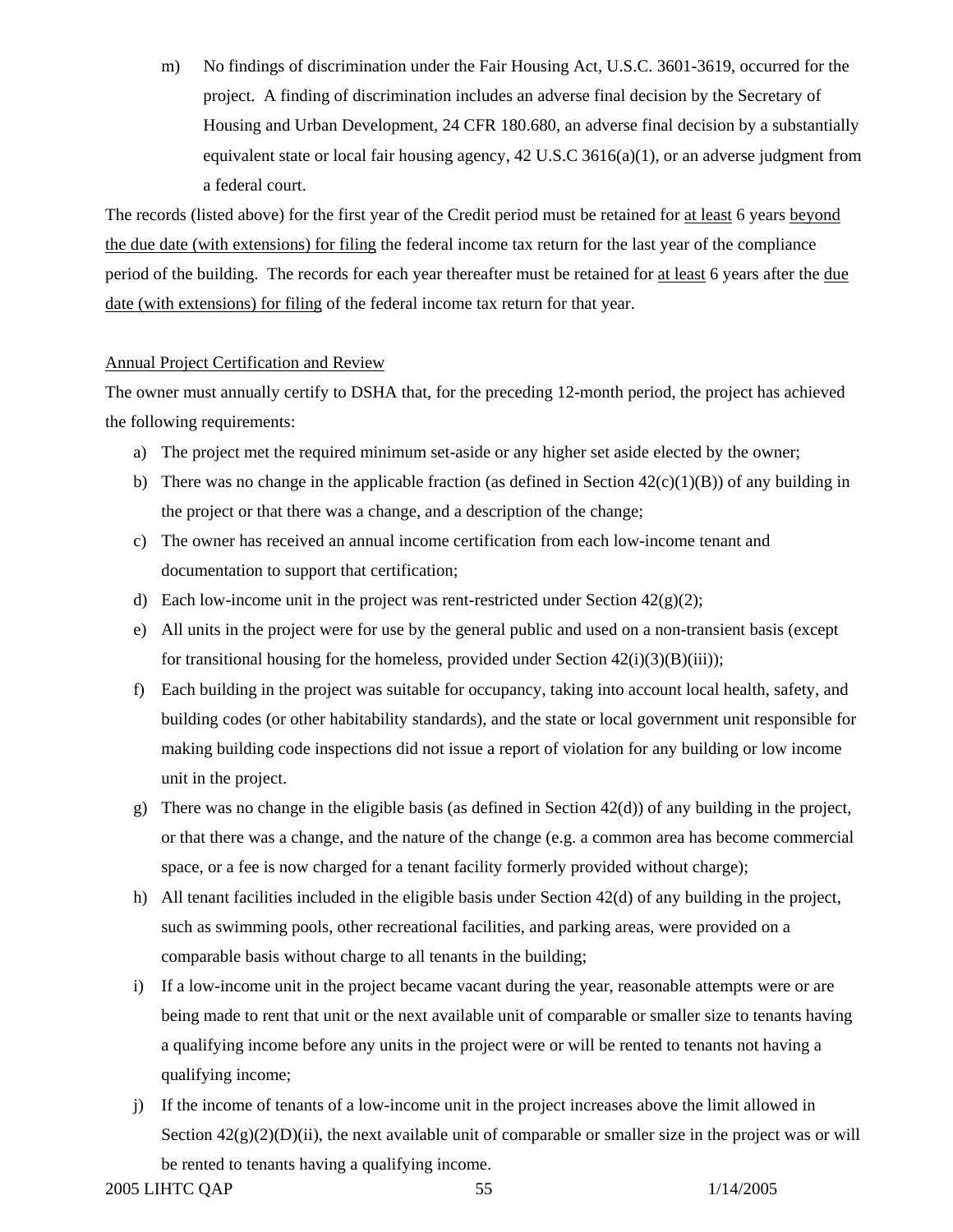- k) If a household consists of ALL full-time students, such households met one of the exceptions outlined in Section  $42$  (i)(3)(D) which prohibits households occupied entirely by full-time students in a low-income tax credit unit;
- l) The owner has not refused to lease a unit in the project to an applicant because the applicant holds a voucher or certificate of eligibility under Section 8 of the United States Housing Act of 1937;
- m) No findings of discrimination under the Fair Housing Act, U.S.C. 3601-3619,occurred for the project. A finding of discrimination includes an adverse final decision by the Secretary of Housing and Urban Development, 24 CFR 180.680, an adverse final decision by a substantially equivalent state or local fair housing agency, 42 U.S.C 3616(a)(1), or an adverse judgment from a federal court; and
- n) An Extended Low-Income Housing Commitment, as described in Section 42(h)(6) was in effect (for buildings subject to Section 7108(c)(1) of the Revenue Reconciliation Act of 1989) (e.g. Declaration of Land Use Restrictive Covenants relating to Low-Income Housing Tax Credits is in effect and was recorded with the Recorder of Deeds in the applicable county);

The owner must certify the above under penalty of perjury. In addition, it is a state crime punishable by fine of up to \$2,300 or up to 1 year in prison or both, to knowingly make any false statements concerning any of the above facts as applicable under the provisions of Title 11, Delaware Code, Section 1233.

The Annual Project Certification form needs to be completed by the owner annually and forwarded to DSHA at 18 The Green, P.O. Box 1401, Dover, Delaware 19901 to the Attention of Cynthia L. Deakyne, by January 15 of each year.

DSHA shall review the Annual Project Certifications submitted as required above for compliance with the requirements of Section 42. In addition, as set forth on page 1 hereof, DSHA shall inspect at least 20% of low-income housing projects annually and shall inspect the low-income certification, the documentation the owner has received to support that certification, and the rent record for each low-income tenant in at least 20% of the low-income units in those projects.

DSHA shall determine which tenants' records are to be inspected or submitted by the owners for review. Furthermore, in connection with the inspection described in the preceding paragraph, the records to be inspected shall be chosen in a manner that will not give owners of low-income housing projects advance notice

that their records for a particular year will or will not be inspected. However, DSHA may give an owner reasonable notice that an inspection will occur so that the owner may assemble records (for example, 30 days notice of inspection).

2005 LIHTC QAP 56 56 1/14/2005 The certifications and reviews described in this section shall be made at least annually covering each year of the applicable 15-year compliance period.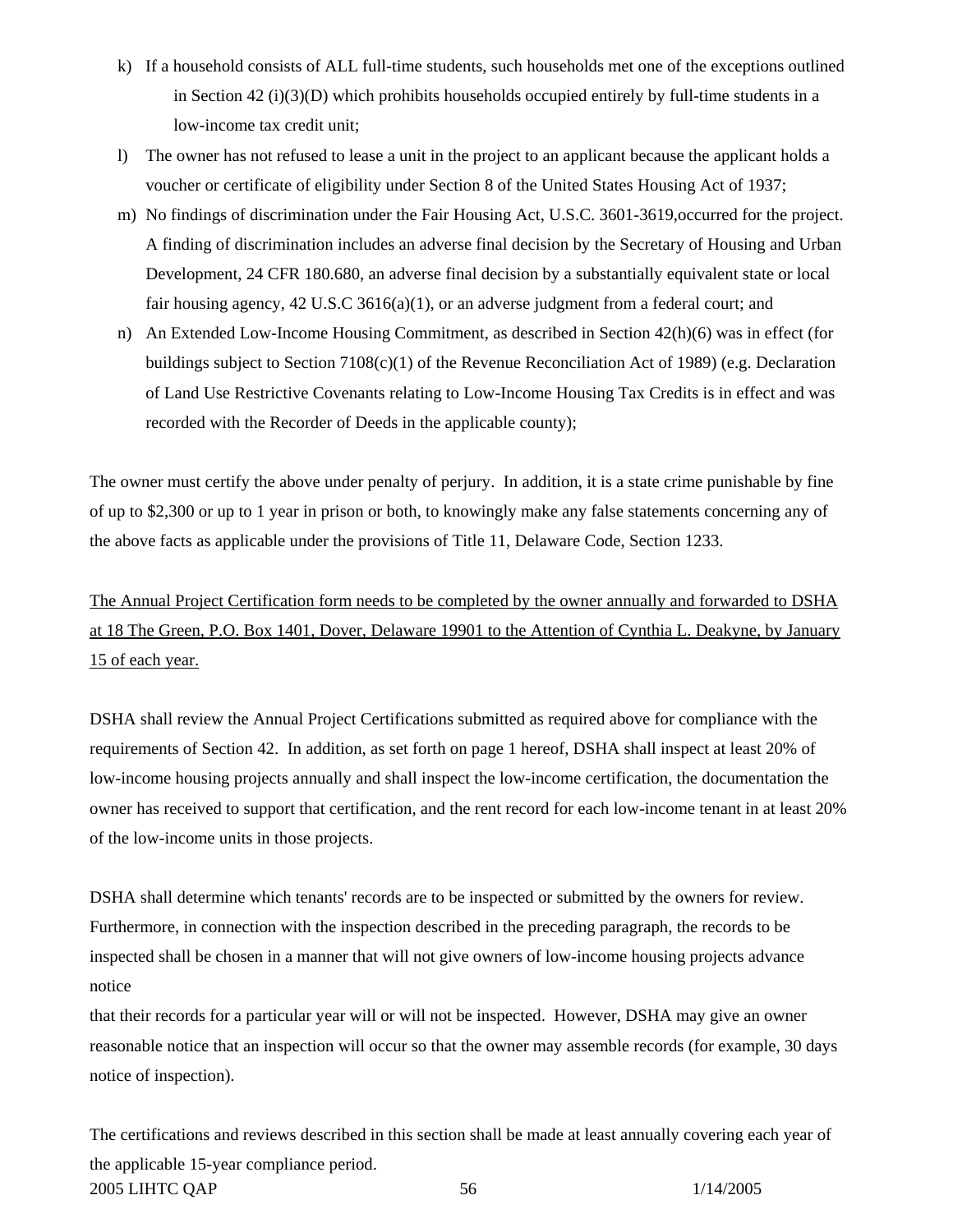## Annual Site Inspection

DSHA shall have the right to perform an on-site inspection of any low-income housing project through the end of the compliance period or the extended use period, whichever is longer, of the buildings in the project. Through an on-site visit, DSHA will annually perform an inspection of the owner's record-keeping for compliance with 1) minimum low-income set aside requirements, 2) rent limitations, 3) tenant income requirements, 4) record keeping requirements, 5) annual project certification 6) physical inspection of at least 20% of the units reviewed, and 7) all extended use restrictions/agreements. DSHA also reserves the right to perform a general physical inspection of the building(s), if it is deemed necessary. The owner must make available all the information required by DSHA to perform its inspection during normal business hours for the entire compliance period or until the end of the extended use period, whichever is longer.

#### Notice to Owner

DSHA shall provide prompt written notice to the owner of a low-income housing project if DSHA does not receive the Annual Project Certification, or does not receive or is not permitted to inspect the tenant income certifications, supporting documentation, and rent records described above, or discovers by inspection, review, or in some other manner, that the project is not in compliance with the provisions of Section 42.

## Notice to Internal Revenue Service

DSHA is required to file Form 8823 "Low-Income Housing Credit Agencies Report of Noncompliance" with the IRS no later than 45 days after the end of the correction period specified in the written notice to the owner and no earlier than the end of the correction period (whether or not the noncompliance or failure to certify is corrected.) DSHA must explain the nature of the noncompliance or failure to certify and indicate whether the owner has corrected the situation. Any change in either the applicable fraction or eligible basis that results in a decrease in the qualifying basis is an event of noncompliance.

#### Correction Period

Should DSHA find a project to be in noncompliance with Section 42 of the Code, the owner must supply any missing certifications, correct any findings, and bring the project into compliance with the provisions of Section 42 within 60 days of the date of DSHA notification to correct the violation, unless extended by DSHA in writing.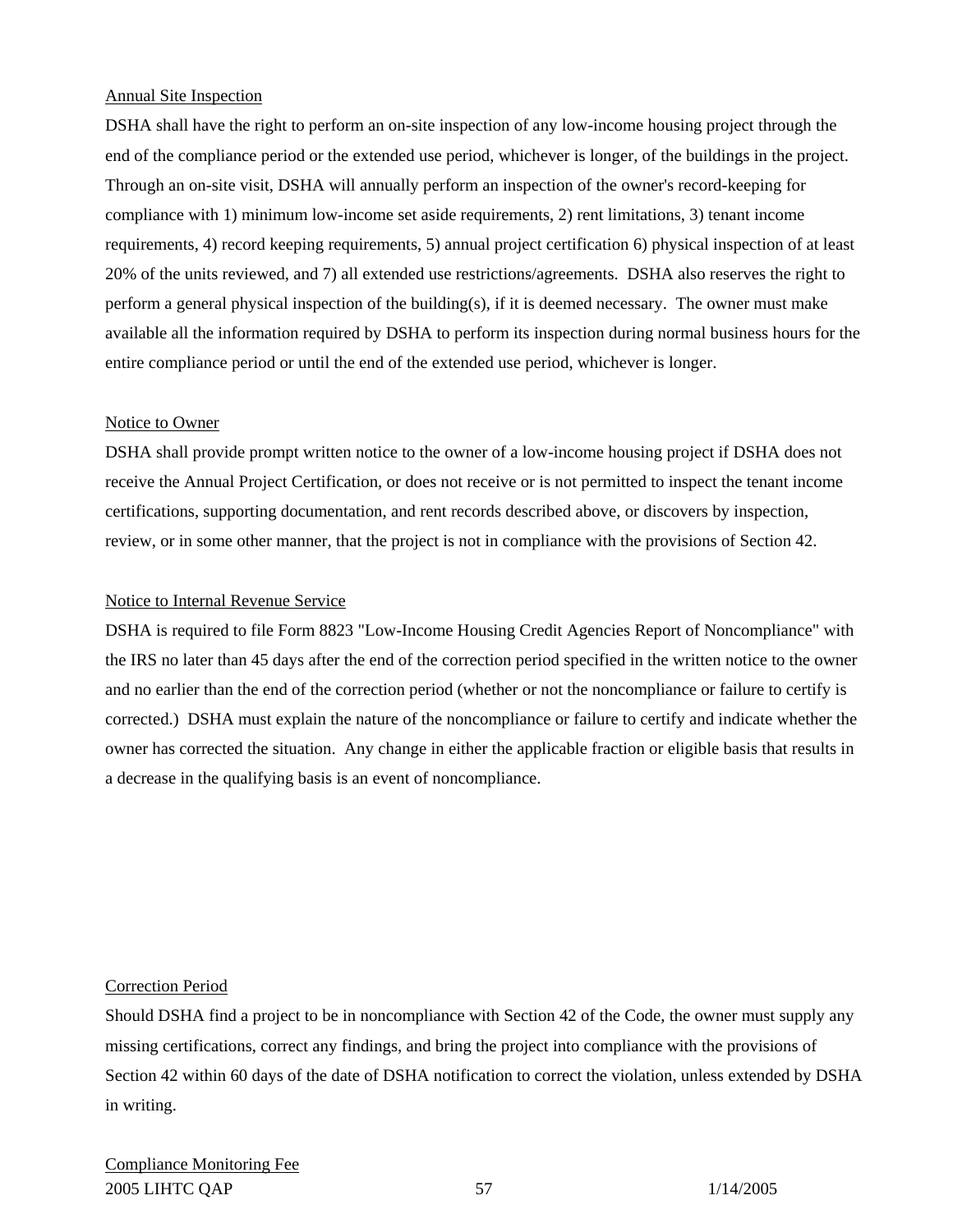DSHA will charge a monitoring fee on Tax Credit eligible units for performing the service of monitoring the LIHTC project. For new projects, DSHA will charge \$500 per unit. This fee must be paid prior to receiving an allocation of Tax Credits; at the issuance of IRS form 8609 or the Carryover Agreement, whichever is issued first. For all projects allocated credits after January 1, 1990 through December 31, 1996, the annual fee will be \$15 per unit and will be due January 15 each year for the remaining years of the compliance period. An annual fee of \$15 per unit fee will also be due as long as DSHA has LIHTC monitoring responsibility (after the initial compliance period has expired) for all properties under the LIHTC program.

## Compliance Monitoring Manual

DSHA has developed a "Compliance Monitoring Manual" to be used as a guide and reference for LIHTC Compliance Monitoring Procedures. Upon reservation of Tax Credits, a copy will be forwarded.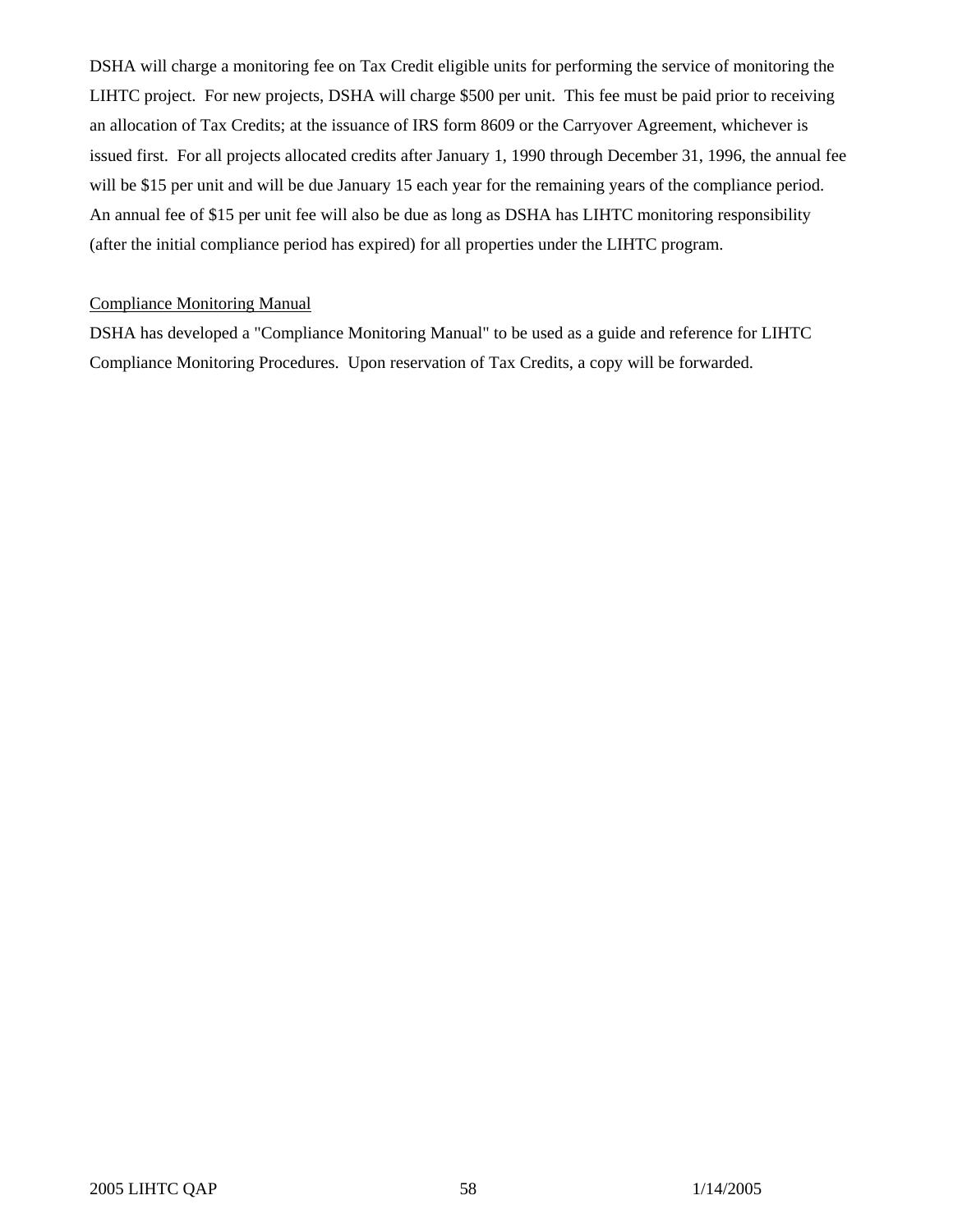## **PROGRAM APPROVAL**

In accordance with Low Income Housing Tax Credit regulations, the allocation plan must be approved by the Governor of the State before Credits can be allocated. Governor Ruth Ann Minner approved the State of Delaware's Low Income Housing Tax Credit Program Allocation Plan on .

Prior to the approval by the Governor, a notification of the public hearing on the Low Income Housing Tax Credit Program's Allocation Plan was published in The News Journal and the Delaware State News beginning on **January 6, 2005**. One public hearing was held on **January 31, 2005** at Department of Natural Resources and Environmental Control's (DNREC) auditorium at 80 Kings Highway, Dover, DE at 1:00 p.m. Oral and written comments concerning the Qualified Allocation Plan were received and recorded at the hearings. Oral and written comments were accepted until **January 31, 2005**. A transcript of the hearings is available for review at DSHA's Dover Office.

## **DISCLAIMER**

The information contained herein is intended to provide guidance to the applicant in terms of the operations of the Qualified Allocation Plan. The information is not intended to be restrictive of DSHA with respect to the operation of the Low Income Housing Tax Credit Program. By submitting an application, the applicant acknowledges and agrees that statements contained in the Plan are subject to change by DSHA to reflect changes in applicable laws, regulations and or to otherwise maintain consistency with other DSHA programs, goals or policies. Any changes to the Plan pursuant to this section will be duly noticed with an opportunity for public comments.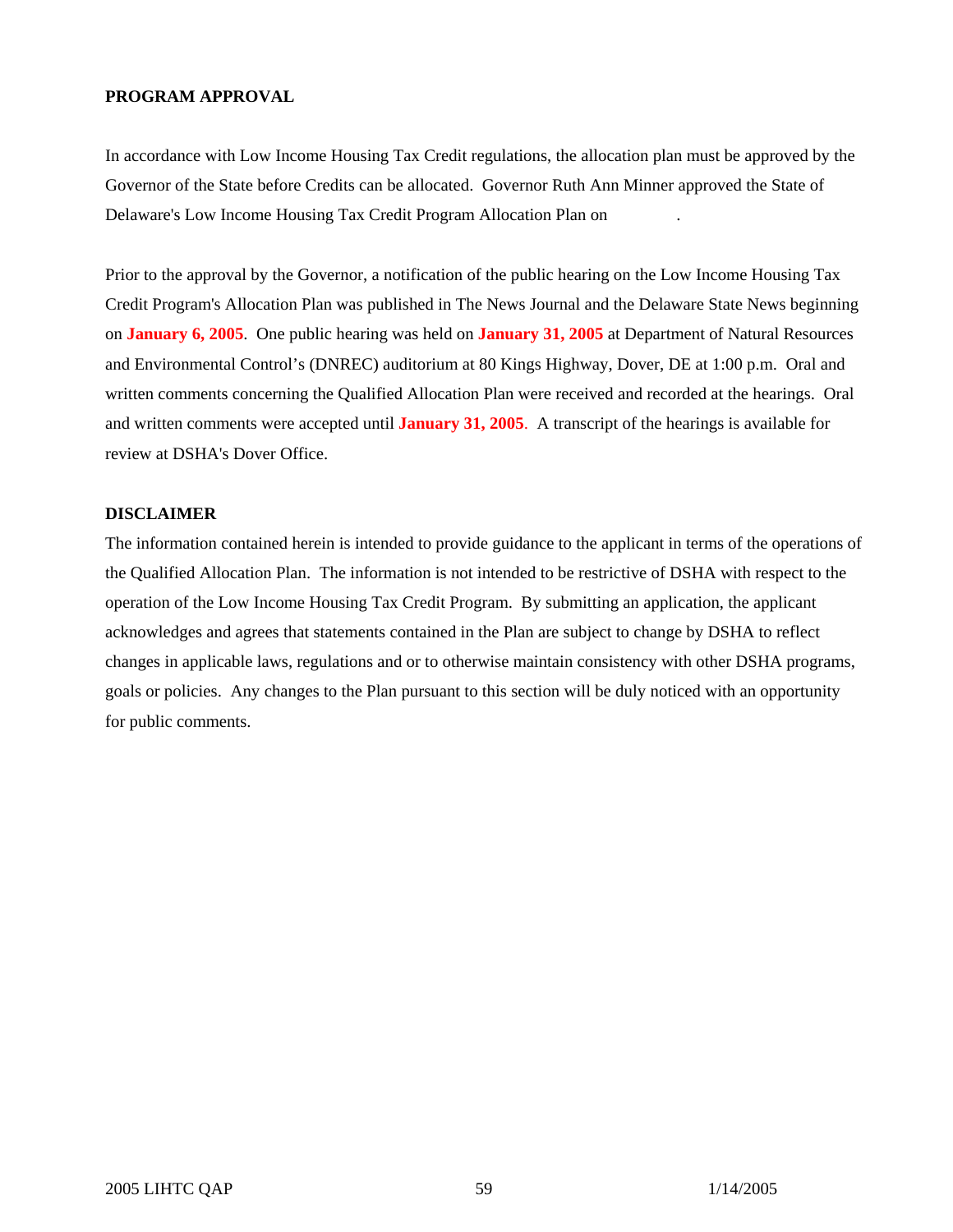### **DSHA POLICY ON CIVIL RIGHTS COMPLIANCE**

The owner/developer/borrower and any of its employees, agents or sub-contractors in doing business with DSHA understands and agrees that it is the total responsibility of the owner to adhere to and comply with all Federal Civil Rights legislation inclusive of the Fair Housing Laws, Section 504 of the Rehabilitation Act of 1973, the Americans With Disabilities Act as well as any State and local civil rights legislation along with any required related codes and fair housing laws. Should DSHA not specify any specific requirements, such as design, it is nonetheless the owner's responsibility to be aware of and comply with all non-discrimination provisions relating to race, color, religion, sex, sexual orientation, handicap, familial status, national origin and any other classes protected in Delaware. The owners' compliance responsibility includes design requirements for construction or rehabilitation, equal opportunity in regard to marketing and tenant selection and reasonable accommodation and modification for those tenants covered under the federal and state fair housing laws.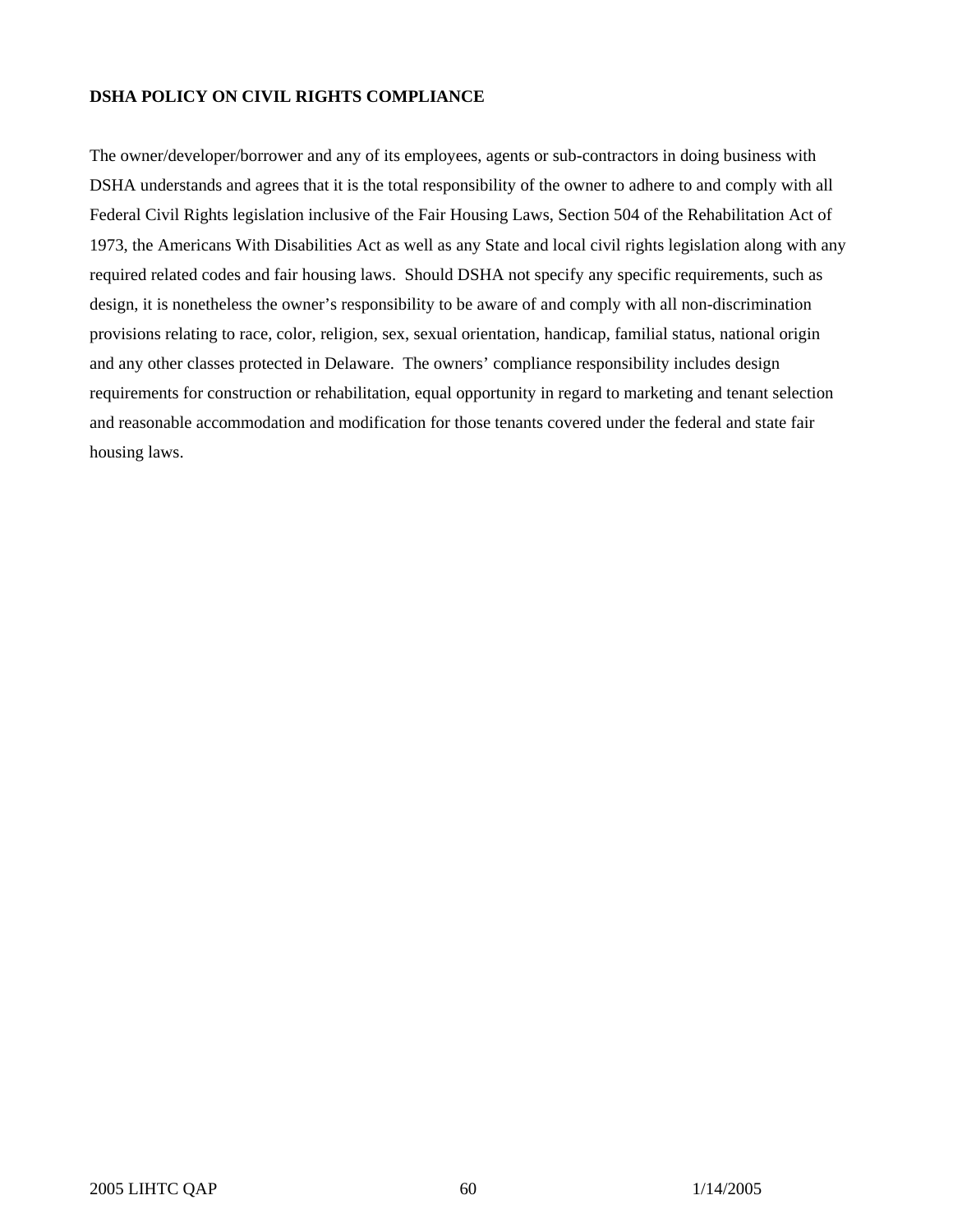#### **VOLUME CAP CREDITS**

#### **Tax-Exempt Bonds – See separate Tax-Exempt Bond Application**

Properties financed with tax-exempt bonds may receive 4% Tax Credits without participating in the annual competitive allocation process described in this Plan. In order to receive tax credits, properties must receive a determination that they satisfy the requirements for the allocation under the Qualified Allocation Plan (QAP) pursuant to the IRS Code Section  $42(m)(1)(D)$ . However, complete applications must be submitted and approved by DSHA before the tax-exempt bonds are sold. DSHA's determination that a property satisfies the requirements of the Plan will be based on the property meeting all of the Threshold Requirements described in the QAP, including the geographic exemptions and exceptions. In addition, an application must score a minimum of fifty (50) points. Finally, the applicant must meet the requirements of Preservation Expiration Housing or Conversion Housing as defined pursuant to the QAP; except that, for the purposes of the 4% Tax credits only, DSHA, upon a showing of good cause by the applicant, may waive a minimal portion of the \$20,000 hard cost requirement for substantial rehabilitation. Such a waiver shall be in the sole discretion of DSHA and shall only be granted upon a showing that the proposed rehabilitation is sufficient in terms of quality and significance, notwithstanding the fact that it does not meet the \$20,000 requirement.

Tax-exempt bond-financed properties must make an application for Tax Credits prior to construction or rehabilitation of the property and will receive Credits on the full amount of their eligible basis only if at least 50% of the development's aggregate basis is financed with tax-exempt bonds. In the event that a tax-exempt bond property is proposed in the same area as competing Tax Credit properties, the market study must provide an acceptable demand analysis.

**Note: Developments proposed to be financed with tax-exempt mortgage revenue bonds (MRB) receiving Private Activity Volume Cap and requesting funding from the Housing Development Fund, must apply to DSHA during DSHA's annual Tax Credit application round for 9% credits. (Please see HDF Supplement for more information).**